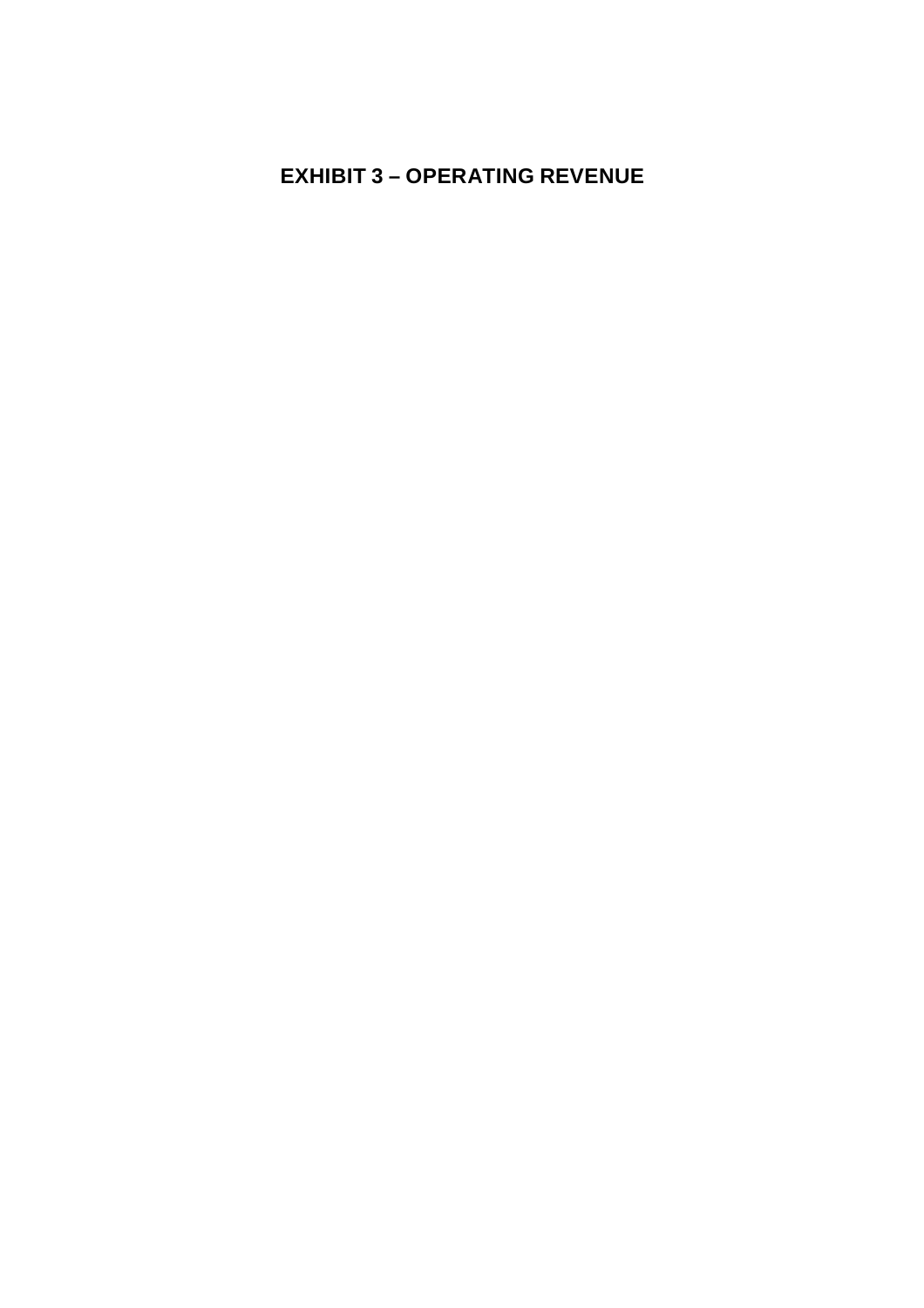| Exhibit               | <b>Contents</b>                                                                                          | Page |
|-----------------------|----------------------------------------------------------------------------------------------------------|------|
| 3 - Operating Revenue |                                                                                                          |      |
|                       | <b>Load and Revenue Forecasts</b>                                                                        | 2    |
|                       | <b>Summary of Load and Customer/Connection</b><br><b>Forecast</b>                                        | 4    |
|                       | <b>Forecast Methodology - Multivariate</b><br><b>Regression Model</b>                                    | 8    |
|                       | <b>Purchase KWh Load Forecast</b><br>$\bullet$                                                           | 8    |
|                       | <b>Billed KWh Load Forecast</b><br>$\bullet$                                                             | 11   |
|                       | <b>Billed KWh Load Forecast and</b><br>$\bullet$<br><b>Customer/Connection Forecast by Rate</b><br>Class | 11   |
|                       | <b>CDM Adjustment and LRAMVA</b><br>$\bullet$                                                            | 15   |
|                       | <b>Bill KW Load Forecast</b><br>$\bullet$                                                                | 19   |
|                       | <b>Accuracy of Load Forecast and Variance</b><br><b>Analyses</b>                                         | 22   |
|                       | <b>Other Revenue</b>                                                                                     | 30   |
|                       | Appendix 3-A Monthly Data Used For<br><b>Regression Analysis</b>                                         | 38   |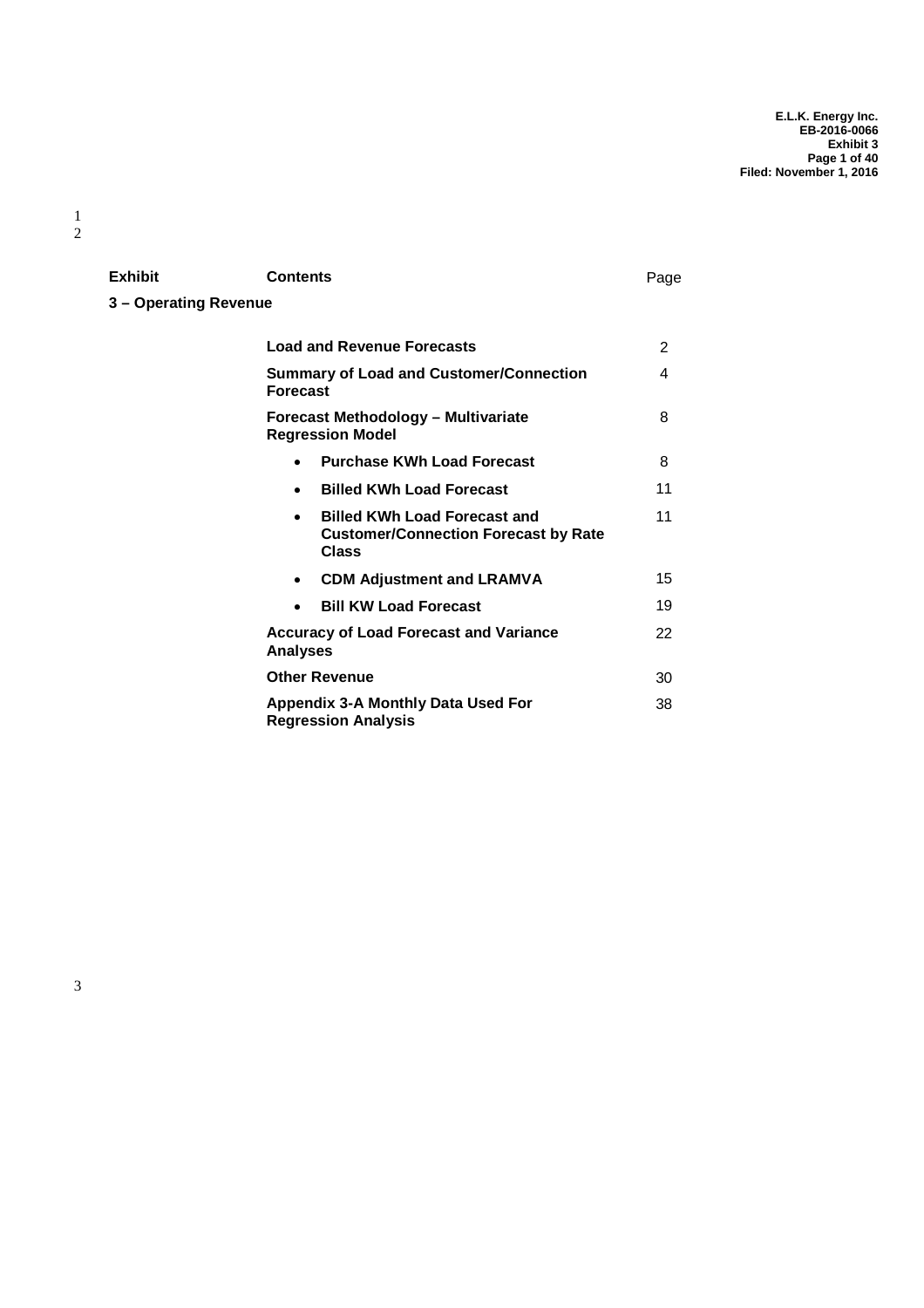#### **LOAD AND REVENUE FORECAST**

 This Exhibit provides the details of E.L.K. Energy Inc. ("E.L.K.") operating revenue for 2012 Board Approved, 2012 Actual, 2013 Actual, 2014 Actual, 2015 Actual, the 2016 Bridge Year ("Bridge Year") and the 2017 Test Year ("Test Year"). This Exhibit also provides a detailed variance analysis by rate classification of the operating revenue components. Distribution revenue excludes revenue from commodity sales.

 E.L.K. is proposing a total Service Revenue Requirement of \$4,513,093 for the 2017 Test Year. This amount includes a Base Revenue Requirement of \$3,963,096 plus revenue offsets of 549,998 to be recovered through Other Revenue.

 Other Revenue include Late Payment charges, Specific Service charges, Rent from Electric Property, Miscellaneous Service revenues, Standard Supply Service ("SSS") Administrative charges and Interest. A summary of these operating revenues together is presented with a materiality analysis of variances and presented in this exhibit.

 The following Table 3-1 summarizes E.L.K.'s total operating revenue. Revenue for each of the actual years is from E.L.K.'s audited Financial Statements. The Bridge Year and Test Year are provided on the basis of both existing and proposed distribution rates. The GS>50 kW revenue is shown as before the transformer allowance credits to eligible customers are applied.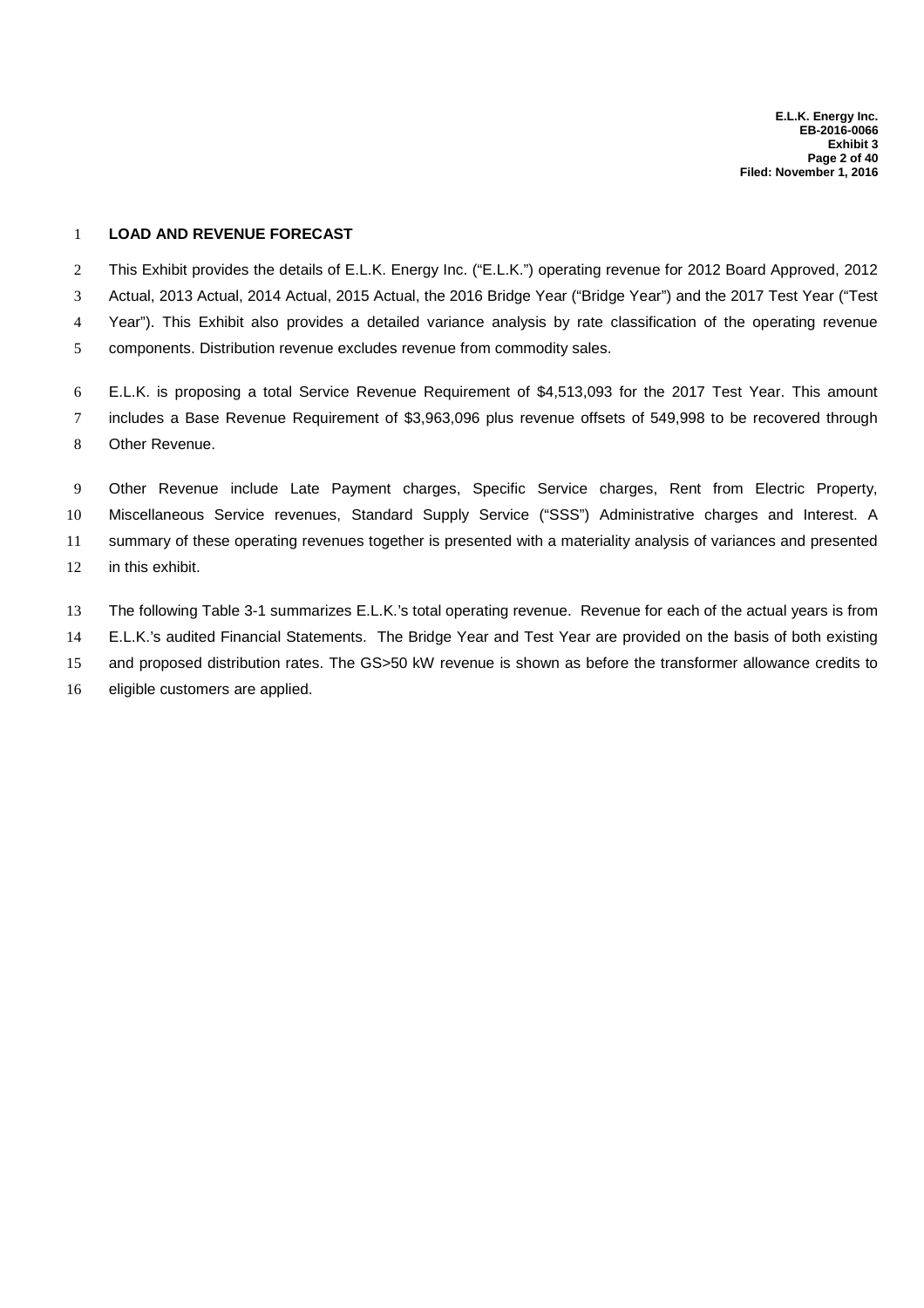## 1 **Table 3-1 Summary of Operating Revenue**

| Table 3-1: Summary of Operating Revenue |                |                        |                |                |                |                |                |                                      |                                       |
|-----------------------------------------|----------------|------------------------|----------------|----------------|----------------|----------------|----------------|--------------------------------------|---------------------------------------|
|                                         | 2011<br>Actual | 2012 Board<br>Approved | 2012<br>Actual | 2013<br>Actual | 2014<br>Actual | 2015<br>Actual | 2016<br>Bridge | 2017 Test at<br><b>Current Rates</b> | 2017 Test at<br><b>Proposed Rates</b> |
| <b>Distribution Throughput Revenue</b>  |                |                        |                |                |                |                |                |                                      |                                       |
| Residential                             | 1,917,697      | 2,012,554              | 2,055,322      | 2,471,804      | 2,213,912      | 2,248,530      | 2,221,220      | 2,232,303                            | 2,681,391                             |
| General Service <50 kW                  | 182,517        | 422,909                | 351,937        | 423,253        | 428,932        | 385,021        | 380,218        | 382,867                              | 571,022                               |
| General Service 50 to 4,999 kW          | 855,946        | 431,398                | 397,449        | 477,987        | 424,151        | 434,811        | 512,805        | 506,050                              | 609,089                               |
| Sentinel Lighting                       | 564            | 381                    | 248            | 299            | 298            | 272            | 345            | 345                                  | 515                                   |
| <b>Street Lighting</b>                  | 563            | 117,759                | 83,561         | 100,493        | 82,503         | 91,416         | 113,558        | 113,741                              | 99,029                                |
| Unmetered Scattered Load                | 2,054          | 3,074                  | 2,570          | 3,091          | 2,805          | 2,812          | 2,883          | 2,888                                | 4,473                                 |
| <b>Embedded Distributor</b>             |                | 102,204                | 149,301        | 179,555        | 165,926        | 163,336        | 116,295        | 115,410                              | 59,039                                |
| Total                                   | 2,959,341      | 3,090,279              | 3,040,389      | 3,656,482      | 3,318,528      | 3,326,198      | 3,347,324      | 3,353,604                            | 4,024,559                             |
| Specific Service Charges                | 65,524         | 66,000                 | 108,922        | 72,073         | 77,125         | 75,229         | 75,000         | 81,670                               | 81,670                                |
| Late Payment Charges                    | 127,882        | 130,000                | 108,646        | 111,041        | 107,336        | 120,092        | 126,000        | 114,623                              | 114,623                               |
| Other Operating Revenues                | 66,689         | 72,305                 | 460,219        | 323,318        | 64,039         | 45,894         | 51,000         | 48,447                               | 48,447                                |
| Other Income or Deductions              | 513,834        | 359,500                | 411,008        | 109,654        | 322,948        | 477,533        | 354,017        | 303,758                              | 303,758                               |
| Total                                   | 773,929        | 627,805                | 1,088,795      | 396,778        | 571,448        | 718,748        | 606,017        | 548,498                              | 548,498                               |
| <b>Grand Total</b>                      | 3,733,270      | 3,718,084              | 4,129,184      | 4,053,260      | 3,889,976      | 4,044,946      | 3,953,341      | 3,902,102                            | 4,573,057                             |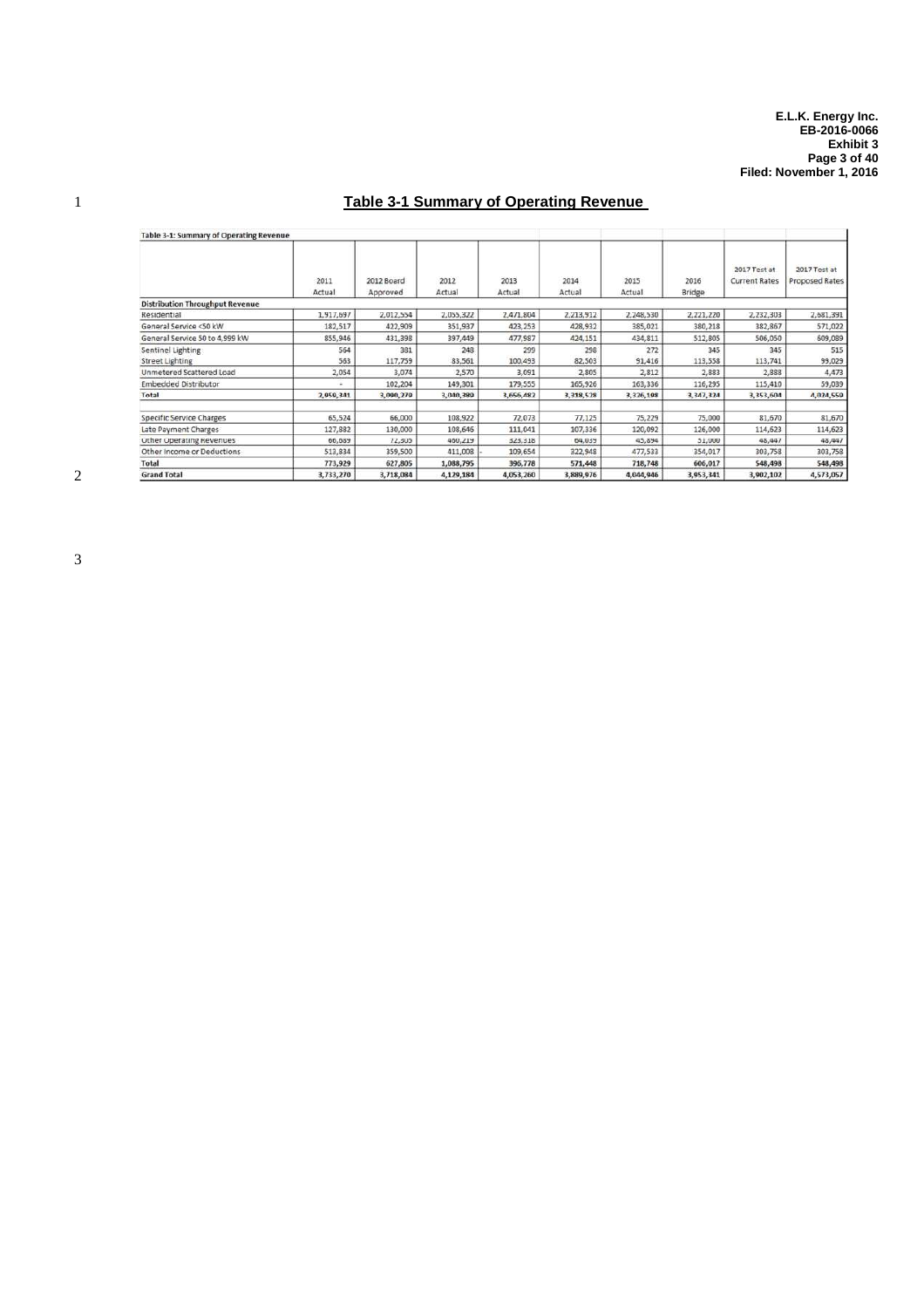#### **SUMMARY OF LOAD AND CUSTOMER/CONNECTION FORECAST**

2 The purpose of this evidence is to present the process used by E.L.K. to prepare the weather normalized load and customer/connection forecast used to design the proposed 2017 distribution rates.

 In summary, as a starting point, E.L.K. used the same regression analysis methodology approved by the Ontario Energy Board (the "Board") in its 2012 Cost of Service ("COS") application (EB-2011-0099) and updated the analysis for actual power purchases to the end of the 2015. The updated regression analysis included the variables used in the 2012 COS application but excluded the Ontario Real GDP variables since it had a negative coefficient and it was not statistically significant. The regression analysis used in this application has also been used by a number of distributors in more recent cost of service rate applications to determine a prediction model. With regard to the overall process of load forecasting, E.L.K. believes that conducting a regression analysis on historical electricity purchases to produce an equation that will predict purchases is appropriate. E.L.K. has the data for the amount of electricity (in kWh) purchased from the IESO for use by E.L.K.'s customers. With a regression analysis, these purchases can be related to other monthly explanatory variables such as heating degree days and cooling degree days which occur in the same month. The results of the regression analysis produce an equation that predicts the purchases based on the explanatory variables. This prediction model is then used as the basis to forecast the total level of weather normalized purchases for the Bridge Year and the Test Year which is converted to billed kWh and kW, where applicable, by rate class. A detailed explanation of the process is provided later in this evidence.

 Based on the Board's approval of this methodology in a number of previous costs of service applications as well as the discussion that follows, E.L.K. submits the load forecasting methodology is reasonable at this time for the purposes of this Application.

 The following provides the material to support the weather normalized load forecast used by E.L.K. in this Application.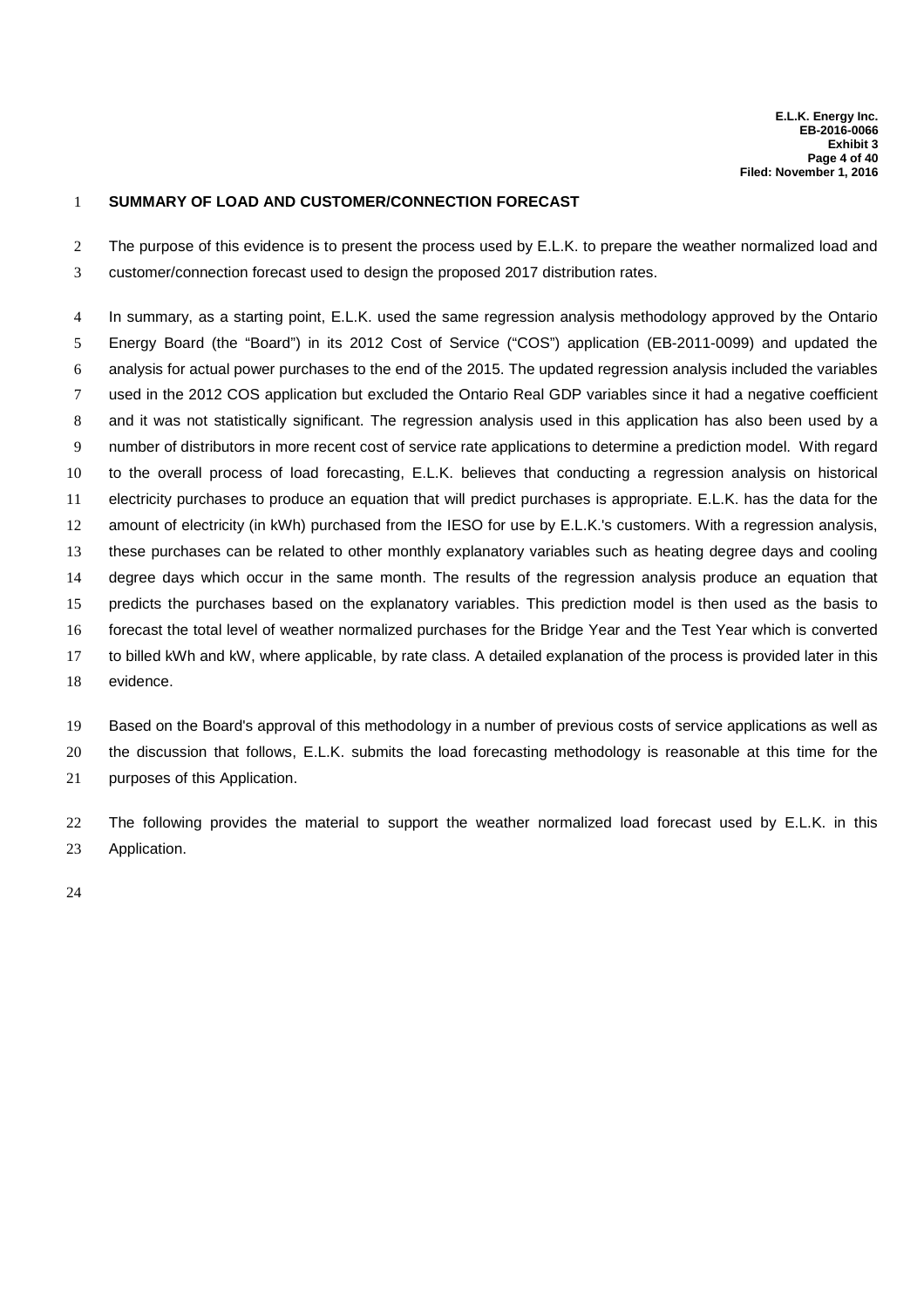- 1 Table 3-2, Table 3-3 and Table 3-4 below provide a summary of the weather normalized load and
- 2 customer/connection forecast used in this Application.

| I<br>٧<br>٠ |
|-------------|
|             |
| I<br>I      |
| ×<br>v      |

| Year                                                        | <b>Billed</b><br>Actual<br>(GWh) | Growth<br>(GWh) | <b>Billed</b><br>Weather<br><b>Normal</b><br>(GWh) | Growth<br>(GWh) | Customer/<br><b>Connection</b><br>Count | Growth |
|-------------------------------------------------------------|----------------------------------|-----------------|----------------------------------------------------|-----------------|-----------------------------------------|--------|
| <b>Billed Energy (GWh) and Customer Count / Connections</b> |                                  |                 |                                                    |                 |                                         |        |
| 2012 Board Approved                                         |                                  |                 | 240.7                                              |                 | 14,176                                  |        |
| 2006                                                        | 198.5                            |                 | 201.6                                              |                 | 13,571                                  |        |
| 2007                                                        | 257.6                            | 59.1            | 253.4                                              | 51.8            | 13,656                                  | 85     |
| 2008                                                        | 248.2                            | (9.3)           | 246.0                                              | (7.4)           | 13,697                                  | 41     |
| 2009                                                        | 233.1                            | (15.1)          | 238.9                                              | (7.1)           | 13,823                                  | 126    |
| 2010                                                        | 238.5                            | 5.4             | 234.3                                              | (4.6)           | 13,981                                  | 158    |
| 2011                                                        | 241.9                            | 3.4             | 238.8                                              | 4.5             | 14,054                                  | 73     |
| 2012                                                        | 233.4                            | (8.6)           | 233.0                                              | (5.8)           | 14,143                                  | 89     |
| 2013                                                        | 229.7                            | (3.6)           | 230.5                                              | (2.5)           | 14,229                                  | 87     |
| 2014                                                        | 230.9                            | 1.2             | 231.8                                              | 1.3             | 14,317                                  | 88     |
| 2015                                                        | 232.5                            | 1.6             | 235.7                                              | 4.0             | 14,399                                  | 82     |
| 2016 Bridge                                                 |                                  |                 | 233.1                                              | (2.6)           | 14,499                                  | 100    |
| 2017 Test                                                   |                                  |                 | 229.8                                              | (3.4)           | 14,600                                  | 101    |

#### 3 **Table 3-2 Summary of Load and Customer/Connection Forecast**

4

 In the above Table 3-2, the billed GWh data from 2006 to 2015 reflects actual weather and weather normal conditions in each year. The weather normal values are the actual values adjusted by the weather normal conversion factor outlined in Table 3-6. The weather conversion factor is determined consistent with the approach outlined by the OEB in Appendix 2-IA. For 2016 and 2017, the forecasted billed GWh is on a weather normal basis.

9 Customer/Connection values are on an average basis and street lights, sentinel lights and unmetered scattered 10 loads are measured as connections.

11 On a rate class basis, the actual and forecasted billed amounts are shown in Table 3-3. Actual volumes have been 12 weather normalized by rate class using the weather normal conversion factor from Table 3-6. The actual and

13 forecasted number of customers/connections and customer/connection usage on a weather normal basis is shown

14 in Table 3-4.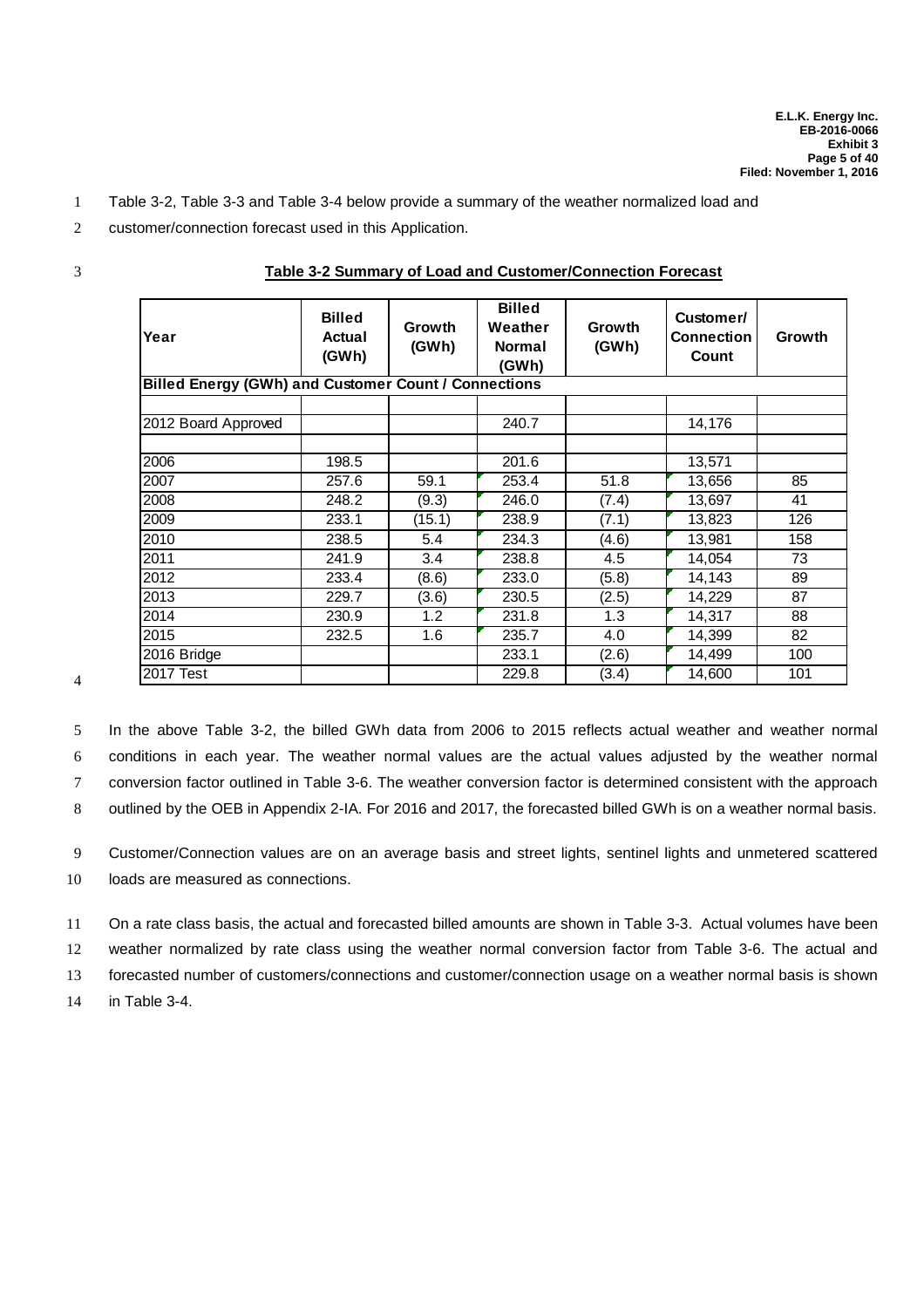## 1 **Table 3-3 Billed Energy by Rate Class**

| Year                                        | <b>Residential</b> | GS <sub>50</sub> | $GS$ > 50 | <b>Street</b><br>Lights | <b>Unmetered</b><br><b>Scattered</b><br>Load | <b>Sentinel</b><br>Lights | <b>Embedded</b><br><b>Distributor</b> | Total |
|---------------------------------------------|--------------------|------------------|-----------|-------------------------|----------------------------------------------|---------------------------|---------------------------------------|-------|
| <b>Billed Energy (GWh) - Actual</b>         |                    |                  |           |                         |                                              |                           |                                       |       |
| 2006                                        | 91.2               | 27.5             | 77.1      | 2.2                     | 0.3                                          | 0.19                      |                                       | 198.5 |
| 2007                                        | 93.9               | 27.5             | 70.5      | 2.4                     | 0.4                                          | 0.18                      | 62.6                                  | 257.6 |
| 2008                                        | 91.6               | 27.3             | 71.8      | 2.3                     | 0.3                                          | 0.09                      | 54.9                                  | 248.2 |
| 2009                                        | 89.5               | 27.0             | 63.0      | 2.1                     | 0.3                                          | 0.05                      | 51.1                                  | 233.1 |
| 2010                                        | 94.3               | 27.8             | 65.6      | 2.4                     | 0.3                                          | 0.02                      | 48.1                                  | 238.5 |
| 2011                                        | 91.8               | 30.6             | 64.3      | 2.2                     | 0.2                                          | 0.01                      | 52.7                                  | 241.9 |
| 2012                                        | 90.3               | 29.4             | 60.9      | 2.3                     | 0.3                                          | 0.01                      | 50.1                                  | 233.4 |
| 2013                                        | 88.8               | 28.9             | 59.4      | 2.5                     | 0.3                                          | 0.01                      | 49.8                                  | 229.7 |
| 2014                                        | 89.1               | 29.7             | 57.3      | 2.3                     | 0.3                                          | 0.01                      | 52.2                                  | 230.9 |
| 2015                                        | 90.7               | 28.6             | 62.3      | 2.4                     | 0.3                                          | 0.01                      | 48.2                                  | 232.5 |
| <b>Billed Energy (GWh) - Weather Normal</b> |                    |                  |           |                         |                                              |                           |                                       |       |
| 2006                                        | 92.6               | 28.0             | 78.3      | 2.3                     | 0.3                                          | 0.19                      |                                       | 201.6 |
| 2007                                        | 92.4               | 27.0             | 69.4      | 2.4                     | 0.4                                          | 0.18                      | 61.6                                  | 253.4 |
| 2008                                        | 90.8               | 27.1             | 71.1      | 2.3                     | 0.3                                          | 0.09                      | 54.4                                  | 246.0 |
| 2009                                        | 91.7               | 27.7             | 64.6      | 2.1                     | 0.3                                          | 0.05                      | 52.4                                  | 238.9 |
| 2010                                        | 92.6               | 27.4             | 64.4      | 2.4                     | 0.3                                          | 0.02                      | 47.3                                  | 234.3 |
| 2011                                        | 90.6               | 30.2             | 63.5      | 2.2                     | 0.2                                          | 0.01                      | 52.1                                  | 238.8 |
| 2012                                        | 90.2               | 29.4             | 60.9      | 2.3                     | 0.3                                          | 0.01                      | 50.0                                  | 233.0 |
| 2012 Board Approved                         | 96.0               | 32.6             | 66.7      | 2.2                     | 0.2                                          | 0.01                      | 43.0                                  | 240.7 |
| 2013                                        | 89.1               | 29.0             | 59.6      | 2.5                     | 0.3                                          | 0.01                      | 50.0                                  | 230.5 |
| 2014                                        | 89.5               | 29.9             | 57.6      | 2.3                     | 0.3                                          | 0.01                      | 52.3                                  | 231.8 |
| 2015                                        | 92.0               | 29.0             | 63.2      | 2.4                     | 0.3                                          | 0.01                      | 48.9                                  | 235.7 |
| 2016 Bridge                                 | 92.5               | 29.2             | 62.1      | 2.4                     | 0.3                                          | 0.01                      | 46.6                                  | 233.1 |
| <b>2017 Test</b>                            | 92.1               | 29.1             | 60.7      | 2.4                     | 0.3                                          | 0.01                      | 45.1                                  | 229.8 |

2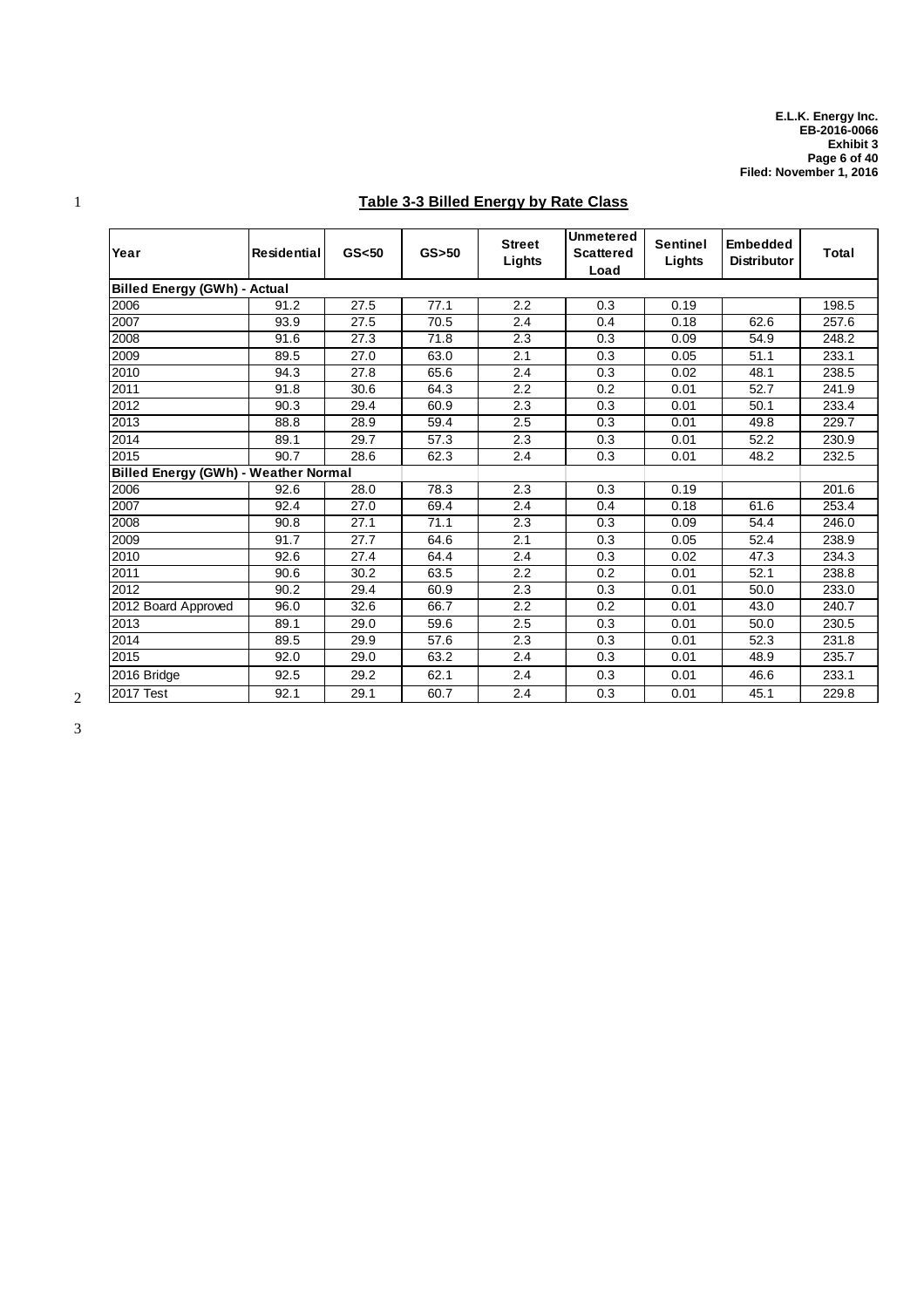| Number of Customers/Connections                                                      |             |         |           |                         |                                              |                           |                                       |        |
|--------------------------------------------------------------------------------------|-------------|---------|-----------|-------------------------|----------------------------------------------|---------------------------|---------------------------------------|--------|
| Year                                                                                 | Residential | GS < 50 | $GS$ > 50 | <b>Street</b><br>Lights | <b>Unmetered</b><br><b>Scattered</b><br>Load | <b>Sentinel</b><br>Lights | <b>Embedded</b><br><b>Distributor</b> | Total  |
| 2006                                                                                 | 9,497       | 1,081   | 108       | 2,745                   | 35                                           | 105                       | 0                                     | 13,571 |
| 2007                                                                                 | 9,581       | 1,090   | 109       | 2,754                   | 35                                           | 83                        | 4                                     | 13,656 |
| 2008                                                                                 | 9,629       | 1,096   | 110       | 2,763                   | 34                                           | 61                        | 4                                     | 13,697 |
| 2009                                                                                 | 9,741       | 1,122   | 113       | 2,772                   | 34                                           | 39                        | 4                                     | 13,823 |
| 2010                                                                                 | 9,871       | 1,167   | 108       | 2,781                   | 34                                           | 18                        | 4                                     | 13,981 |
| 2011                                                                                 | 9,932       | 1,194   | 95        | 2,790                   | 33                                           | $\overline{7}$            | 4                                     | 14,054 |
| 2012                                                                                 | 10,008      | 1,205   | 89        | 2,799                   | 32                                           | $\overline{7}$            | 4                                     | 14,143 |
| 2012 Board Approved                                                                  | 10,023      | 1,214   | 93        | 2,801                   | 32                                           | 7                         | 4                                     | 14,176 |
| 2013                                                                                 | 10,083      | 1,208   | 89        | 2,808                   | 32                                           | $\overline{7}$            | 4                                     | 14,229 |
| 2014                                                                                 | 10,154      | 1,215   | 90        | 2.817                   | 31                                           | $\overline{7}$            | 4                                     | 14,317 |
| 2015                                                                                 | 10,218      | 1,221   | 93        | 2,826                   | 31                                           | $\overline{7}$            | 4                                     | 14,399 |
| 2016 Bridge                                                                          | 10,302      | 1,237   | 93        | 2,826                   | 31                                           | 7                         | 4                                     | 14,499 |
| 2017 Test                                                                            | 10,386      | 1,253   | 93        | 2,826                   | 31                                           | $\overline{7}$            | 4                                     | 14,600 |
| Actual Annual Energy Usage per Customer/Connection (kWh per customer/connection)     |             |         |           |                         |                                              |                           |                                       |        |
| 2006                                                                                 | 9,601       | 25,461  | 711,135   | 820                     | 7.656                                        | 1,786                     |                                       |        |
| $\frac{1}{2007}$                                                                     | 9,803       | 25,206  | 645,094   | 875                     | 12,409                                       | 2,202                     | 15,649,460                            |        |
| 2008                                                                                 | 9,513       | 24,914  | 652,998   | 831                     | 8,646                                        | 1,530                     | 13,716,194                            |        |
| 2009                                                                                 | 9,186       | 24,117  | 560,286   | 751                     | 8,396                                        | 1,304                     | 12,774,444                            |        |
| 2010                                                                                 | 9,549       | 23,869  | 610,225   | 867                     | 8,224                                        | 1,078                     | 12,023,594                            |        |
| 2011                                                                                 | 9,241       | 25,658  | 677,097   | 805                     | 6,206                                        | 852                       | 13, 185, 104                          |        |
| 2012                                                                                 | 9,021       | 24,406  | 684,657   | 838                     | 8,325                                        | 852                       | 12,527,923                            |        |
| 2013                                                                                 | 8,806       | 23,952  | 667,725   | 895                     | 8,273                                        | 852                       | 12,452,811                            |        |
| 2014                                                                                 | 8,778       | 24,493  | 637,182   | 817                     | 8,377                                        | 852                       | 13,037,808                            |        |
| 2015                                                                                 | 8.882       | 23,441  | 673,561   | 838                     | 8,374                                        | 852                       | 12,048,303                            |        |
| Normalized Annual Energy Usage per Customer/Connection (kWh per customer/connection) |             |         |           |                         |                                              |                           |                                       |        |
| 2006                                                                                 | 9,751       | 25,859  | 722,227   | 832                     | 7,776                                        | 1,814                     |                                       |        |
| 2007                                                                                 | 9,645       | 24,800  | 634,714   | 861                     | 12,210                                       | 2,167                     | 15,397,669                            |        |
| 2008                                                                                 | 9,427       | 24,690  | 647,125   | 824                     | 8,568                                        | 1,516                     | 13,592,829                            |        |
| 2009                                                                                 | 9,415       | 24,717  | 574,231   | 770                     | 8,605                                        | 1,336                     | 13,092,391                            |        |
| 2010                                                                                 | 9,382       | 23,450  | 599,519   | 852                     | 8,080                                        | 1,059                     | 11,812,656                            |        |
| 2011                                                                                 | 9,122       | 25,327  | 668,357   | 794                     | 6,126                                        | 841                       | 13,014,913                            |        |
| 2012                                                                                 | 9,009       | 24,373  | 683,746   | 837                     | 8,314                                        | 851                       | 12,511,249                            |        |
| 2012 Board Approved                                                                  | 9,576       | 26,839  | 713,314   | 794                     | 5,901                                        | 795                       | 10,749,196                            |        |
| 2013                                                                                 | 8,836       | 24,032  | 669,962   | 898                     | 8,301                                        | 855                       | 12,494,523                            |        |
| 2014                                                                                 | 8,810       | 24,582  | 639,509   | 820                     | 8,407                                        | 855                       | 13,085,429                            |        |
| 2015                                                                                 | 9,005       | 23,768  | 682,935   | 850                     | 8,491                                        | 864                       | 12,215,976                            |        |
| 2016 Bridge                                                                          | 8,977       | 23,623  | 671,533   | 840                     | 8,458                                        | 852                       | 11,660,823                            |        |
| 2017 Test                                                                            | 8,865       | 23,248  | 656,668   | 842                     | 8,543                                        | 852                       | 11,285,804                            |        |

## 1 **Table 3-4 Number of Customers/Connections and Annual Normalized Usage by Rate Class**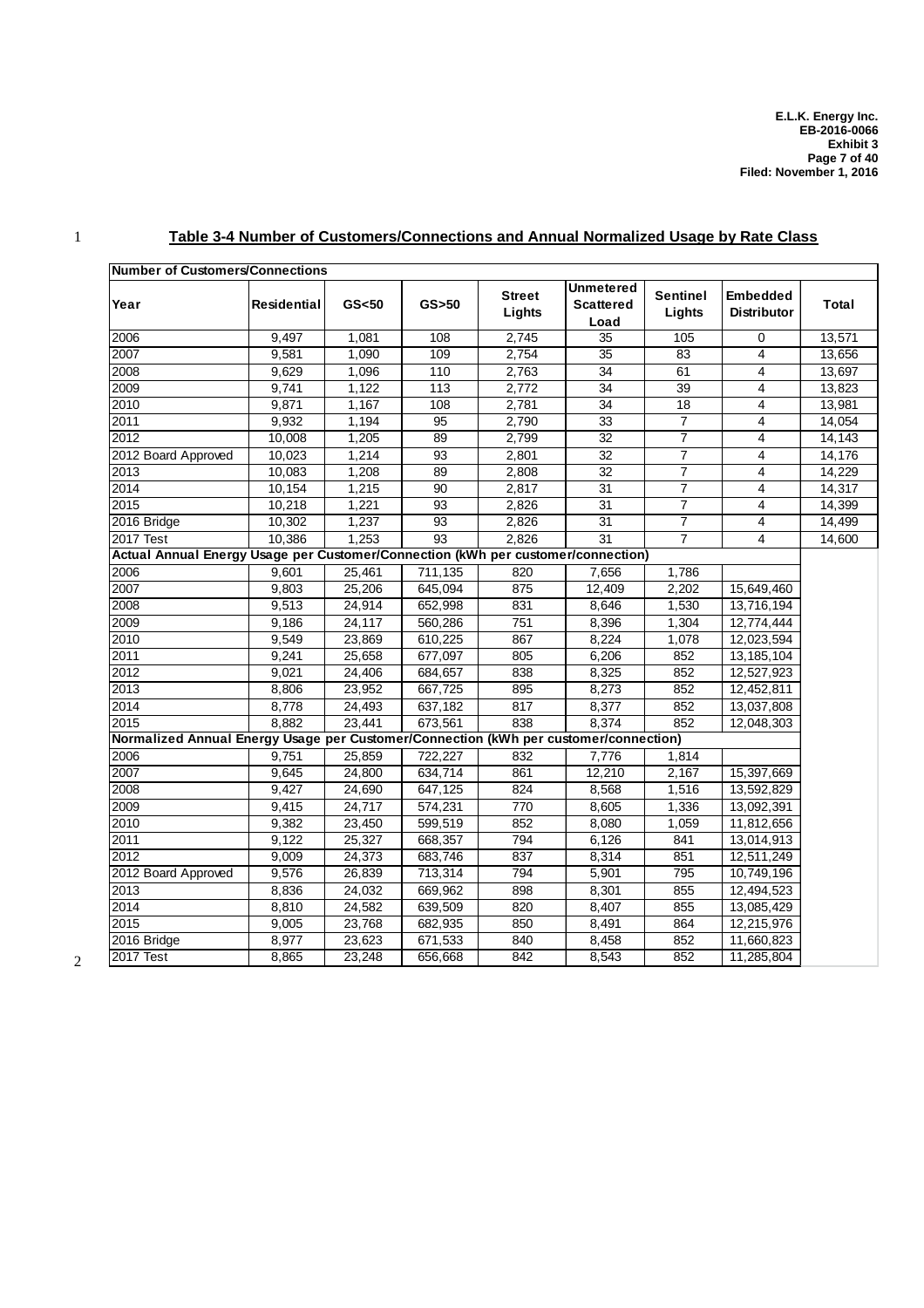#### **FORECAST METHODOLOGY – MULTIVARIATE REGRESSION MODEL**

 E.L.K.'s weather normalized load forecast is developed in a three-step process. First, a total system weather normalized purchased energy forecast is developed based on multivariate regression model that incorporates variables that impact energy usage. Second, the weather normalized purchased energy forecast is adjusted by a historical loss factor to produce a weather normalized billed energy forecast. Finally, the forecast of billed energy by rate class is developed based on a forecast of customer numbers and historical usage patterns per customer. For the rate classes that have weather sensitive load, their forecasted billed energy is adjusted to ensure that the total billed energy forecast by rate class is equivalent to the total weather normalized billed energy forecast that has been determined from the regression model. The forecast of customers by rate class is determined using a geometric mean analysis and judgement of E.L.K.. The forecast is also adjusted for expected Conservation and Demand Management ("CDM") results. For those rate classes that use kW for the distribution volumetric billing determinant an adjustment factor is applied to the class energy forecast based on the historical relationship between kW and kWh. The following will explain the forecasting process in more detail.

#### **Purchased KWh Load Forecast**

 An equation to predict total system purchased energy is developed using a multivariate regression model with independent variables outlined below: weather (heating and cooling degree days), calendar variables (days in month, seasonal), and Embedded Distributor usage. The regression model uses monthly kWh and monthly values of independent variables from January 2006 to December 2015 to determine the monthly regression coefficients. This provides 120 monthly data points which are a reasonable data set for use in a multiple regression analysis.

 With regards to weather normalization, E.L.K. submits that it is appropriate to review the impact of weather over the past ten years January 2006 to December 2015 since it is consistent with the time period used in the regression analysis and a time period outlined in the filing requirements. It is also reflective of more recent weather conditions. The average weather conditions over this period are applied in the prediction formula to determine a weather normalized forecast. In accordance with the filing requirement, E.L.K. has also provided sensitivity analysis showing the impact on the 2017 forecast of purchases. This analysis assumes weather normal conditions are based on a 20 year trend of weather data.

 The multivariate regression model has determined drivers of year-over-year changes in E.L.K.'s load growth are weather (heating and cooling degree days), calendar variables (days in month and seasonal flag), and Embedded Distributor usage. These factors are captured within the multivariate regression model.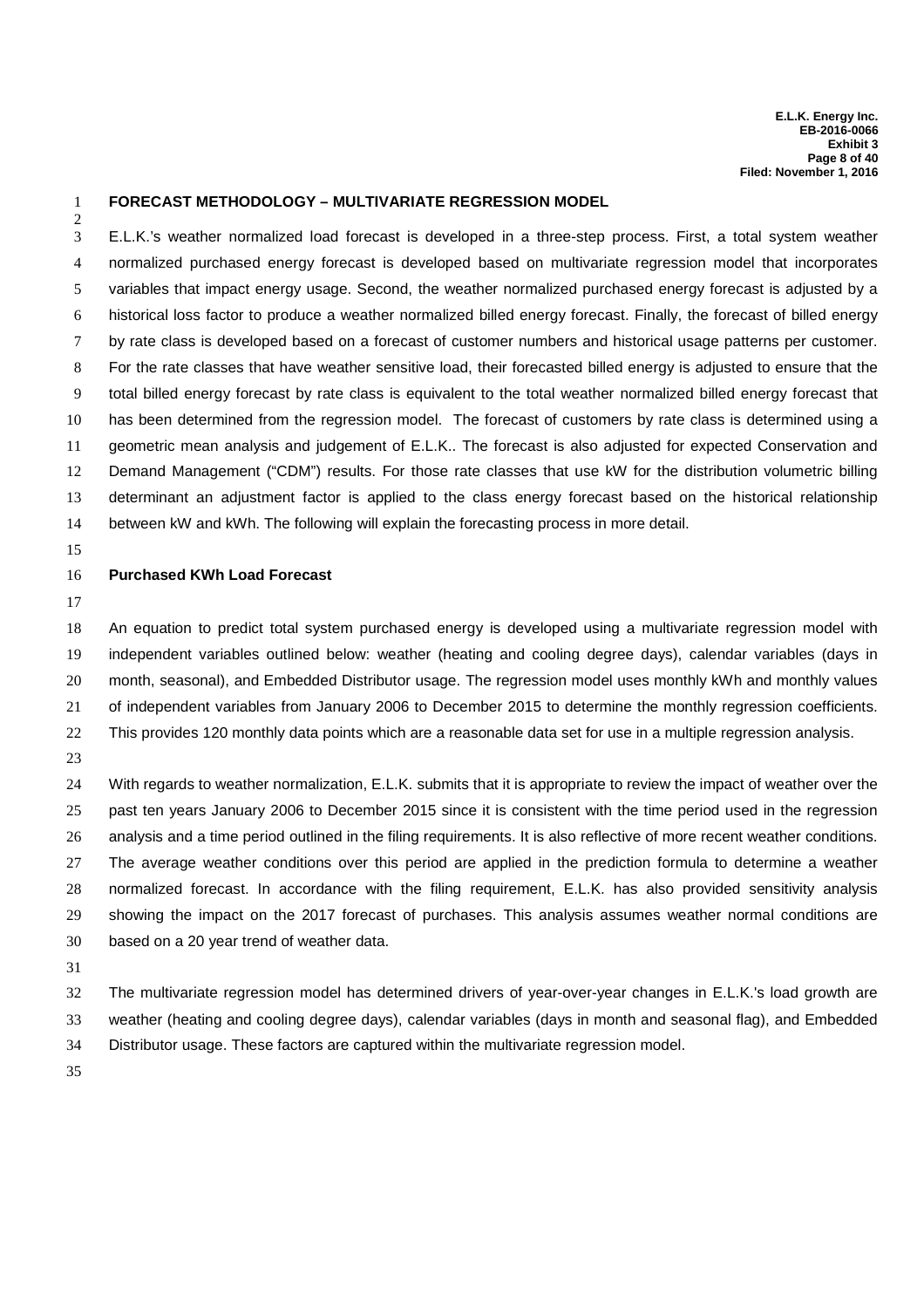| 1        | Weather impacts on load are apparent in both the winter heating season, and in the summer cooling season. For       |
|----------|---------------------------------------------------------------------------------------------------------------------|
| 2        | that reason, both Heating Degree Days (i.e. a measure of coldness in winter) and Cooling Degree Days (i.e. a        |
| 3        | measure of summer heat) are modeled.                                                                                |
| 4        |                                                                                                                     |
| 5        | Other factors determining energy use in the monthly model are the number of days in a particular month and a flag   |
| 6        | that indicates spring and fall months                                                                               |
| 7        |                                                                                                                     |
| 8        | The regression analysis indicates that the monthly energy usage for the Embedded Distributor is a significant       |
| 9        | contributor to the total energy used in the E.L.K. service area.                                                    |
| 10       |                                                                                                                     |
| 11       | The following outlines the predication model used by E.L.K. to predict weather normal purchases for 2016 and        |
| 12       | 2017.                                                                                                               |
| 13       |                                                                                                                     |
| 14       | E.L.K. Monthly Predicted kWh Purchases                                                                              |
| 15       | = Heating Degree Days * 7,957                                                                                       |
| 16       | + Cooling Degree Days * 44,442                                                                                      |
| 17       | + Number of Days in the Month * 654,903                                                                             |
| 18       | + Spring Fall Flag * (832,634)                                                                                      |
| 19       | + Embedded Distributor Usage * 0.61                                                                                 |
| 20<br>21 | + Constant of (5,282,170)                                                                                           |
| 22       | The monthly data used in the regression model and the resulting monthly prediction for the actual and forecasted    |
| 23       | years are provided in Appendix 3-A.                                                                                 |
| 24       |                                                                                                                     |
| 25       | The sources of data for the various data points are:                                                                |
| 26       |                                                                                                                     |
| 27       | a) The Environment Canada website provided the monthly heating degree day and cooling degree information.           |
| 28       | Weather data from the Windsor A Weather Station was used. 18° C is the base numbers from which heating              |
| 29       | degree days and cooling degree days are measured                                                                    |
| 30       | The calendar provided information related to number of days in the month and the months defined to be spring<br>b)  |
| 31       | or fall (i.e. March to May and September to November)                                                               |
| 32       | E.L.K.'s billing system provided the Embedded Distributor monthly usage.<br>C)                                      |
| 33       |                                                                                                                     |
| 34       | The prediction formula has the following statistical results (Table 3-5) which generally indicate the formula has a |
| 35       | good fit to the actual data set.                                                                                    |
| 36       |                                                                                                                     |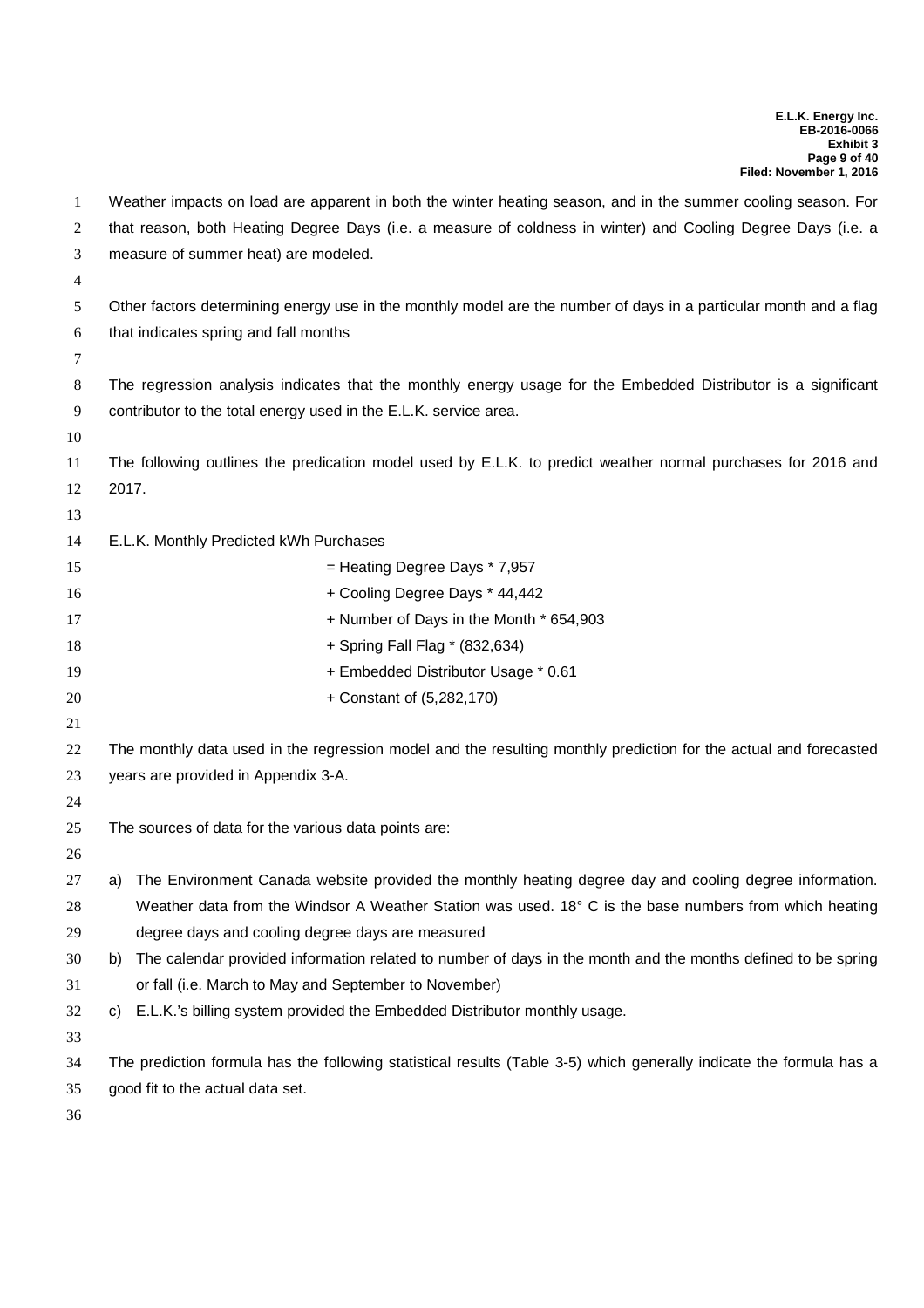#### 1 **Table 3-5 Statistical Results**

| R Square                          | 89.4% |
|-----------------------------------|-------|
| Adjusted R Square                 | 89.0% |
| F Test                            | 192.7 |
| MAPE (Monthly)                    | 3.4%  |
| <b>T-stats by Coefficient</b>     |       |
| <b>Embedded Distributor Usage</b> | 11.1  |
| <b>Heating Degree Days</b>        | 11.4  |
| Cooling Degree Days               | 14.2  |
| Number of Days in Month           | 6.1   |
| <b>Spring Fall Flag</b>           | (3.1) |
| Constant                          | (1.6) |

2

 The annual results of the above prediction formula compared to the actual annual purchases from 2006 to 2015 are shown below in Table 3-6 along with the predicted total system purchases for E.L.K. for 2016 and 2017 on a weather normal basis. In addition, weather normal values for 2017 are provided on a 20 year trend assumption for weather normalization. Information is also provided to show the Weather Normal Conversion Factor which is used to weather normalize actual volume data. In Table 3-6, the Predicted Weather Normal values are similar to the Predicted amounts but the weather normalized heating degree days and cooling degree days used to determine the weather normal forecast for 2016 and 2017 are used in the prediction formula in place of actual heating degree days and cooling degree days. The ratio of Predicted Weather Normal to Predicted values results in a Weather Normal Conversion Factor. This factor is applied to the Actual amount which results in the Actual Weather Normal 12 value.

#### 13 **Table 3-6 Total System Purchase**

| Year                          | Actual | <b>Predicted</b> | %<br><b>Difference</b> | <b>Predicted</b><br>Weather<br><b>Normal</b> | Weather<br><b>Normal</b><br><b>Conversion</b><br><b>Factor</b> | Actual<br>Weather<br><b>Normal</b> |
|-------------------------------|--------|------------------|------------------------|----------------------------------------------|----------------------------------------------------------------|------------------------------------|
| <b>Purchased Energy (GWh)</b> |        |                  |                        |                                              |                                                                |                                    |
| 2006                          | 213.8  | 216.2            | 1.1%                   | 219.6                                        | 1.0156                                                         | 217.2                              |
| 2007                          | 271.1  | 264.9            | (2.3%)                 | 260.6                                        | 0.9839                                                         | 266.7                              |
| 2008                          | 262.6  | 258.5            | $(1.6\%)$              | 256.2                                        | 0.9910                                                         | 260.3                              |
| 2009                          | 248.9  | 246.9            | $(0.8\%)$              | 253.1                                        | 1.0249                                                         | 255.1                              |
| 2010                          | 261.3  | 255.6            | $(2.2\%)$              | 251.1                                        | 0.9825                                                         | 256.7                              |
| 2011                          | 255.0  | 257.5            | 0.9%                   | 254.1                                        | 0.9871                                                         | 251.7                              |
| 2012                          | 246.9  | 253.4            | 2.6%                   | 253.1                                        | 0.9987                                                         | 246.6                              |
| 2013                          | 247.7  | 251.4            | 1.5%                   | 252.2                                        | 1.0033                                                         | 248.5                              |
| 2014                          | 249.8  | 252.8            | 1.2%                   | 253.7                                        | 1.0037                                                         | 250.7                              |
| 2015                          | 247.7  | 247.7            | $(0.0\%)$              | 251.2                                        | 1.0139                                                         | 251.2                              |
| 2016 Bridge                   |        | 250.8            |                        | 250.8                                        | 1.0000                                                         |                                    |
| <b>2017 Test</b>              |        | 249.2            |                        | 249.2                                        | 1.0000                                                         |                                    |
| 2017 WN - 20 year trend       |        | 249.8            |                        | 249.8                                        | 1.0000                                                         |                                    |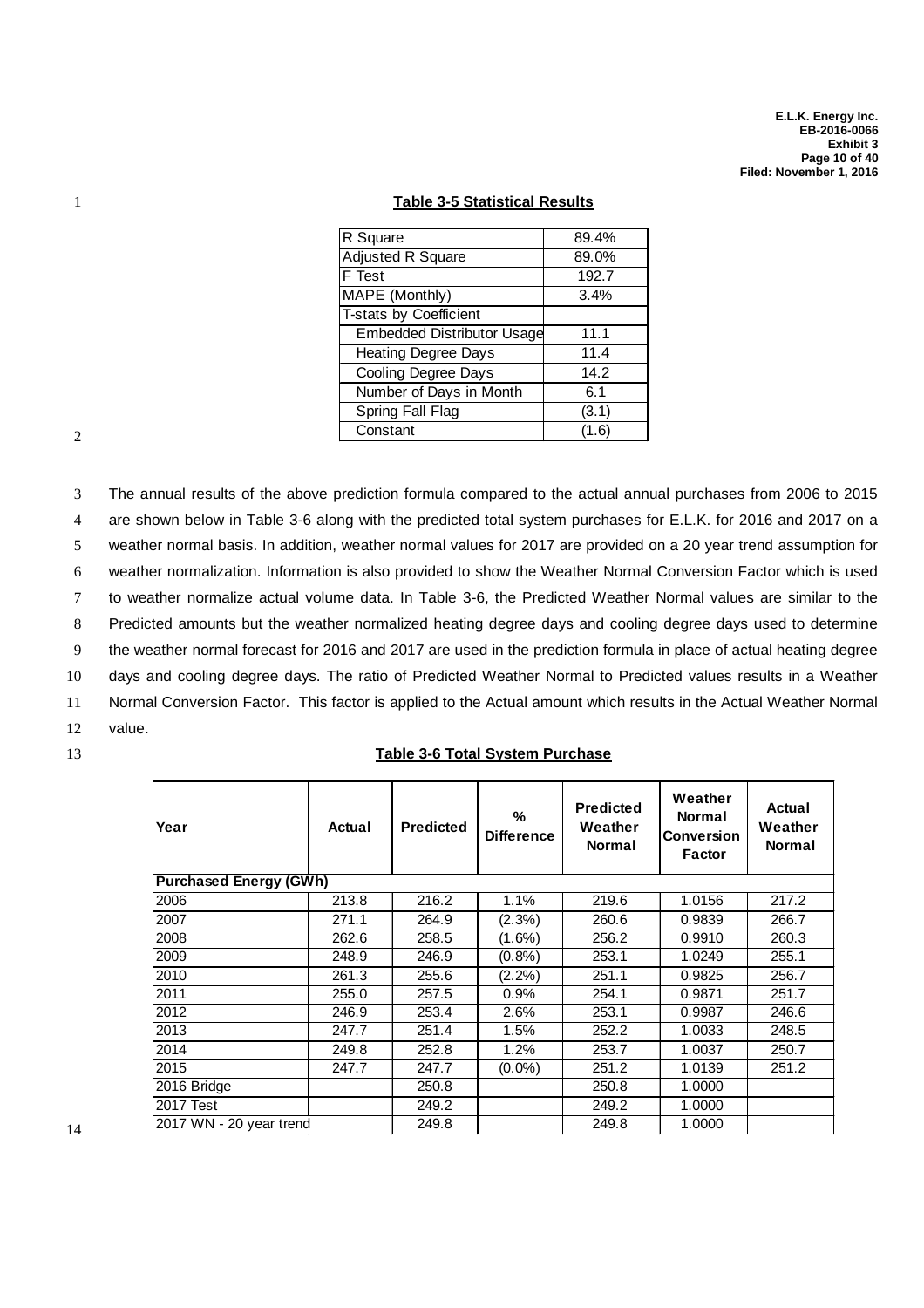The weather normalized amount for 2017 is determined by using 2017 dependent variables in the prediction formula on a monthly basis along with the average monthly heating degree days and cooling degree days which have occurred from January 2006 to December 2015 (i.e. 19 years). The 2017 weather normal 20 year trend value reflects the trend in monthly heating degree days and cooling degree days which have occurred from January 1996 to December 2015. 6 **Billed KWh Load Forecast** 8 To determine the total weather normalized energy billed forecast, the total system weather normalized purchases forecast is adjusted by a historical loss factor. The historical loss factor used is 6.89% which represents the average loss factor from 2006 to 2015. With this average loss factor the total weather normalized billed energy before adjustment discussed below will be 234.6 (GWh) for 2016 (i.e. 250.8/1.0689) and 233.1 (GWh) for 2017 (i.e. (i.e. 249.2/1.0689) 14 **Billed KWh Load Forecast and Customer/Connection Forecast by Rate Class** 16 Since the total weather normalized billed energy amount is known this amount needs to be distributed by rate class for rate design purposes taking into consideration the customer/connection forecast and expected usage per customer by rate class. 20 The next step in the forecasting process is to determine a customer/connection forecast. The customer/connection forecast is based on reviewing historical customer/connection data that is available as shown in the following Table 23 3-7. 24 **Table 3-7 Historical Customer/Connection Data**

| Year                            | lResidential | GS <sub>50</sub> | $GS$ > 50 | <b>Street</b><br>Lights | Unmetered<br><b>Scattered</b><br>Load | <b>Sentinel</b><br>Lights | Embedded<br><b>Distributor</b> | Total  |
|---------------------------------|--------------|------------------|-----------|-------------------------|---------------------------------------|---------------------------|--------------------------------|--------|
| Number of Customers/Connections |              |                  |           |                         |                                       |                           |                                |        |
| 2006                            | 9.497        | 1.081            | 108       | 2,745                   | 35                                    | 105                       |                                | 13,571 |
| 2007                            | 9.581        | 1.090            | 109       | 2.754                   | 35                                    | 83                        | 4                              | 13,656 |
| 2008                            | 9,629        | 1.096            | 110       | 2.763                   | 34                                    | 61                        | 4                              | 13,697 |
| 2009                            | 9.741        | 1,122            | 113       | 2,772                   | 34                                    | 39                        | 4                              | 13,823 |
| 2010                            | 9.871        | 1.167            | 108       | 2.781                   | 34                                    | 18                        | 4                              | 13,981 |
| 2011                            | 9,932        | 1.194            | 95        | 2.790                   | 33                                    | ⇁                         | 4                              | 14.054 |
| 2012                            | 10.008       | 1.205            | 89        | 2.799                   | 32                                    | 7                         | 4                              | 14,143 |
| 2013                            | 10.083       | 1,208            | 89        | 2,808                   | 31                                    | ⇁                         | 4                              | 14,229 |
| 2014                            | 10.154       | 1.215            | 90        | 2.817                   | 31                                    |                           | 4                              | 14.317 |
| 2015                            | 10,218       | 1,221            | 93        | 2,826                   | 31                                    | ⇁                         | 4                              | 14,399 |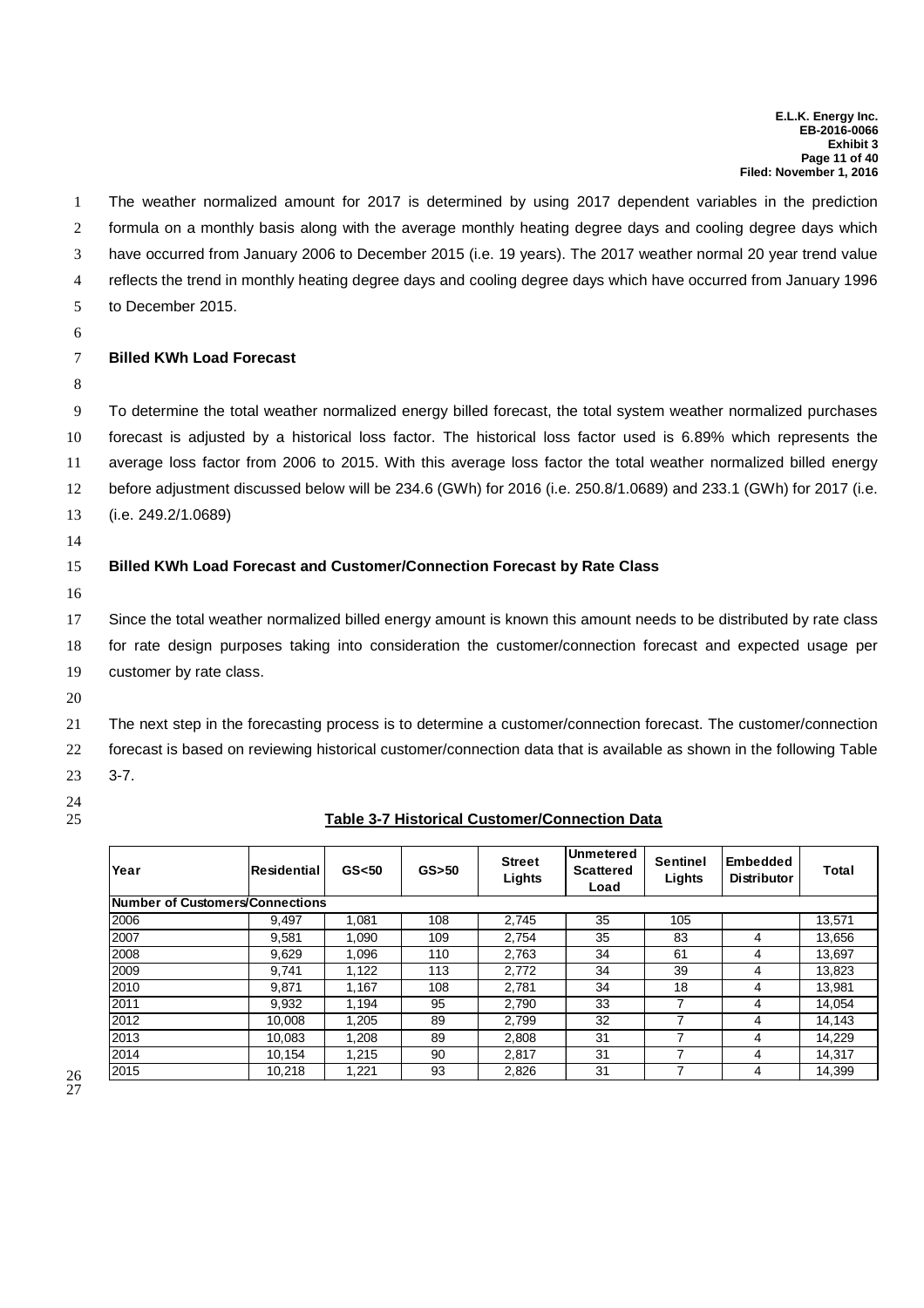- 1 From the historical customer/connection data the growth rate in customer/connection can be evaluated which is
- 2 provided on the following Table 3-8.

3 **Table 3-8 Growth Rate in Customer/Connections**

| Year                                        | Residential | GS < 50 | $GS$ > 50 | <b>Street</b><br>Lights | Unmetered<br><b>Scattered</b><br>Load | <b>Sentinel</b><br>Lights | <b>Embedded</b><br><b>Distributor</b> |
|---------------------------------------------|-------------|---------|-----------|-------------------------|---------------------------------------|---------------------------|---------------------------------------|
| <b>Growth Rate in Customers/Connections</b> |             |         |           |                         |                                       |                           |                                       |
| 2006                                        |             |         |           |                         |                                       |                           |                                       |
| 2007                                        | 0.9%        | 0.9%    | 0.9%      | 0.3%                    | $(1.4\%)$                             | $(21.0\%)$                |                                       |
| 2008                                        | 0.5%        | 0.5%    | 0.5%      | 0.3%                    | $(1.4\%)$                             | (26.5%)                   | $0.0\%$                               |
| 2009                                        | 1.2%        | 2.3%    | 2.4%      | 0.3%                    | 0.0%                                  | $(36.1\%)$                | $0.0\%$                               |
| 2010                                        | 1.3%        | 4.0%    | (4.4%)    | 0.3%                    | $(1.5\%)$                             | $(55.1\%)$                | $0.0\%$                               |
| 2011                                        | 0.6%        | 2.4%    | (11.6%)   | 0.3%                    | $(3.0\%)$                             | $(60.0\%)$                | $0.0\%$                               |
| 2012                                        | 0.8%        | 0.9%    | $(6.3\%)$ | 0.3%                    | $(3.1\%)$                             | 0.0%                      | 0.0%                                  |
| 2013                                        | 0.7%        | 0.2%    | $0.0\%$   | 0.3%                    | $(1.6\%)$                             | $0.0\%$                   | $0.0\%$                               |
| 2014                                        | 0.7%        | 0.6%    | 1.1%      | 0.3%                    | $0.0\%$                               | $0.0\%$                   | $0.0\%$                               |
| 2015                                        | 0.6%        | 0.5%    | 2.8%      | 0.3%                    | $0.0\%$                               | $0.0\%$                   | $0.0\%$                               |
| Geometric Mean                              | 0.8%        | 1.3%    | (1.5%)    | 0.3%                    | $(1.3\%)$                             | (25.2%)                   | 0.0%                                  |

#### 4 5

6 For the Residential and GS < 50 kW classes the geometric mean analysis was used to forecast the number of

7 customer for 2016 and 2017. The results of the geometric mean analysis were applied to the 2015 customer value

8 to determine the 2016 customer forecast. The 2017 customer forecast is determined by applying the geometric

9 mean factor to the 2016 forecast.

10

 For the GS > 50 kW, Street Light, Unmetered Scattered Load, Sentinel Light and Embedded Distributor classes, E.L.K. proposes it is reasonable to use the 2015 customers and connections as the forecast for 2016 and 2017 since E.L.K. believes these values are more reflective of the values that will occur in the forecast period compared to those produced by using the results of the geometric mean analysis. Table 3-9 outlines the forecast of customers/connections by rate class.

# 16 **Table 3-9 Customer/Connection Forecast**

| Year                                     | <b>IResidential</b> | GS <sub>50</sub> | $GS$ > 50 | <b>Street</b><br>Lights | <b>IUnmetered</b><br><b>Scattered</b><br>Load | Sentinel<br>Lights | Embedded<br><b>Distributor</b> | <b>Total</b> |
|------------------------------------------|---------------------|------------------|-----------|-------------------------|-----------------------------------------------|--------------------|--------------------------------|--------------|
| Forecast Number of Customers/Connections |                     |                  |           |                         |                                               |                    |                                |              |
| 2016 Bridge                              | 10.302              | .237             | 93        | 2.826                   | 31                                            |                    |                                | 14.499       |
| 2017 Test                                | 10.386              | .253             | 93        | 2.826                   | 31                                            |                    |                                | 14,600       |

17 18

19 The next step in the process is to review the historical customer/connection usage and to reflect this usage per

20 customer in the forecast. Table 3-10 below provides the average annual usage per customer by rate class from

21 2006 to 2015.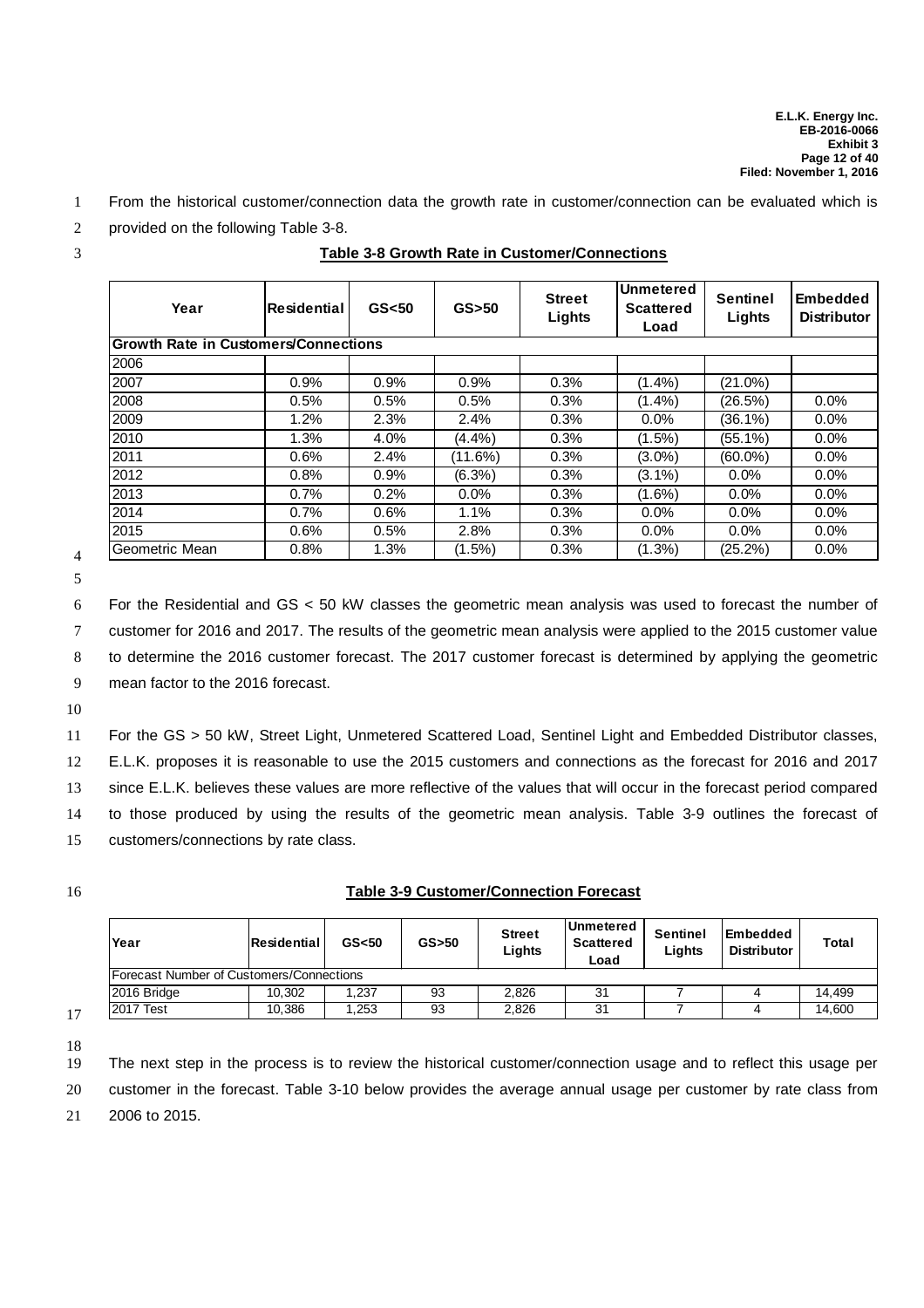| Year                                            | Residential | GS <sub>50</sub> | $GS$ >50 | <b>Street</b><br>Lights | <b>Unmetered</b><br><b>Scattered</b><br>Load | <b>Sentinel</b><br>Lights | <b>Embedded</b><br><b>Distributor</b> |
|-------------------------------------------------|-------------|------------------|----------|-------------------------|----------------------------------------------|---------------------------|---------------------------------------|
| <b>Annual kWh Usage Per Customer/Connection</b> |             |                  |          |                         |                                              |                           |                                       |
| 2006                                            | 9,601       | 25,461           | 711,135  | 820                     | 7,656                                        | 1,786                     |                                       |
| 2007                                            | 9,803       | 25,206           | 645.094  | 875                     | 12,409                                       | 2,202                     | 15,649,460                            |
| 2008                                            | 9,513       | 24,914           | 652,998  | 831                     | 8,646                                        | 1,530                     | 13,716,194                            |
| 2009                                            | 9,186       | 24,117           | 560.286  | 751                     | 8,396                                        | 1,304                     | 12,774,444                            |
| 2010                                            | 9.549       | 23,869           | 610,225  | 867                     | 8,224                                        | 1,078                     | 12,023,594                            |
| 2011                                            | 9,241       | 25,658           | 677,097  | 805                     | 6,206                                        | 852                       | 13, 185, 104                          |
| 2012                                            | 9,021       | 24,406           | 684.657  | 838                     | 8,325                                        | 852                       | 12,527,923                            |
| 2013                                            | 8,806       | 23,952           | 667,725  | 895                     | 8,273                                        | 852                       | 12,452,811                            |
| 2014                                            | 8,778       | 24,493           | 637,182  | 817                     | 8,377                                        | 852                       | 13,037,808                            |
| 2015                                            | 8,882       | 23.441           | 673.561  | 838                     | 8.374                                        | 852                       | 12.048.303                            |

#### 2 **Table 3-10 Historical Annual Usage per Customer**

3 4

8

5 As can been seen from the above table, usage per customer/connection generally declines after 2007. It is E.L.K.'s 6 view that this decline is partially due to the CDM programs initiated in 2006 and onwards and changing individual

7 usage caused by a variety of factors including weather and the economy.

9 From the historical usage per customer/connection data the growth rate in usage per customer/connection can be

10 reviewed which is provided on the following table. The geometric mean growth rate from 2006 to 2015 has also

11 been shown.

#### 12 **Table 3-11 Growth Rate in Usage per Customer/Connection**

| Year                                      | lResidential | GS <sub>50</sub> | $GS$ > 50 | <b>Street</b><br>Lights | Unmetered<br><b>Scattered</b><br>Load | <b>Sentinel</b><br>Lights | <b>Embedded</b><br><b>Distributor</b> |
|-------------------------------------------|--------------|------------------|-----------|-------------------------|---------------------------------------|---------------------------|---------------------------------------|
| <b>Growth Rate in Customer/Connection</b> |              |                  |           |                         |                                       |                           |                                       |
| 2006                                      |              |                  |           |                         |                                       |                           |                                       |
| 2007                                      | 2.1%         | (1.0%)           | $(9.3\%)$ | 6.8%                    | 62.1%                                 | 23.3%                     |                                       |
| 2008                                      | $(3.0\%)$    | $(1.2\%)$        | 1.2%      | (5.0%)                  | $(30.3\%)$                            | (30.5%)                   | (12.4%)                               |
| 2009                                      | $(3.4\%)$    | $(3.2\%)$        | (14.2%)   | (9.6%)                  | $(2.9\%)$                             | (14.8%)                   | $(6.9\%)$                             |
| 2010                                      | 3.9%         | $(1.0\%)$        | 8.9%      | 15.4%                   | $(2.0\%)$                             | (17.3%)                   | $(5.9\%)$                             |
| 2011                                      | $(3.2\%)$    | 7.5%             | 11.0%     | $(7.1\%)$               | (24.5%)                               | $(21.0\%)$                | 9.7%                                  |
| 2012                                      | $(2.4\%)$    | (4.9%)           | 1.1%      | 4.2%                    | 34.1%                                 | 0.0%                      | $(5.0\%)$                             |
| 2013                                      | $(2.4\%)$    | $(1.9\%)$        | $(2.5\%)$ | 6.8%                    | $(0.6\%)$                             | $0.0\%$                   | $(0.6\%)$                             |
| 2014                                      | $(0.3\%)$    | 2.3%             | (4.6%)    | (8.7%)                  | 1.3%                                  | $0.0\%$                   | 4.7%                                  |
| 2015                                      | 1.2%         | $(4.3\%)$        | 5.7%      | 2.5%                    | $(0.0\%)$                             | $0.0\%$                   | $(7.6\%)$                             |
| Geometric Mean                            | (0.9%        | $(0.9\%)$        | $(0.6\%)$ | 0.2%                    | 1.0%                                  | $(7.9\%)$                 | $(3.2\%)$                             |

1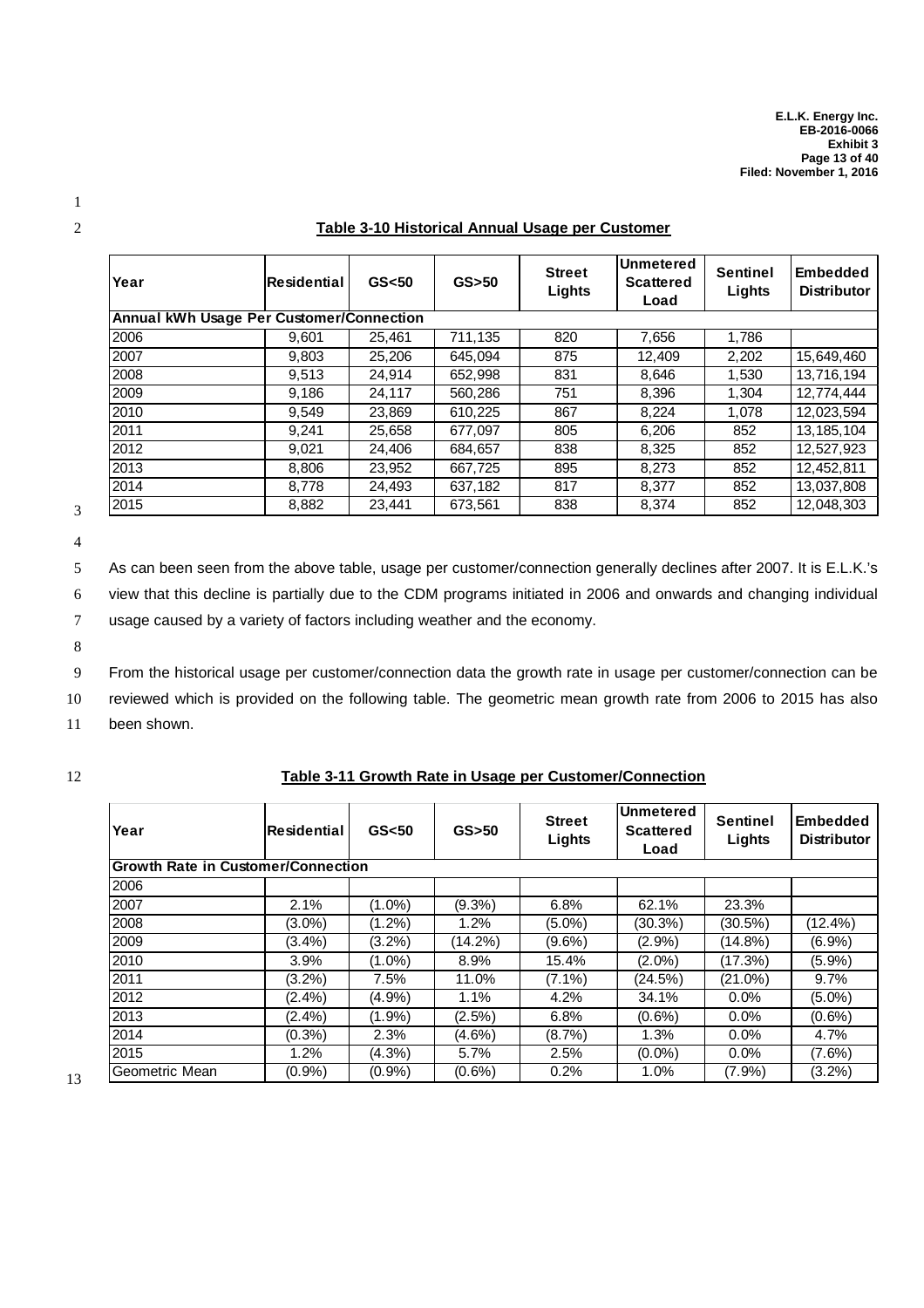For the Residential, GS < 50 kW, GS > 50 kW and the Sentinel Light classes, the 2016 and 2017 forecast of usage per customer/connection have been held constant at the 2015 level. E.L.K. was concerned with using the geometric mean factor since it could cause double counting of CDM results. For the Street Lights, Unmetered Scattered Load and Embedded Distributor classes the 2016 and 2017 forecast of usage per customer uses the geometric mean factor. The resulting usage forecast is as follows in Table 3-12.

6

#### 7 **Table 3-12 Forecast Annual kWh Usage per Customer/Connection**

| Year                                               | lResidential | GS <sub>50</sub> | $GS$ >50 | <b>Street</b><br>Lights | <b>IUnmetered</b><br>Scattered<br>Load | <b>Sentinel</b><br>Liahts | <b>Embedded</b><br><b>Distributor</b> |
|----------------------------------------------------|--------------|------------------|----------|-------------------------|----------------------------------------|---------------------------|---------------------------------------|
| Forecast Annual kWh Usage per Customers/Connection |              |                  |          |                         |                                        |                           |                                       |
| 2016 Bridge                                        | 8.882        | 23.441           | 673.561  | 840                     | 8.458                                  | 852                       | 11.660.823                            |
| <b>2017 Test</b>                                   | 8,882        | 23.441           | 673.561  | 842                     | 8,543                                  | 852                       | 11,285,804                            |

8

9 The preceding information is used to determine the non-normalized weather billed energy forecast by applying the

10 forecast number of customer/connection from Table 3-9 by the forecast of annual usage per customer/connection

11 from Table 3-12. The resulting non-normalized weather billed energy forecast is shown in the following Table 3-13.

#### 12 **Table 3-13 Non-normalized Weather Billed Energy Forecast**

| Year                                                | <b>Residential</b> | GS <sub>50</sub> | $GS$ >50 | <b>Street</b> | <b>IUnmetered</b> | Sentinel | <b>Embedded</b> | Total |
|-----------------------------------------------------|--------------------|------------------|----------|---------------|-------------------|----------|-----------------|-------|
| NON-normalized Weather Billed Energy Forecast (GWh) |                    |                  |          |               |                   |          |                 |       |
| 2016 Bridge                                         | 91.5               | 29.0             | 62.3     |               | 0.3               | 0.G      | 46.6            | 232.7 |
| 2017<br>Test                                        | 92.2               | 29.4             | 62.3     | 24            | 0.3               | 0.0      | 45.7            | 231.7 |

14 The non-normalized weather billed energy forecast has been determined but this needs to be adjusted in order to 15 be aligned with the total weather normalized billed energy forecast. As previously determined, the total weather 16 normalized billed energy forecast is 234.6 (GWh) for 2016 and 233.1 (GWh) for 2017.

17

18 The difference between the non-normalized and normalized forecast adjustments is 2.5 GWh in 2016 (i.e. 234.6 –

19 232.1) and 1.4 GWh in 2017 (i.e. 233.1 – 231.7). The difference is assumed to be the adjustment needed to move

20 the forecast to a weather normal basis and this amount will be assigned to those rate classes that are weather

21 sensitive. Based on the weather normalization work completed by Hydro One for E.L.K. for the cost allocation

22 study, which has been used to support this Application, it was determined that the weather sensitivity by rate

23 classes is as follows in Table 3-14.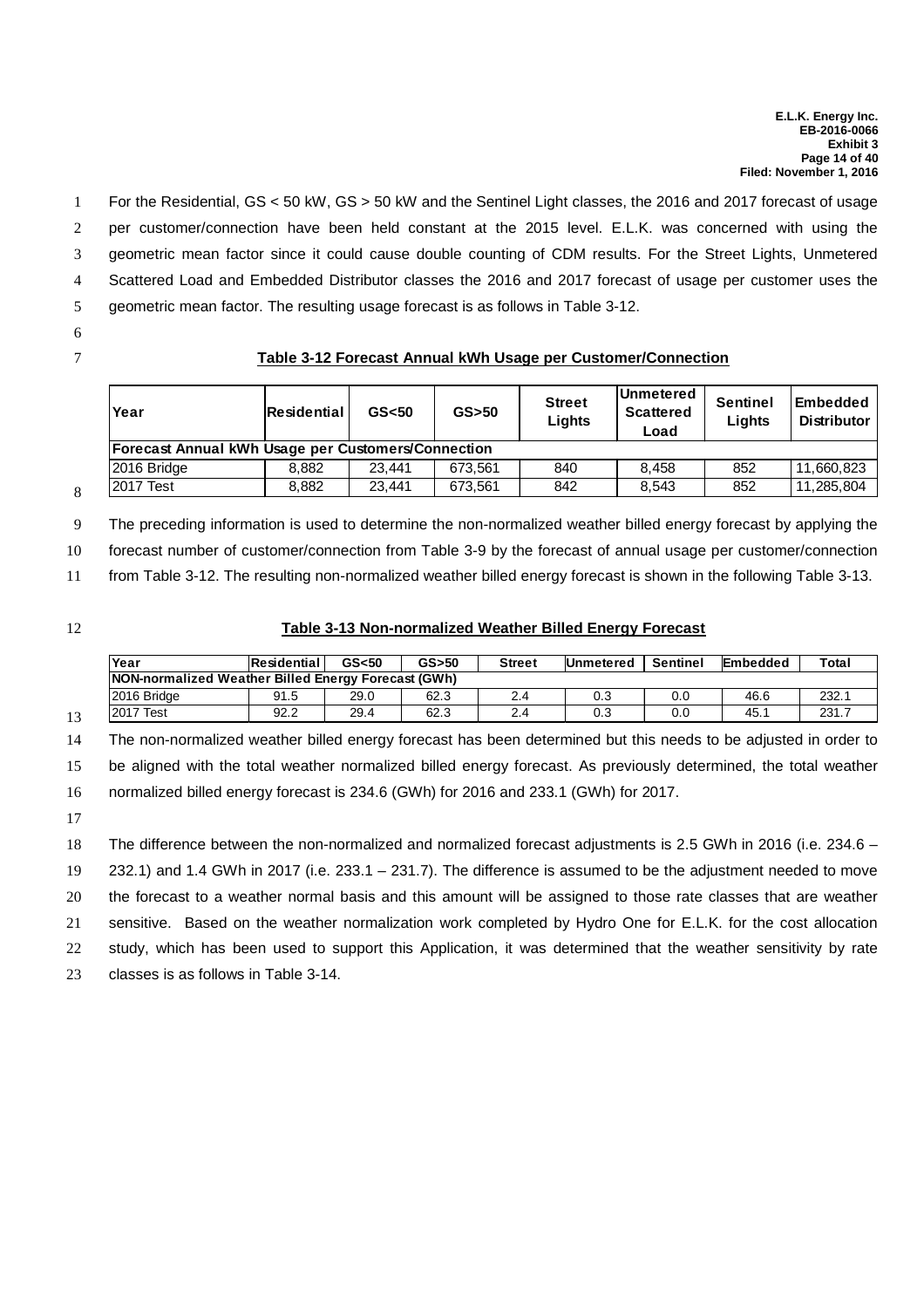#### 1 **Table 3-14 Weather Sensitivity by Rate Class**

2

3

| Residential <sup>i</sup> | GS <sub>50</sub> | $GS$ > 50 | <b>Street</b><br>Lights | Unmetered<br><b>Scattered</b><br>Load | <b>Sentinel</b><br>Liahts | Embedded<br><b>Distributor</b> |
|--------------------------|------------------|-----------|-------------------------|---------------------------------------|---------------------------|--------------------------------|
| Weather Sensitivity      |                  |           |                         |                                       |                           |                                |
| 79%                      | 79%              | 57%       | 0%                      | 0%                                    | 0%                        | $0\%$                          |

 For the GS > 50 kW class the weather sensitivity amount of 57% was provided in the weather normalization work completed by Hydro One. For the Residential and General Service < 50 kW classes, it was assumed in the 2012 COS application that the weather sensitivity for the Residential and General Service < 50 kW classes was mid-way between 100% and 57%, or 79%. This assumption has been maintained in this application.

8

9 The difference between the non-normalized and normalized forecast of 2.5 GWh in 2016 and 1.4 GWh in 2017 has 10 been assigned on a pro rata basis to each rate class based on the above level of weather sensitivity.

11

#### 12 **CDM Adjustment and LRAMVA**

13

14 A manual adjustment has been made to reflect the impact of 2015 to 2017 CDM programs on the load forecast.

15 E.L.K. has made this adjustment to reflect the "net" impact of the CDM programs on the load forecast.

16

17 The following Table 3-15, outlines the expected full year savings from 2015 to 2017 CDM programs based on the

18 2015 to 2020 CDM Plan for E.L.K.. It assumed that the savings that occur in the first year of a program will persist

19 at 100% for the years that follow.

#### 20 **Table 3-15 2015 to 2017 Expected Full Year Total kWh Savings**

|                        | 2015      | 2016      | 2017      |
|------------------------|-----------|-----------|-----------|
| 2015 Programs          | 1,278,913 | 1,278,913 | 1,278,913 |
| 2016 Programs          |           | 1,785,578 | 1,785,578 |
| 2017 Programs          |           |           | 1,855,381 |
| Total Applicaable to   | 1,278,913 | 1,785,578 | 1,855,381 |
| Target                 |           |           |           |
| <b>Total Including</b> | 1,278,913 | 3,064,492 | 4,919,873 |
| Persistence            |           |           |           |

21

22

23 The following outlines how the above information is assigned to rate class based on information in E.L.K.'s 2015 to

24 2020 CDM Plan.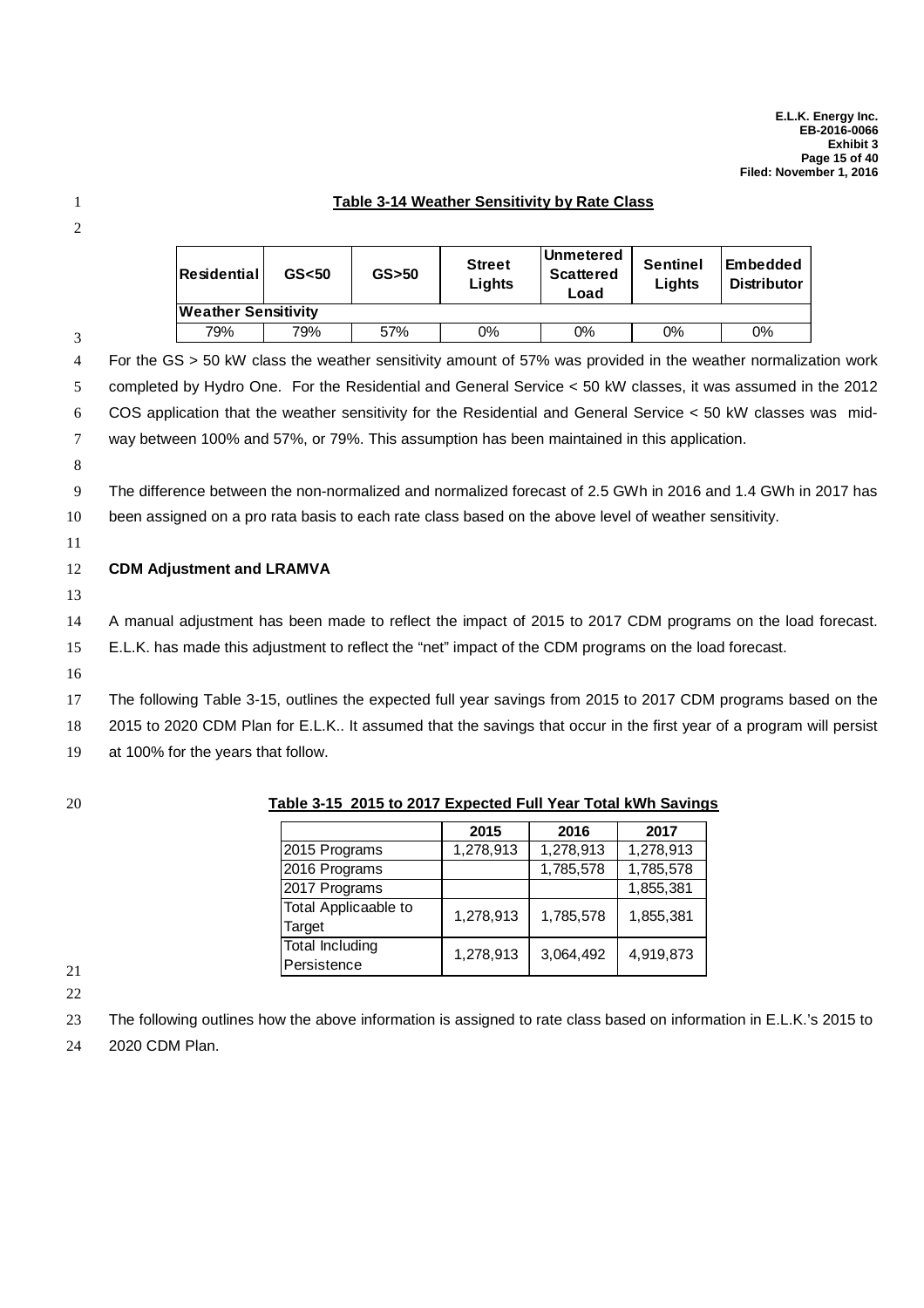#### 1 **Table 3-16 2015 to 2017 Expected Full Year Residential kWh Savings**

|                      | 2015    | 2016    | 2017      |
|----------------------|---------|---------|-----------|
| 2015 Programs        | 355,151 | 355,151 | 355,151   |
| 2016 Programs        |         | 495,850 | 495,850   |
| 2017 Programs        |         |         | 515,234   |
| Total Applicaable to | 355,151 | 495,850 | 515,234   |
| Target               |         |         |           |
| Total Including      | 355,151 | 851,000 | 1,366,234 |
| Persistence          |         |         |           |

2

3 4

#### **Table 3-17 2015 to 2017 Expected Full Year GS < 50 kW kWh Savings**

|                      | 2015    | 2016    | 2017    |
|----------------------|---------|---------|---------|
| 2015 Programs        | 185,094 | 185,094 | 185,094 |
| 2016 Programs        |         | 258,422 | 258,422 |
| 2017 Programs        |         |         | 268,524 |
| Total Applicaable to | 185,094 | 258,422 | 268,524 |
| <b>Target</b>        |         |         |         |
| Total Including      | 185,094 | 443,516 | 712,040 |
| Persistence          |         |         |         |

#### **Table 3-18 2015 to 2017 Expected Full Year GS > 50 kW kWh Savings**

|                      | 2015    | 2016      | 2017      |
|----------------------|---------|-----------|-----------|
| 2015 Programs        | 738,669 | 738,669   | 738,669   |
| 2016 Programs        |         | 1,031,306 | 1,031,306 |
| 2017 Programs        |         |           | 1,071,623 |
| Total Applicaable to | 738,669 | 1,031,306 | 1,071,623 |
| Target               |         |           |           |
| Total Including      | 738,669 | 1,769,976 | 2,841,598 |
| Persistence          |         |           |           |

5 Since the regression analysis is based on actual power purchased data up to and including 2015 actual data, it is

6 assumed that any savings from programs initiated up to and including 2015 are reflected in the prediction equation

7 resulting from the regression analysis. However, for 2015 it is assumed that for those programs that were initiated

8 in 2015 only one half of the full year results actually occur since they were initiated throughout the year. This has

9 been classified as the half year rule for CDM purposes. As a result, consistent with approach used in previous COS

10 applications and using the rate class specific information mentioned above, the following equation is used to

11 determine the rate class manual CDM adjustment for each year.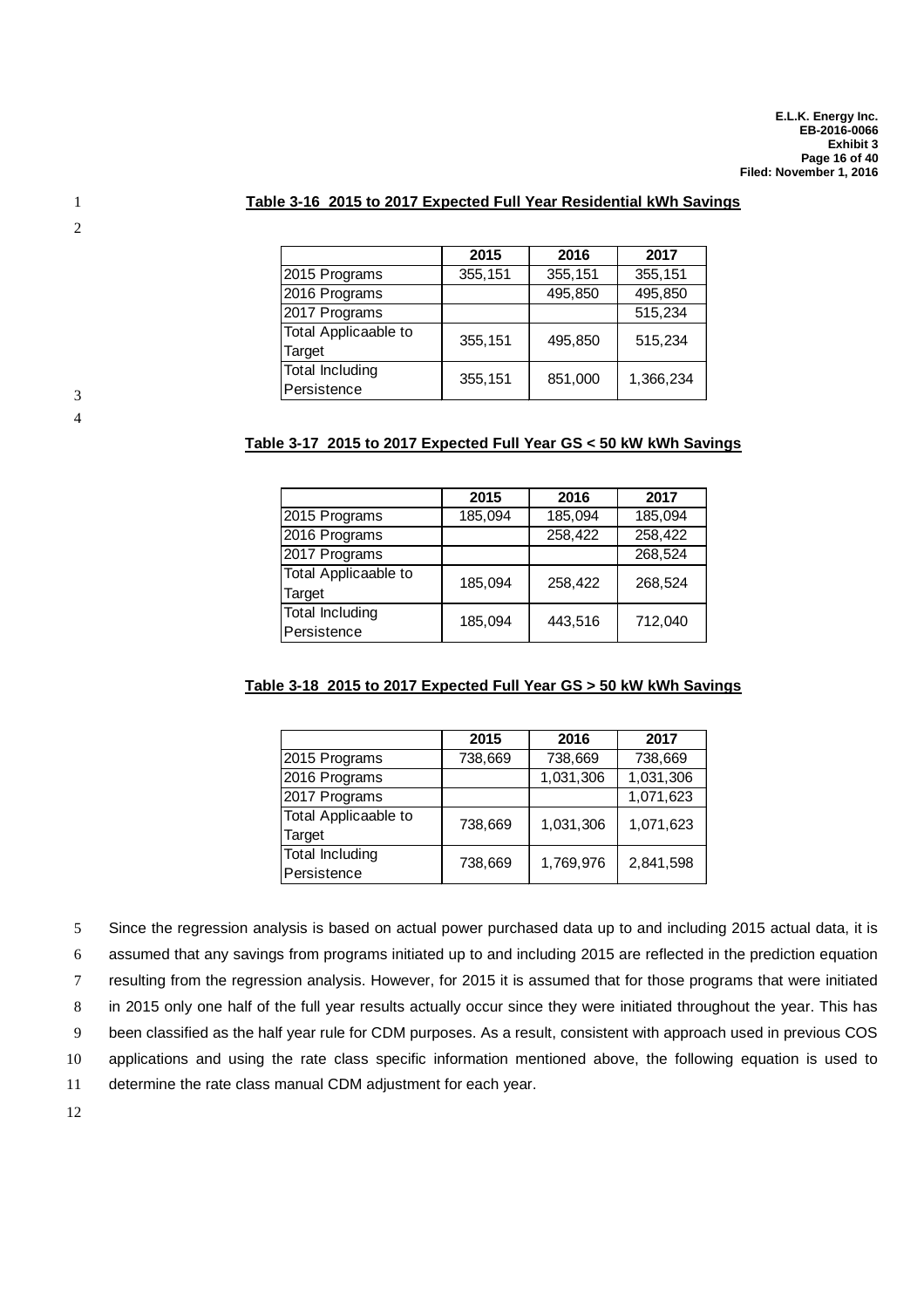| -1 | Rate class CDM adjustment 2016 = 2015 Programs rate class savings x 50% + 2016 Programs rate class savings |                                                      |         |           |           |  |
|----|------------------------------------------------------------------------------------------------------------|------------------------------------------------------|---------|-----------|-----------|--|
| 2  | x 50%                                                                                                      |                                                      |         |           |           |  |
| 3  |                                                                                                            |                                                      |         |           |           |  |
| 4  | Rate class CDM adjustment 2017 = 2015 Programs rate class savings x 50% + 2016 Programs rate class savings |                                                      |         |           |           |  |
| 5  | + 2017 Programs rate class savings x 50%                                                                   |                                                      |         |           |           |  |
| 6  |                                                                                                            |                                                      |         |           |           |  |
|    | The following table outlines the CDM adjustment by rate class.                                             |                                                      |         |           |           |  |
| 8  |                                                                                                            |                                                      |         |           |           |  |
| 9  |                                                                                                            | Table 3-19 Manual CDM Adjustment by Rate Class (kWh) |         |           |           |  |
| 10 |                                                                                                            |                                                      |         |           |           |  |
|    | Year                                                                                                       | <b>Residential</b>                                   | GS < 50 | $GS$ > 50 | Total     |  |
|    | 2016 Bridge                                                                                                | 425,500                                              | 221,758 | 884,988   | 1,532,246 |  |
| 11 | 2017 Test                                                                                                  | 931,042                                              | 485,231 | 1,936,452 | 3,352,725 |  |
| 12 |                                                                                                            |                                                      |         |           |           |  |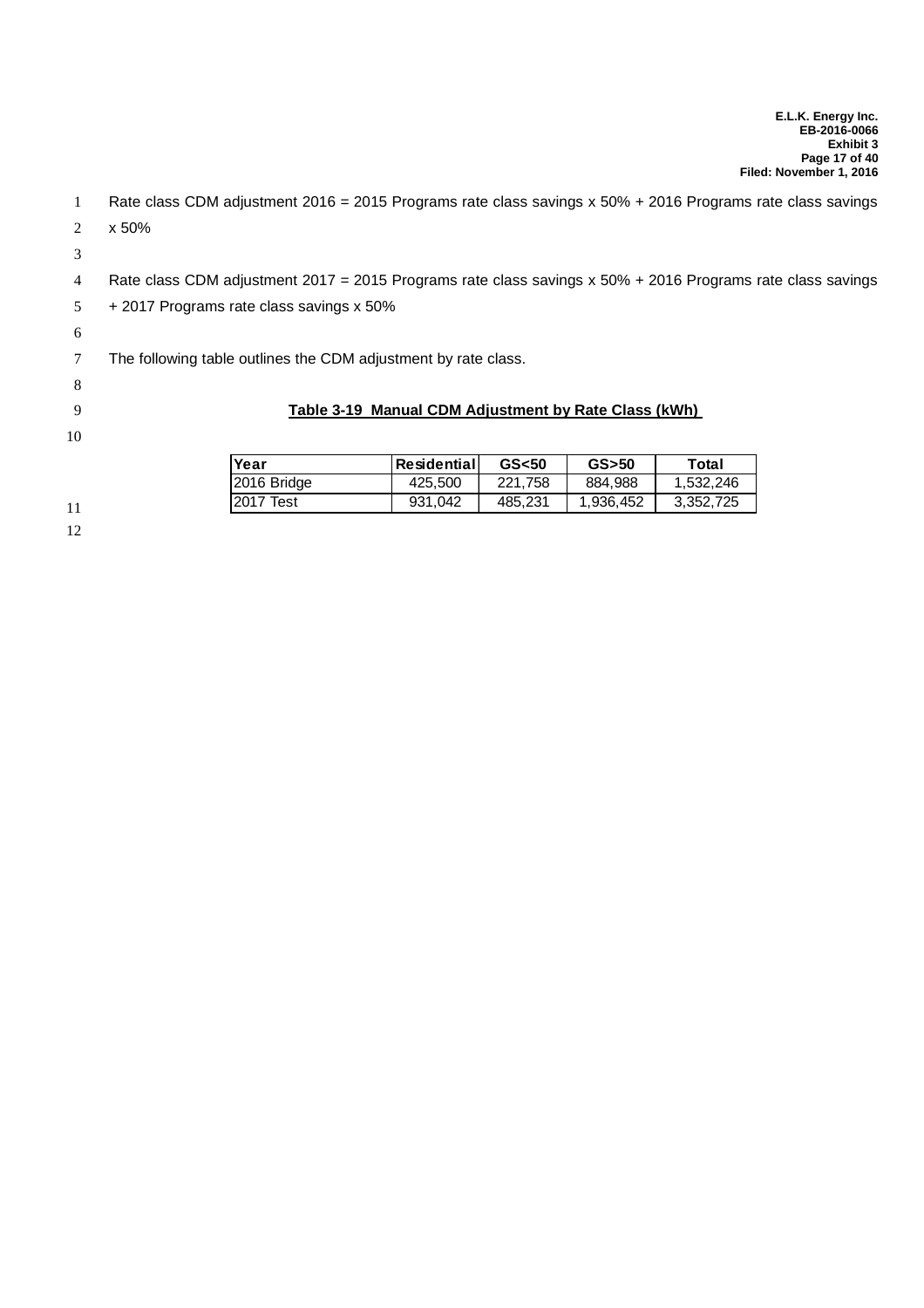1 In accordance with the Guidelines for Electricity Distributor Conservation and Demand Management (EB-2013-0003), issued April 26, 2013 ("CDM Guidelines"), it is E.L.K.'s understanding that as part of this application expected CDM savings in 2017 from 2016 and 2017 programs will need to be established for lost revenue adjustment mechanism ("LRAM") variance accounts purposes. E.L.K. also understands that the IESO will measure CDM results on a full year net basis. Consistent with past practices, it is expected the full year net level of savings will be used for LRAM variance calculations. As a result, it is E.L.K.'s view the units used for the LRAM variance account should also be on a full year net basis. Based on the evidence provided above in regards to the CDM manual adjustment the following equation is used to determine the rate class kWh assumed in the load forecast for LRAM variance account purposes

- 
- 11

12 Rate class LRAMVA Threshold 2017 = Rate class 2016 Program savings + Rate class 2017 Program 13 savings. The conversion to kW for the GS > 50 kW class uses the kW/kWh factor from Table 3-23

- 14
- 
- 

15 **Table 3-20 2017 Expected CDM Savings by Rate Class for LRAM Variance Account**

16

| Year                     | <b>Residential</b> | GS <sub>50</sub> | $GS$ > 50 | Total     |
|--------------------------|--------------------|------------------|-----------|-----------|
| I2017 Test - kWh         | 1.011.084          | 526.946          | 2.102.929 | 3.640.959 |
| I2017 Test - kW Annual   |                    |                  | 6.527     | 6.527     |
| I2017 Test - kW Monthlyl |                    |                  | 544       | 544       |

17 18

19 The following Table 3-21 outlines how the classes have been adjusted to align the non-normalized forecast with

20 the normalized forecast and reflect the adjustments discussed above.

- 21
- 

## 22 **Table 3-21 Alignment of Non-normal to Weather Normal Forecast**

| Year                                                   | <b>IResidential</b> | GS <sub>50</sub> | $GS$ >50 | <b>Street</b><br>Lights | <b>Unmetered</b><br><b>Scattered</b><br>Load | <b>Sentinel</b><br>Lights | Embedded<br><b>Distributor</b> | Total |
|--------------------------------------------------------|---------------------|------------------|----------|-------------------------|----------------------------------------------|---------------------------|--------------------------------|-------|
| Non-normalized Weather Billed Energy Forecast (GWh)    |                     |                  |          |                         |                                              |                           |                                |       |
| 2016 Bridge                                            | 91.5                | 29.0             | 62.3     | 2.4                     | 0.3                                          | 0.0                       | 46.6                           | 232.1 |
| 2017 Test                                              | 92.2                | 29.4             | 62.3     | 2.4                     | 0.3                                          | 0.0                       | 45.1                           | 231.7 |
| <b>Weather Adjustment (GWh)</b>                        |                     |                  |          |                         |                                              |                           |                                |       |
| 2016 Bridge                                            | 1.4                 | 0.4              | 0.7      | 0.0                     | 0.0                                          | 0.0                       | 0.0                            | 2.6   |
| 2017 Test                                              | 0.8                 | 0.2              | 0.4      | 0.0                     | 0.0                                          | 0.0                       | 0.0                            | 1.4   |
| <b>CDM Adjustment (GWh)</b>                            |                     |                  |          |                         |                                              |                           |                                |       |
| 2016 Bridge                                            | (0.4)               | (0.2)            | (0.9)    |                         |                                              |                           |                                | (1.5) |
| <b>2017 Test</b>                                       | (0.9)               | (0.5)            | (1.9)    |                         |                                              |                           |                                | (3.4) |
| <b>Weather Normalized Billed Energy Forecast (GWh)</b> |                     |                  |          |                         |                                              |                           |                                |       |
| 2016 Bridge                                            | 92.5                | 29.2             | 62.1     | 2.4                     | 0.3                                          | 0.0                       | 46.6                           | 233.1 |
| <b>2017 Test</b>                                       | 92.1                | 29.1             | 60.7     | 2.4                     | 0.3                                          | 0.0                       | 45.1                           | 229.8 |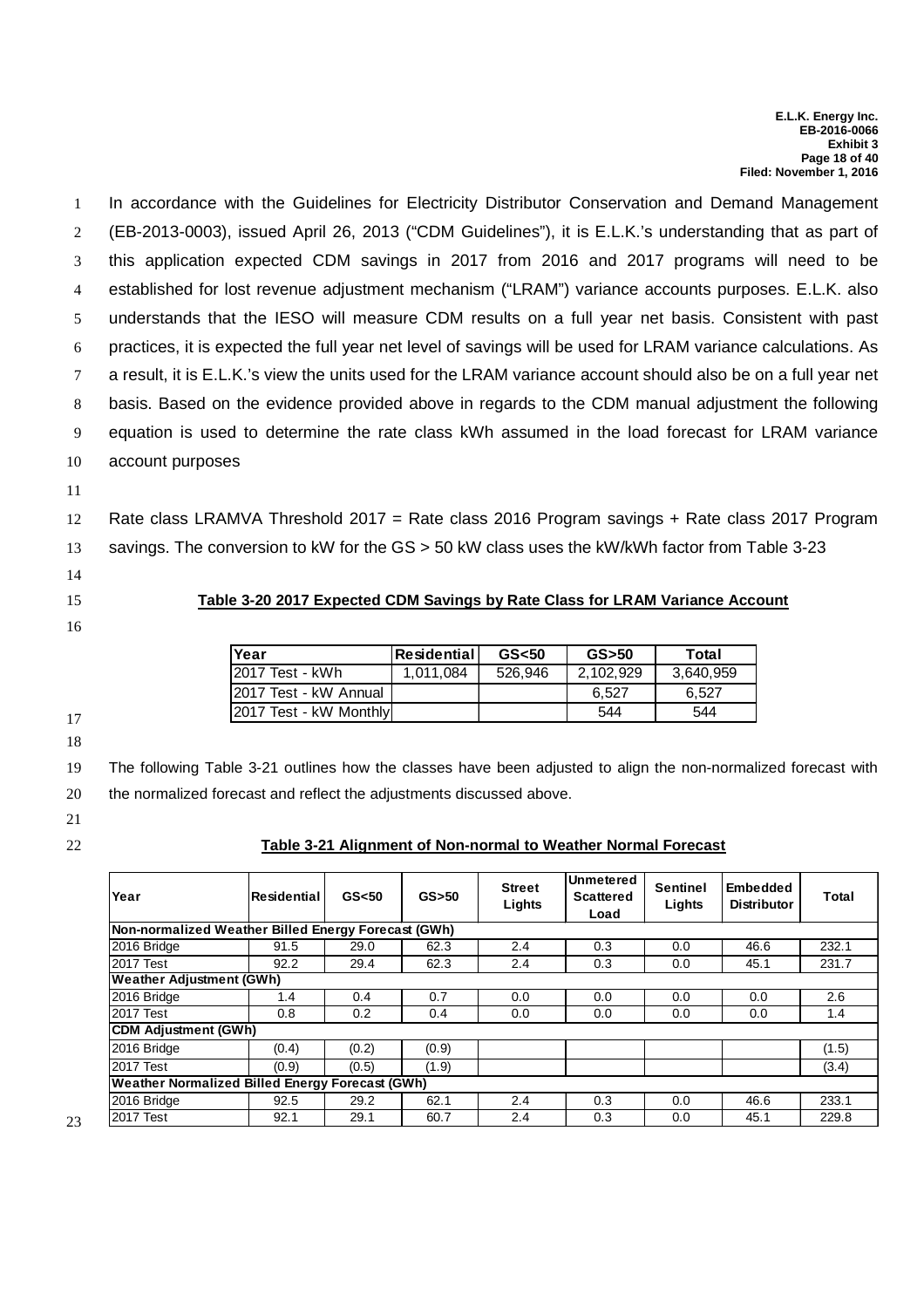#### 1 **Billed KW Load Forecast**

2

3 There are four rate classes that charge volumetric distribution on per kW basis. These include GS > 50 kW, Street

4 Lights, Sentinel Lights and Embedded Distributor. The forecast of kW for these classes is based on a review of the

5 historical ratio of kW to kWh and applying the average ratio to the forecasted kWh to produce the required kW.

6

7 The following Table 3-22 outlines the annual demand units by applicable rate class on actual and weather normal 8 basis. The weather normal values are actual values adjusted by the weather normal conversion factor outlined in 9 Table 3-6.

- 
- 10
- 

#### 11 **Table 3-22 Historical Annual kW per Applicable Rate Class**

12

| Year                            | $GS$ > 50 | <b>Street</b><br>Lights | <b>Sentinel</b><br>Lights | <b>Embedded</b><br><b>Distributor</b> | Total   | $GS$ > 50 | <b>Street</b><br>Lights | <b>Sentinel</b><br>Lights | Embedded<br><b>Distributor</b> | Total   |
|---------------------------------|-----------|-------------------------|---------------------------|---------------------------------------|---------|-----------|-------------------------|---------------------------|--------------------------------|---------|
| <b>Billed Annual kW</b>         |           |                         |                           |                                       |         |           |                         |                           |                                |         |
| <b>Weather Normal</b><br>Actual |           |                         |                           |                                       |         |           |                         |                           |                                |         |
| 2006                            | 241.321   | 5.910                   | 496                       |                                       | 247.727 | 245.085   | 6,002                   | 504                       |                                | 251.591 |
| 2007                            | 218.225   | 6.521                   | 498                       | 115.967                               | 341.211 | 214.714   | 6,416                   | 490                       | 114.101                        | 335,721 |
| 2008                            | 209,583   | 6.487                   | 265                       | 112.771                               | 329.106 | 207.698   | 6.429                   | 263                       | 111.757                        | 326.146 |
| 2009                            | 207,445   | 5.754                   | 143                       | 109,952                               | 323,294 | 212.608   | 5.897                   | 147                       | 112.689                        | 331.341 |
| 2010                            | 200.283   | 6.759                   | 52                        | 107.517                               | 314.610 | 196.769   | 6.641                   | 51                        | 105.630                        | 309.091 |
| 2011                            | 195.461   | 5.760                   | 14                        | 113.911                               | 315.146 | 192.938   | 5,686                   | 14                        | 112.440                        | 311.078 |
| 2012                            | 186,874   | 6,354                   | 14                        | 111.194                               | 304,435 | 186,625   | 6,345                   | 14                        | 111.046                        | 304,030 |
| 2013                            | 181.893   | 6.799                   | 14                        | 110.635                               | 299.341 | 182.502   | 6,822                   | 14                        | 111.005                        | 300.343 |
| 2014                            | 186.326   | 6.450                   | 14                        | 115.371                               | 308,160 | 187,006   | 6.474                   | 14                        | 115.792                        | 309.286 |
| 2015                            | 195,328   | 6,398                   | 14                        | 105,467                               | 307,207 | 198.046   | 6,487                   | 14                        | 106.935                        | 311,483 |

13

14

15 The following Table 3-23 shows the historical ratio of kW/kWh as well as the average

## 16 **Table 3-23 Historical kW/KWh Ratio per Applicable Rate Class**

| Year                 | $GS$ > 50 | <b>Street</b> | <b>Sentinel</b> | <b>Embedded</b>    |
|----------------------|-----------|---------------|-----------------|--------------------|
|                      |           | Lights        | Lights          | <b>Distributor</b> |
| Ratio of kW to kWh   |           |               |                 |                    |
| 2006                 | 0.3131%   | 0.2627%       | 0.2644%         |                    |
| 2007                 | 0.3094%   | 0.2706%       | 0.2724%         | 0.1853%            |
| 2008                 | 0.2920%   | 0.2825%       | 0.2839%         | 0.2055%            |
| 2009                 | 0.3291%   | 0.2763%       | 0.2812%         | 0.2152%            |
| 2010                 | 0.3053%   | 0.2805%       | 0.2757%         | 0.2236%            |
| 2011                 | 0.3039%   | 0.2565%       | 0.2348%         | 0.2160%            |
| 2012                 | 0.3067%   | 0.2708%       | 0.2348%         | 0.2219%            |
| 2013                 | 0.3061%   | 0.2706%       | 0.2348%         | 0.2221%            |
| 2014                 | 0.3249%   | 0.2802%       | 0.2348%         | 0.2212%            |
| 2015                 | 0.3135%   | 0.2702%       | 0.2348%         | 0.2188%            |
| Average 2006 to 2015 | 0.3104%   | 0.2721%       | 0.2348%         | 0.2144%            |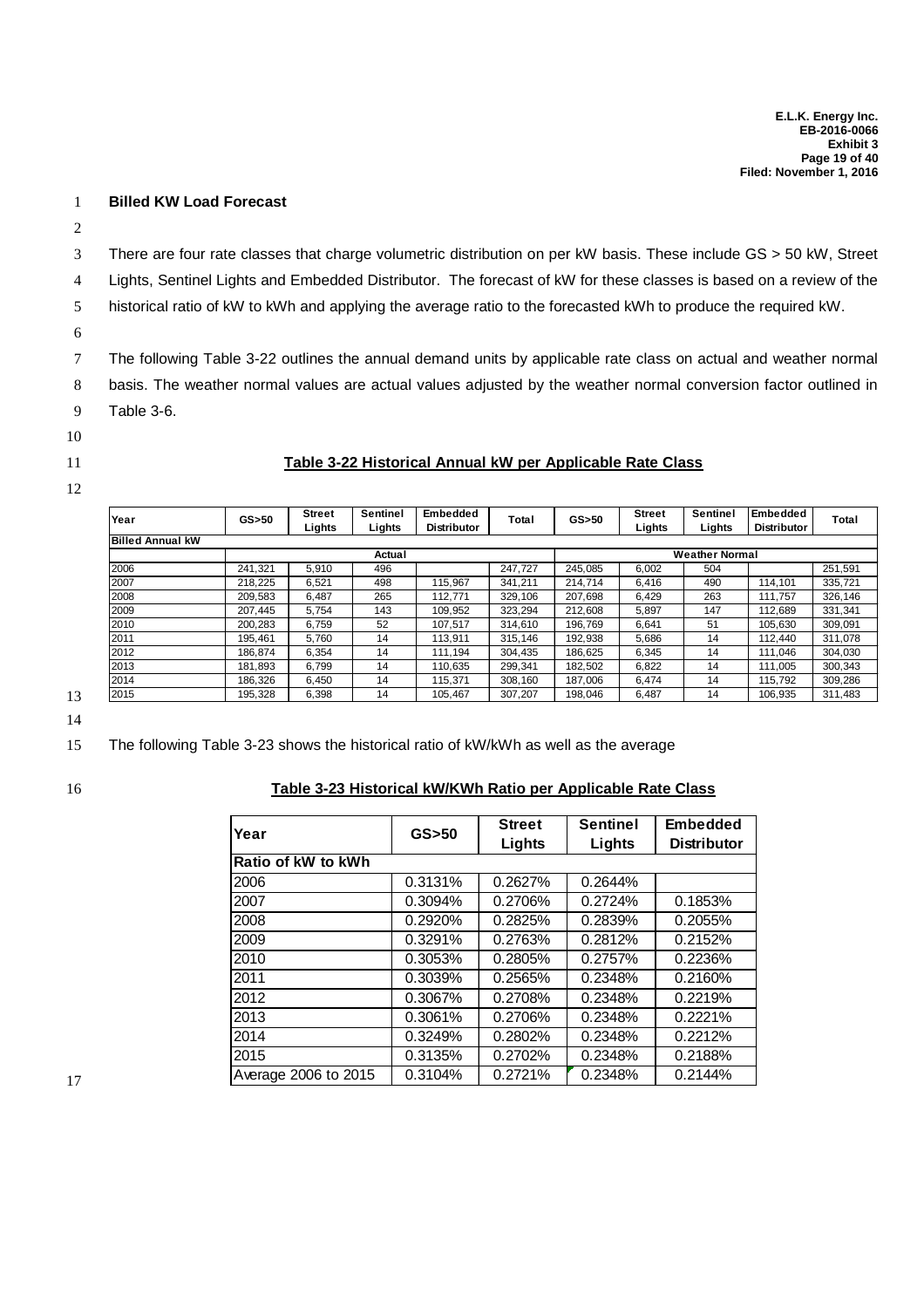- The average ratio for the Sentinel Lights class reflects the 2011 to 2015 time period. The average ratio was applied
- to the weather normalized billed energy forecast in Table 3-21 to provide the forecast of kW for this class.
- The following Table 3-24 outlines the forecast of kW for the applicable rate classes.

## **Table 3-24 kW Forecast by Applicable Rate Class**

| Year                       | $GS$ > 50 | <b>Sentinel</b><br><b>Street</b><br>Lights<br>Lights |    | <b>Embedded</b><br><b>Distributor</b> | Total   |
|----------------------------|-----------|------------------------------------------------------|----|---------------------------------------|---------|
| <b>Predicted Billed kW</b> |           |                                                      |    |                                       |         |
| 2016 Bridge                | 192.808   | 6.460                                                | 14 | 100.002                               | 299.284 |
| 2017 Test                  | 188.540   | 6.476                                                | 14 | 96.786                                | 291.816 |

Table 3-25 provides a summary of the total load forecast on a power purchased and billed level.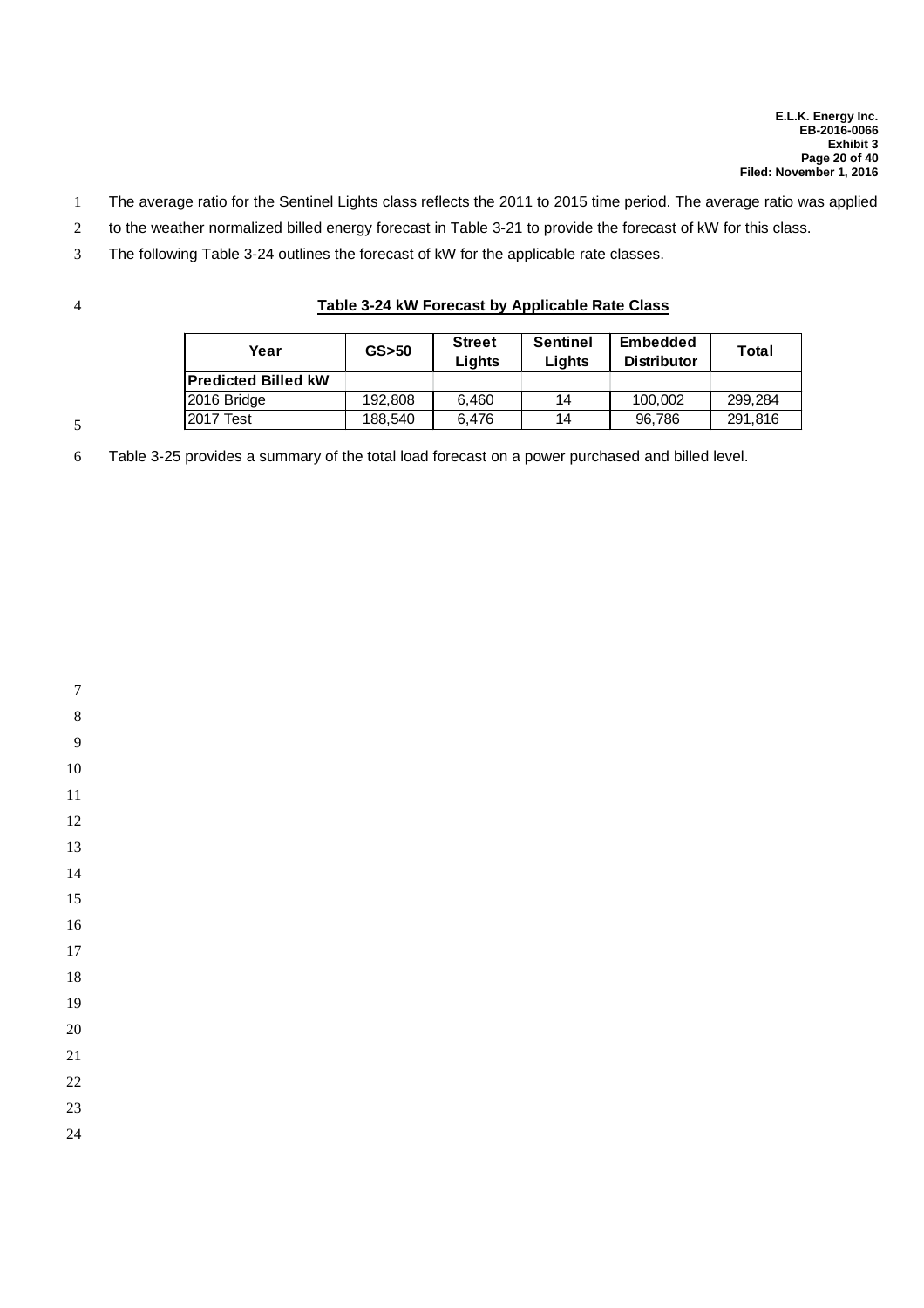# 1 **Table 3-25 Summary of Total Load Forecast**

|                                                        | 2011<br>Actual | 2012 Board<br>Approved | 2012<br><b>Actual</b>               | 2013<br><b>Actual</b> | 2014<br>Actual | 2015<br>Actual | 2016<br><b>Bridge</b>       | 2017<br>Test   |
|--------------------------------------------------------|----------------|------------------------|-------------------------------------|-----------------------|----------------|----------------|-----------------------------|----------------|
| <b>Purchases</b>                                       |                |                        |                                     |                       |                |                |                             |                |
| Actual kWh Purchases                                   | 255,035,715    |                        | 246,901,827                         | 247,681,431           | 249,772,655    | 247,718,854    |                             |                |
| Predicted kWh Purchases before CDM<br>adjustment       | 257,456,891    |                        | 253,403,284                         | 251,372,242           | 252,824,165    | 247,706,725    | 250, 793, 262 249, 155, 392 |                |
| % Difference between actual and predicted<br>purchases | 0.9%           |                        | 2.6%                                | 1.5%                  | 1.2%           | 0.0%           |                             |                |
| Loss Factor                                            |                |                        |                                     |                       |                |                | 1.0689                      | 1.0689         |
| <b>Total Billed Before CDM Adjustments</b>             |                |                        |                                     |                       |                |                | 234,637,983                 | 233,105,619    |
| <b>CDM Adjustment</b>                                  |                |                        |                                     |                       |                |                | 1,532,246                   | 3,352,725      |
| <b>Total Billed After Adjustments</b>                  | 241,928,636    |                        | 233, 351, 046                       | 229,730,887           | 230, 942, 888  | 232,502,517    | 233, 105, 737               | 229,752,894    |
| <b>Billing Determinants</b>                            |                |                        |                                     |                       |                |                |                             |                |
| Residential                                            |                |                        |                                     |                       |                |                |                             |                |
| Customers                                              | 9,932          | 10,023                 | 10,008                              | 10,083                | 10,154         | 10,218         | 10,302                      | 10,386         |
| kWh                                                    | 91,775,630     | 95,979,438             | 90,281,488                          | 88,791,227            | 89,130,958     | 90,749,018     | 92,479,880                  | 92,079,767     |
| GS < 50                                                |                |                        |                                     |                       |                |                |                             |                |
| Customers                                              | 1,194          | 1,214                  | 1,205                               | 1,208                 | 1,215          | 1,221          | 1,237                       | 1,253          |
| kWh                                                    | 30,635,475     | 32,594,962             | 29,408,826                          | 28,921,439            | 29,746,584     | 28,622,003     | 29,223,413                  | 29, 137, 274   |
| GS > 50                                                |                |                        |                                     |                       |                |                |                             |                |
| Customers                                              | 95             | 93                     | 89                                  | 89                    | 90             | 93             | 93                          | 93             |
| kWh                                                    | 64,324,224     | 66,668,106             | 60,934,472                          | 59,427,522            | 57,346,380     | 62,304,427     | 62,116,820                  | 60,741,788     |
| kW                                                     | 195,461        | 214,067                | 186,874                             | 181,893               | 186,326        | 195,328        | 192,808                     | 188,540        |
| <b>Street Lights</b>                                   |                |                        |                                     |                       |                |                |                             |                |
| Connections                                            | 2,790          | 2,801                  | 2,799                               | 2,808                 | 2,817          | 2,826          | 2,826                       | 2,826          |
| kWh                                                    | 2,245,234      | 2,225,084              | 2,346,377                           | 2,512,898             | 2,302,093      | 2,368,289      | 2,374,164                   | 2,380,054      |
| kW                                                     | 5,760          | 6,083                  | 6,354                               | 6,799                 | 6,450          | 6,398          | 6,460                       | 6,476          |
| Unmetered Scattered Load                               |                |                        |                                     |                       |                |                |                             |                |
| Connections                                            | 33             | $\overline{32}$        | 32                                  | $\overline{32}$       | 31             | 31             | 31                          | 31             |
| kWh                                                    | 201,696        | 188,991                | 262,229                             | 260,597               | 259,677        | 259,607        | 262,207                     | 264,832        |
| <b>Sentinel Lights</b>                                 |                |                        |                                     |                       |                |                |                             |                |
| Connections                                            | $\overline{7}$ | 7                      | $\overline{7}$                      | $\overline{7}$        | $\overline{7}$ | $\overline{7}$ | $\overline{7}$              | $\overline{7}$ |
| kWh                                                    | 5,962          | 5,564                  | 5,962                               | 5,962                 | 5,962          | 5,962          | 5,962                       | 5,962          |
| kW                                                     | 14             | 15                     | 14                                  | 14                    | 14             | 14             | 14                          | 14             |
| <b>Embedded Distributor</b>                            |                |                        |                                     |                       |                |                |                             |                |
| Customers                                              | 4              | 4                      | $\overline{4}$                      | $\overline{4}$        | $\overline{4}$ | $\overline{4}$ | $\overline{4}$              | $\overline{4}$ |
| kWh                                                    | 52,740,415     | 42,996,782             | 50,111,691                          | 49,811,242            | 52, 151, 234   | 48, 193, 212   | 46,643,291                  | 45, 143, 217   |
| kW                                                     | 113,911        | 96,049                 | 111,194                             | 110,635               | 115,371        | 105,467        | 100,002                     | 96,786         |
| Total                                                  |                |                        |                                     |                       |                |                |                             |                |
| <b>Customer/Connections</b>                            | 14.054         | 14.176                 | 14.143                              | 14.229                | 14.317         | 14,399         | 14.499                      | 14.600         |
| kWh                                                    |                |                        | 241,928,636 240,658,928 233,351,046 | 229,730,887           | 230,942,888    | 232,502,517    | 233, 105, 737               | 229,752,894    |
| kW from applicable                                     |                |                        |                                     |                       |                |                |                             |                |
| classes                                                | 315,146        | 316,213                | 304,435                             | 299,341               | 308,160        | 307,207        | 299,284                     | 291,816        |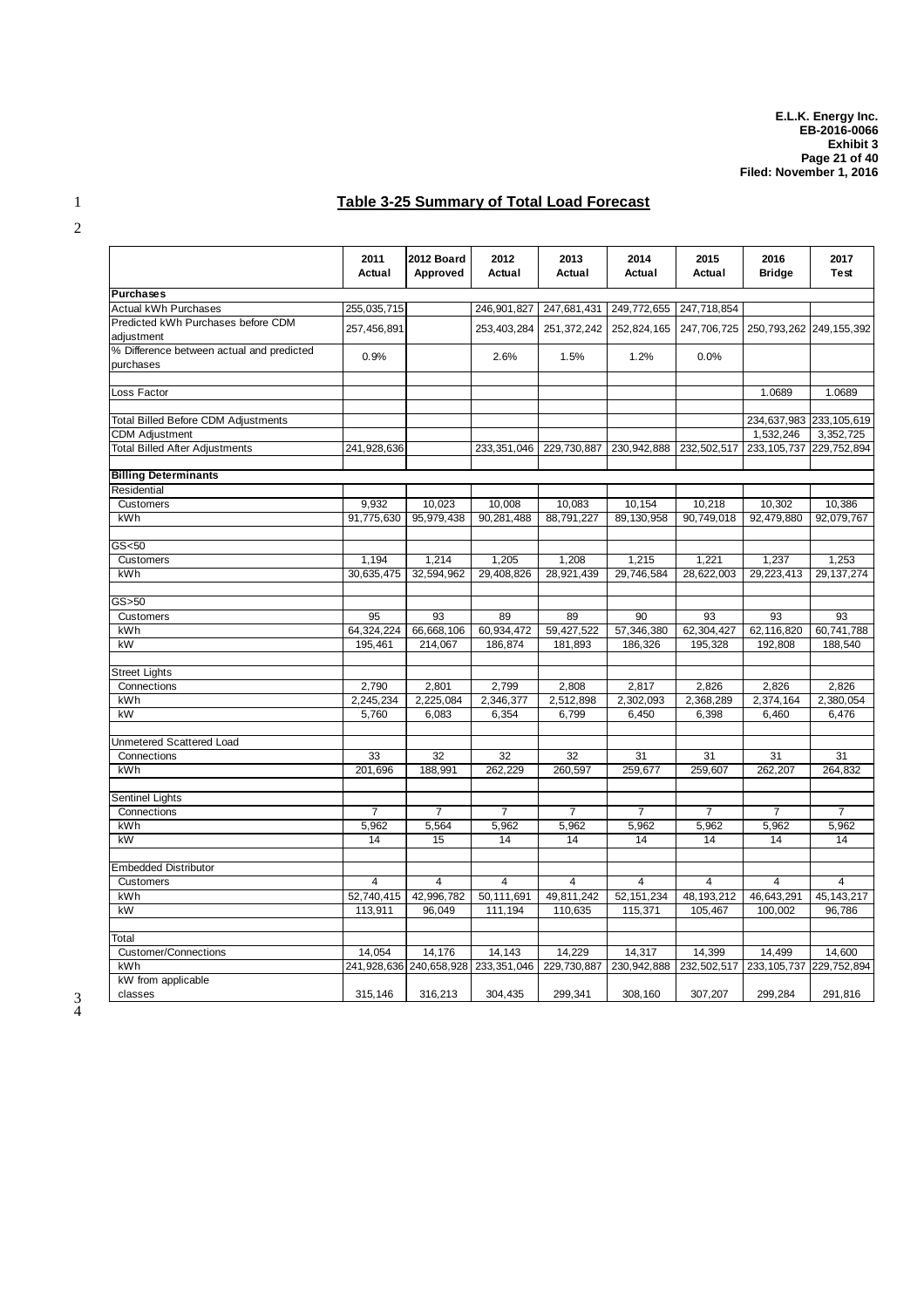#### 1 **ACCURACY OF LOAD FORECAST AND VARIANCE ANALYSIS**

#### 2 **Variance Analysis of Distribution Revenue and Billing Determinants**

 The following discussion provides a year over year variance analysis on E.L.K.'s distribution revenue and billing determinants. The variance analysis will compare 2012 Actual to 2012 Board Approved; 2011 Actual to 2012 Actual; 2012 Actual to 2013 Actual; 2013 Actual to 2014 Actual; 2014 Actual to 2015 Actual; 2015 Actual to 2016 Bridge and 2016 Bridge Year to 2017 Test Year. The distribution revenue variance analysis is based on information provided in Table 3-1. The billing determinant variance analysis is based on data outlined in Table 3- 25. The overall variance analysis has been provided based on E.L.K.'s materiality of \$50,000; the materiality calculation being noted earlier in Exhibit 1 of this Application.

#### 10 **2012 Actual vs 2012 Board Approved**

#### 11 **Table 3-26 Distribution Revenue - 2012 Actual vs 2012 Board Approved**

12

|                                        | 2012 Board | 2012          | <b>Difference</b> | <b>Difference</b> |
|----------------------------------------|------------|---------------|-------------------|-------------------|
| <b>Distribution Throughput Revenue</b> | Approved   | <b>Actual</b> |                   | %                 |
| Residential                            | 2,012,554  | 2,055,322     | 42,768            | 2%                |
| General Service <50 kW                 | 422,909    | 351,937       | 70,972            | $-17%$            |
| General Service 50 to 4,999 kW         | 431,398    | 397,449       | 33,949            | $-8%$             |
| Sentinel Lighting                      | 381        | 248           | 133               | $-35%$            |
| <b>Street Lighting</b>                 | 117,759    | 83,561        | 34,198            | $-29%$            |
| Unmetered Scattered Load               | 3,074      | 2,570         | 504               | $-16%$            |
| <b>Embedded Distributor</b>            | 102,204    | 149,301       | 47,097            | 46%               |
| <b>Total</b>                           | 3,090,279  | 3,040,389     | 49,890            | $-2%$             |

13

14 Throughput revenue for 2012 was \$49,890 or 2.0% lower than the amounts approved in the 2012 Cost of Service

15 and is below the materiality threshold.

16

17

18

19

20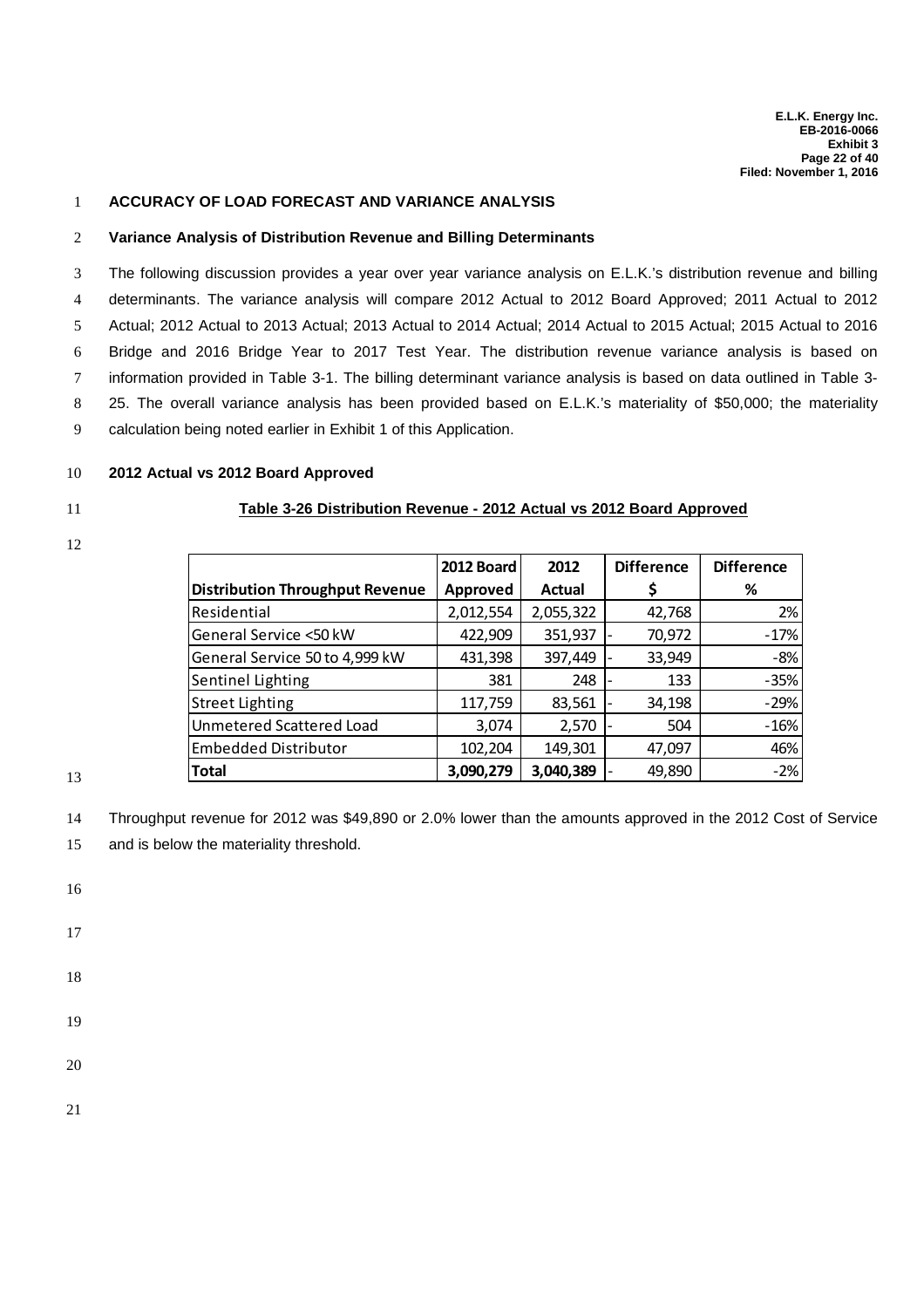| <b>Billing Quantiites</b>               | Customers /    | <b>Connections</b> | Unitsl |           | Volume                | <b>Volume Weather</b><br>Normal |                                             | <b>Annual Usage Per</b><br>Customer /<br>Connection |          | <b>Annual Usage Per</b><br>Customer /<br><b>Connection</b><br><b>Weather Normal</b> |              |
|-----------------------------------------|----------------|--------------------|--------|-----------|-----------------------|---------------------------------|---------------------------------------------|-----------------------------------------------------|----------|-------------------------------------------------------------------------------------|--------------|
| <b>Weather Normal Conversion Factor</b> |                |                    |        |           |                       | 0.9987                          |                                             |                                                     |          |                                                                                     |              |
|                                         |                | 2012               |        |           | 2012                  |                                 | 2012                                        |                                                     | 2012     |                                                                                     | 2012         |
|                                         | 2012           | Board              |        | 2012      | <b>Board</b>          | 2012                            | Board                                       | 2012                                                | Board    | 2012                                                                                | <b>Board</b> |
|                                         | Actual         | Approved           |        | Actual    | Approved              | Actual                          | Approved                                    | Actual                                              | Approved | Actual                                                                              | Approved     |
| Residential                             | 10,008         | 10,023             | kWh    |           |                       |                                 | 90,281,488 95,979,438 90,161,333 95,979,438 | 9,021                                               | 9,576    | 9,009                                                                               | 9,576        |
| GS <sub>50</sub>                        | 1,205          | 1,214              | kWh    |           | 29,408,826 32,594,962 | 29,369,686 32,594,962           |                                             | 24,406                                              | 26,839   | 24,373                                                                              | 26,839       |
| $GS$ > 50                               | 89             | 93                 | kW     | 186,874   | 214,067               | 186,625                         | 214,067                                     | 2,100                                               | 2,290    | 2,097                                                                               | 2,290        |
| <b>Street Lights</b>                    | 2,799          | 2,801              | kW     | 6,354     | 6,083                 | 6,345                           | 6,083                                       | $\overline{2}$                                      | 2        | $\overline{2}$                                                                      | 2            |
| <b>Unmetered Scattered Load</b>         | 32             | 32                 | kWh    | 262,229   | 188,991               | 261,880                         | 188,991                                     | 8,325                                               | 5,901    | 8,314                                                                               | 5,901        |
| Sentinel Lights                         | $\overline{7}$ | $\overline{7}$     | kW     | 14        | 15                    | 14                              | 15                                          | 2                                                   | 2        | $\overline{2}$                                                                      | 2            |
| <b>Embedded Distributor</b>             | 4              | 4                  | kW     | 111,194   | 96,049                | 111,046                         | 96,049                                      | 27,798                                              | 24,012   | 27,761                                                                              | 24,012       |
| Total                                   | 14,143         | 14,176             |        |           |                       |                                 |                                             |                                                     |          |                                                                                     |              |
|                                         |                | Variance           |        |           | Variance              |                                 | Variance                                    |                                                     | Variance |                                                                                     | Variance     |
| Residential                             |                | 16                 | kWh    |           | 5,697,950             |                                 | 5,818,105                                   |                                                     | 554      |                                                                                     | 566          |
| GS < 50                                 |                | 9                  | kWh    |           | 3,186,136             |                                 | 3,225,275                                   |                                                     | 2,433    |                                                                                     | 2,465        |
| $GS$ > 50                               |                | 4                  | kW     | 27,193    |                       |                                 | 27,442                                      |                                                     | 191      |                                                                                     | 193          |
| <b>Street Lights</b>                    |                | 3                  | kW     | (271)     |                       |                                 | (262)                                       |                                                     | (0)      |                                                                                     | (0)          |
| Unmetered Scattered Load                |                |                    | kWh    | (73, 238) |                       |                                 | (72, 889)                                   | (2, 424)                                            |          | (2, 413)                                                                            |              |
| Sentinel Lights                         |                | 0                  | kW     |           |                       |                                 |                                             | $\Omega$                                            |          | 0                                                                                   |              |
| <b>Embedded Distributor</b>             |                | 0                  | kW     |           | (15, 145)             |                                 | (14, 997)                                   |                                                     | (3,786)  |                                                                                     | (3,749)      |

## 1 **Table 3-27 Billing Determinants - 2012 Actual vs 2012 Board Approved**

 When comparing the 2012 actual results to the 2012 board approved amounts the customer/connection forecast for 2012 was fairly consistent with 2012 actual values. However, it is apparent the volume forecast supporting the 2012 cost of service application forecasted on the high side. Specifically in the Residential, GS < 50 kW and GS > 50 kW classes the forecasted usage per customer was significantly higher than actual. E.L.K has attempted to address this outcome in its 2017 load forecast used in this application.

## 8 **2011 Actual vs 2012 Actual**

 $\overline{2}$ 

## 9 **Table 3-28 Distribution Revenue - 2011 Actual vs 2012 Actual**

|                                        | 2011          | 2012      | <b>Difference</b> | <b>Difference</b> |
|----------------------------------------|---------------|-----------|-------------------|-------------------|
| <b>Distribution Throughput Revenue</b> | <b>Actual</b> | Actual    | \$                | %                 |
| Residential                            | 1,917,697     | 2,055,322 | 137,625           | 7%                |
| General Service <50 kW                 | 182,517       | 351,937   | 169,420           | 93%               |
| General Service 50 to 4,999 kW         | 855,946       | 397,449   | 458,497           | $-54%$            |
| Sentinel Lighting                      | 564           | 248       | 316               | $-56%$            |
| <b>Street Lighting</b>                 | 563           | 83,561    | 82,998            | 14742%            |
| Unmetered Scattered Load               | 2,054         | 2,570     | 516               | 25%               |
| <b>Embedded Distributor</b>            |               | 149,301   | 149,301           |                   |
| Total                                  | 2,959,341     | 3,040,388 | 81,047            | 3%                |

10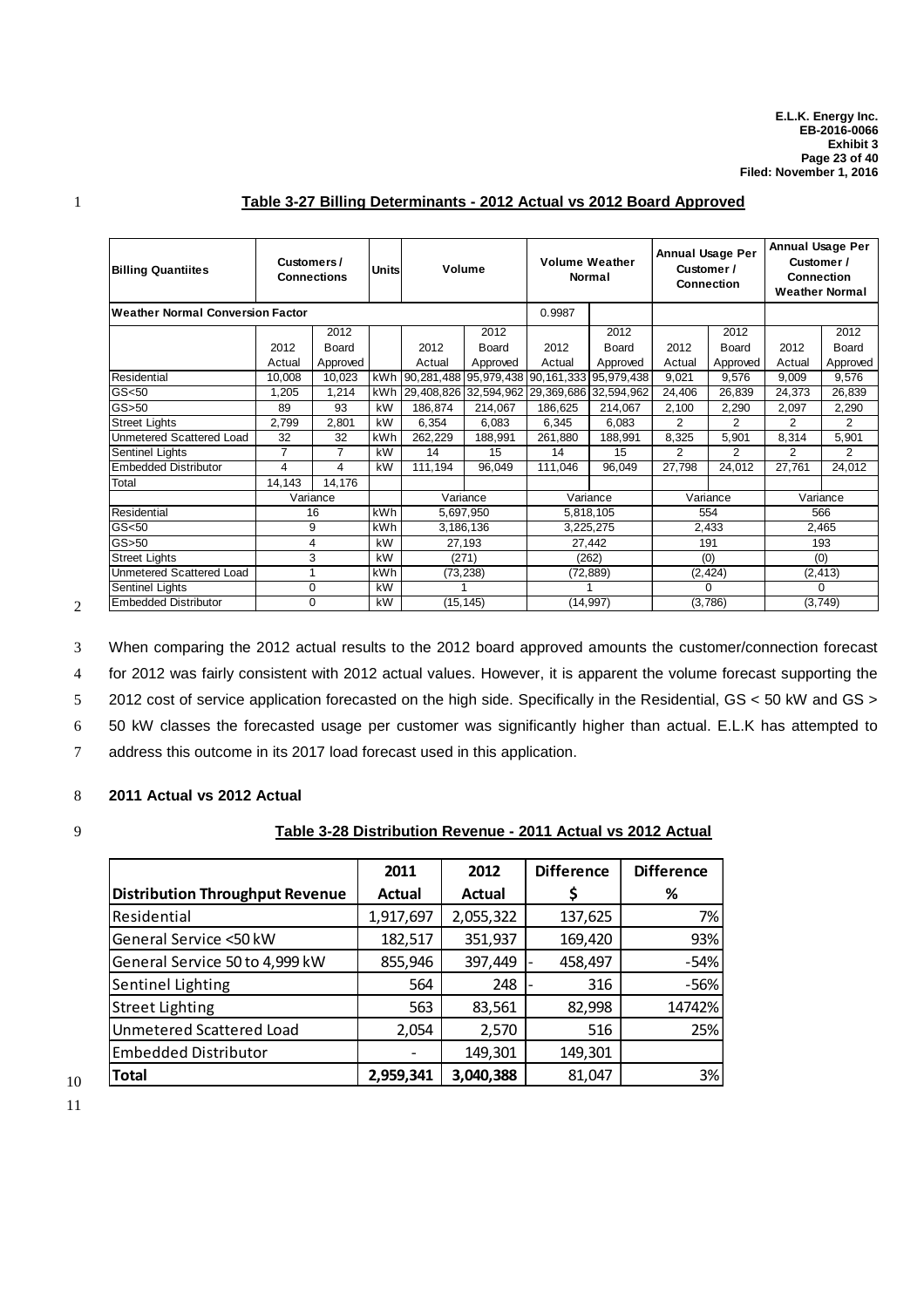- 1 The 2012 throughput revenue was \$81,047 or 3.0% higher than 2011 actual revenue primarily due to the increase
- 2 in number of customers in the Residential and GS < 50 kW rate classes.

| I<br>٠<br>I |
|-------------|
|             |
|             |
| I<br>I      |

4

| <b>Billing Quantiites</b>               |                | Customers /<br><b>Units</b><br><b>Connections</b> |            |         | Volume                |                                             | <b>Volume Weather</b><br><b>Normal</b> |          | <b>Annual Usage Per</b><br>Customer /<br><b>Connection</b> |          | <b>Annual Usage Per</b><br>Customer /<br><b>Connection</b><br><b>Weather Normal</b> |  |
|-----------------------------------------|----------------|---------------------------------------------------|------------|---------|-----------------------|---------------------------------------------|----------------------------------------|----------|------------------------------------------------------------|----------|-------------------------------------------------------------------------------------|--|
| <b>Weather Normal Conversion Factor</b> |                |                                                   |            |         |                       | 0.9871                                      | 0.9987                                 |          |                                                            |          |                                                                                     |  |
|                                         | 2011           | 2012                                              |            | 2011    | 2012                  | 2011                                        | 2012                                   | 2011     | 2012                                                       | 2011     | 2012                                                                                |  |
|                                         | Actual         | Actual                                            |            | Actual  | Actual                | Actual                                      | Actual                                 | Actual   | Actual                                                     | Actual   | Actual                                                                              |  |
| Residential                             | 9,932          | 10,008                                            | kWh        |         |                       | 91,775,630 90,281,488 90,591,005 90,161,333 |                                        | 9,241    | 9,021                                                      | 9,122    | 9,009                                                                               |  |
| GS <sub>50</sub>                        | 1,194          | 1,205                                             | kWh        |         | 30,635,475 29,408,826 | 30,240,037                                  | 29,369,686                             | 25,658   | 24,406                                                     | 25,327   | 24,373                                                                              |  |
| $GS$ > 50                               | 95             | 89                                                | kW         | 195,461 | 186,874               | 192,938                                     | 186,625                                | 2,057    | 2,100                                                      | 2,031    | 2,097                                                                               |  |
| <b>Street Lights</b>                    | 2,790          | 2.799                                             | kW         | 5.760   | 6,354                 | 5,686                                       | 6,345                                  | 2        | 2                                                          | 2        | 2                                                                                   |  |
| Unmetered Scattered Load                | 33             | 32                                                | kWh        | 201,696 | 262,229               | 199,093                                     | 261,880                                | 6,206    | 8,325                                                      | 6,126    | 8,314                                                                               |  |
| <b>Sentinel Lights</b>                  | $\overline{7}$ | $\overline{7}$                                    | kW         | 14      | 14                    | 14                                          | 14                                     | 2        | 2                                                          | 2        | $\mathfrak{p}$                                                                      |  |
| <b>Embedded Distributor</b>             | 4              | 4                                                 | kW         | 113.911 | 111.194               | 112.440                                     | 111,046                                | 28,478   | 27,798                                                     | 28,110   | 27,761                                                                              |  |
| Total                                   | 14,054         | 14,143                                            |            |         |                       |                                             |                                        |          |                                                            |          |                                                                                     |  |
|                                         |                | Variance                                          |            |         | Variance              | Variance                                    |                                        | Variance |                                                            | Variance |                                                                                     |  |
| Residential                             |                | 76                                                | kWh        |         | (1, 494, 142)         |                                             | (429, 671)                             |          | (219)                                                      | (112)    |                                                                                     |  |
| GS <sub>50</sub>                        | 11             |                                                   | <b>kWh</b> |         | (1, 226, 649)         |                                             | (870, 351)                             | (1, 252) |                                                            | (953)    |                                                                                     |  |
| $GS$ > 50                               | (6)            |                                                   | kW         |         | (8,587)               |                                             | (6, 313)                               | 42       |                                                            | 66       |                                                                                     |  |
| <b>Street Lights</b>                    | 9              |                                                   | kW         | 594     |                       |                                             | 660                                    | $\Omega$ |                                                            | 0        |                                                                                     |  |
| Unmetered Scattered Load                | (1)            |                                                   | kWh        | 60,533  |                       | 62,787                                      |                                        | 2,119    |                                                            | 2,188    |                                                                                     |  |
| <b>Sentinel Lights</b>                  | $\Omega$       |                                                   | kW         |         | 0                     | 0                                           |                                        | $\Omega$ |                                                            | $\Omega$ |                                                                                     |  |
| <b>Embedded Distributor</b>             | $\Omega$       |                                                   | kW         |         | (2,717)               | (1, 394)                                    |                                        | (679)    |                                                            | (349)    |                                                                                     |  |

#### 3 **Table 3-29 Billing Determinants - 2011 Actual vs 2012 Actual**

 The variance in customer connections is primarily within the residential class, and is not material in number. What would have contributed to this increase is simple growth as well as the addition of residential subdivisions, two phases of Cooper's subdivision. The decrease in volume from 2012 to 2011 actual can be attributed to a number of factors being, the decline in the economy in E.L.K.'s service territory. Windsor/Essex has one of the highest unemployment rates during this time in all of Canada. Further, during E.L.K. rate reclassification review there were a few businesses that were reclassified from General Service >50 to General Service <50. In addition, ongoing CDM programs also were a contributor to the results.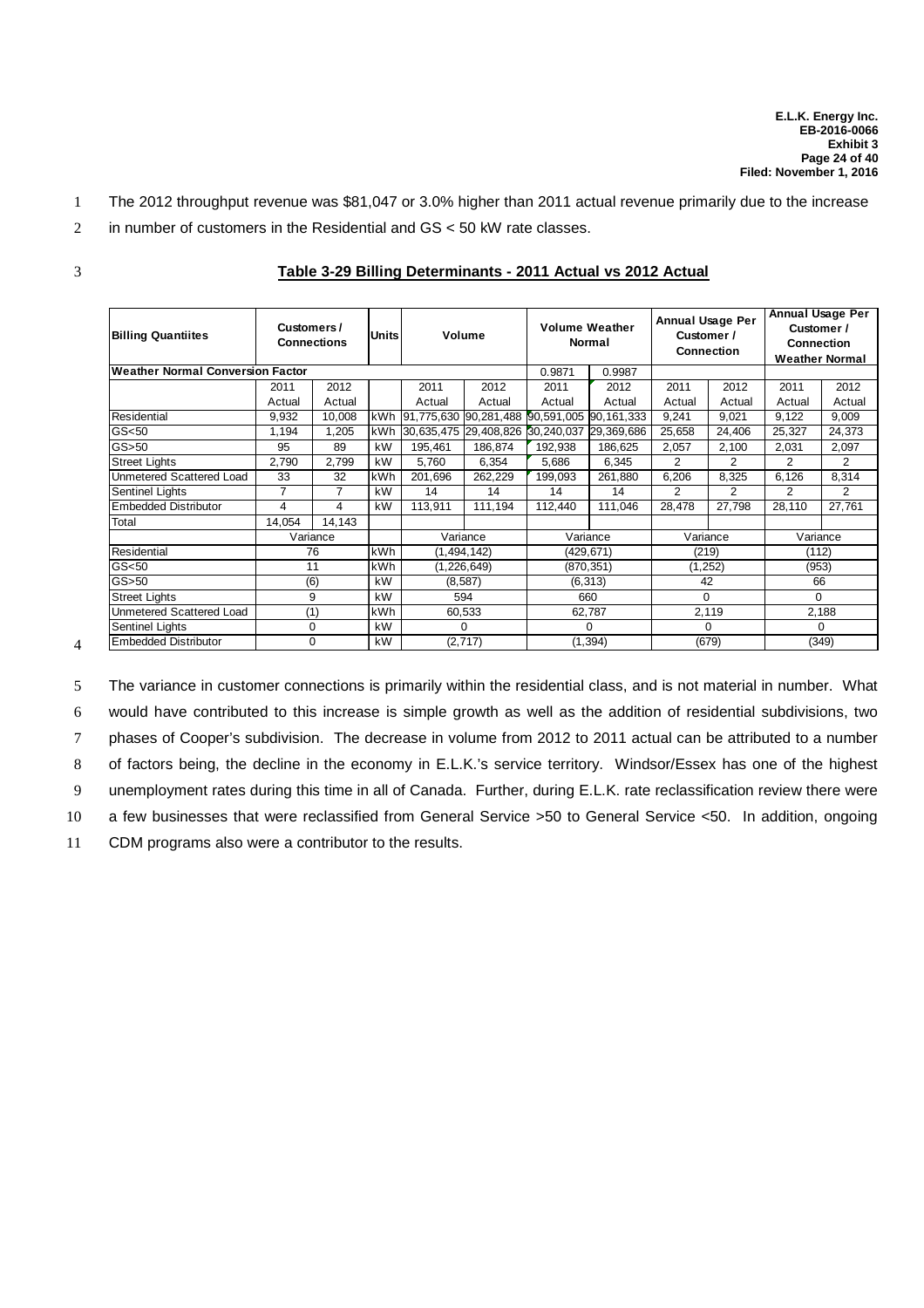## 1 **2012 Actual vs 2013 Actual**

|                                        | 2012      | 2013          | <b>Difference</b> | <b>Difference</b> |
|----------------------------------------|-----------|---------------|-------------------|-------------------|
| <b>Distribution Throughput Revenue</b> | Actual    | <b>Actual</b> |                   | ℅                 |
| Residential                            | 2,055,322 | 2,471,804     | 416,482           | 20%               |
| General Service <50 kW                 | 351,937   | 423,253       | 71,316            | 20%               |
| General Service 50 to 4,999 kW         | 397,449   | 477,987       | 80,538            | 20%               |
| Sentinel Lighting                      | 248       | 299           | 51                | 21%               |
| <b>Street Lighting</b>                 | 83,561    | 100,493       | 16,932            | 20%               |
| Unmetered Scattered Load               | 2,570     | 3,091         | 521               | 20%               |
| <b>Embedded Distributor</b>            | 149,301   | 179,555       | 30,254            | 20%               |
| <b>Total</b>                           | 3,040,388 | 3,656,482     | 616,094           | 20%               |

## 2 **Table 3-30 Distribution Revenue - 2012 Actual vs 2013 Actual**

3 4

5 The 2013 throughput revenue was \$616,094 or 20% higher than the 2012 actual revenue primarily due to an

6 increase in the distribution rates based on a cost of service application that implemented new rates on May 1,

7 2013.

#### 8 **Table 3-31 Billing Determinants - 2012 Actual vs 2013 Actual**

| <b>Billing Quantiites</b>               | Customers / |          | <b>Units</b> |                       | Volume                | <b>Volume Weather</b> |                       | Annual Usage Per |          | <b>Annual Usage Per</b> |          |  |
|-----------------------------------------|-------------|----------|--------------|-----------------------|-----------------------|-----------------------|-----------------------|------------------|----------|-------------------------|----------|--|
| <b>Weather Normal Conversion Factor</b> |             |          |              |                       |                       | 0.9987                | 1.0033                |                  |          |                         |          |  |
|                                         | 2012        | 2013     |              | 2012                  | 2013                  | 2012                  | 2013                  | 2012             | 2013     | 2012                    | 2013     |  |
|                                         | Actual      | Actual   |              | Actual                | Actual                | Actual                | Actual                | Actual           | Actual   | Actual                  | Actual   |  |
| Residential                             | 10,008      | 10,083   | kWh          | 90,281,488 88,791,227 |                       | 90,161,333 89,088,647 |                       | 9,021            | 8,806    | 9.009                   | 8,836    |  |
| GS <sub>50</sub>                        | 1,205       | 1,208    | kWh          |                       | 29,408,826 28,921,439 |                       | 29,369,686 29,018,316 | 24,406           | 23,952   | 24,373                  | 24,032   |  |
| GS > 50                                 | 89          | 89       | kW           | 186,874               | 181,893               | 186,625               | 182,502               | 2,100            | 2,044    | 2,097                   | 2,051    |  |
| <b>Street Lights</b>                    | 2,799       | 2,808    | kW           | 6,354                 | 6,799                 | 6,345                 | 6,822                 | 2                | 2        | 2                       | 2        |  |
| <b>Unmetered Scattered Load</b>         | 32          | 32       | kWh          | 262,229               | 260.597               | 261.880               | 261.470               | 8,325            | 8,273    | 8.314                   | 8,301    |  |
| <b>Sentinel Lights</b>                  | 7           | 7        | kW           | 14                    | 14                    | 14                    | 14                    | 2                | 2        | 2                       | 2        |  |
| <b>Embedded Distributor</b>             | 4           | 4        | kW           | 111,194               | 110,635               | 111.046               | 111.005               | 27,798           | 27,659   | 27,761                  | 27,751   |  |
| Total                                   | 14,143      | 14,229   |              |                       |                       |                       |                       |                  |          |                         |          |  |
|                                         |             | Variance |              |                       | Variance              | Variance              |                       | Variance         |          | Variance                |          |  |
| Residential                             |             | 75       | kWh          |                       | (1,490,261)           |                       | (1,072,687)           |                  | (215)    |                         | (173)    |  |
| GS <sub>50</sub>                        |             | 3        | kWh          |                       | (487, 387)            |                       | (351, 370)            |                  | (454)    |                         | (341)    |  |
| GS > 50                                 |             | 0        | kW           |                       | (4,981)               |                       | (4, 123)              |                  | (56)     |                         | (46)     |  |
| <b>Street Lights</b>                    |             | 9        | kW           | 446                   |                       |                       | 477                   |                  | $\Omega$ |                         | $\Omega$ |  |
| Unmetered Scattered Load                |             | 0        | kWh          |                       | (1,632)               |                       | (410)                 |                  | (52)     |                         | (13)     |  |
| <b>Sentinel Lights</b>                  |             | 0        | kW           | 0                     |                       | $\Omega$              |                       | 0                |          | 0                       |          |  |
| <b>Embedded Distributor</b>             |             | 0        | kW           |                       | (559)                 |                       | (41)                  | (140)            |          | (10)                    |          |  |

9

10 Similar to 2012, the variance in customer connections is primarily within the residential class, and is not material in

11 number. What would have contributed to this increase is simple growth as well as the addition of two new

12 residential subdivisions, Timbercreek and Jakana as well as the continued build out of the subdivisions from 2012.

13 The decrease in volume from 2013 to 2012 actual can be attributed again to a decline in the economy as well as a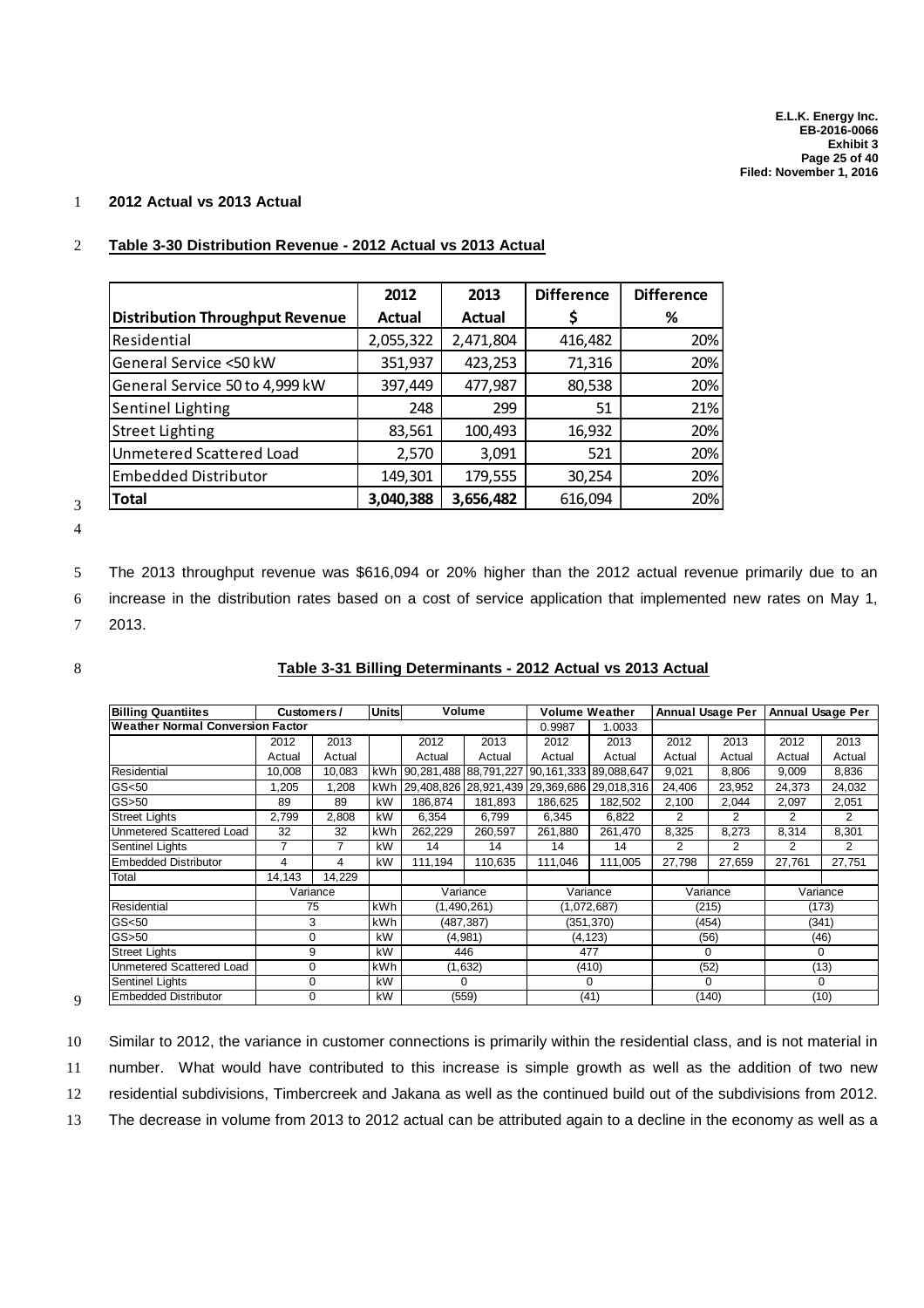1 few reclassifications classes to a reduced class. The continued participation and promotion of conservation

2 measures continued to be a contributing factor.

#### 3 **2013 Actual vs 2014 Actual**

#### 4 **Table 3-32 Distribution Revenue - 2013 Actual vs 2014 Actual**

|                                        | 2013          | 2014      | <b>Difference</b> | <b>Difference</b> |
|----------------------------------------|---------------|-----------|-------------------|-------------------|
| <b>Distribution Throughput Revenue</b> | <b>Actual</b> | Actual    |                   | %                 |
| Residential                            | 2,471,804     | 2,213,912 | 257,892           | $-10%$            |
| General Service <50 kW                 | 423,253       | 431,737   | 8,484             | 2%                |
| General Service 50 to 4,999 kW         | 477,987       | 590,077   | 112,090           | 23%               |
| Sentinel Lighting                      | 299           | 298       |                   | 0%                |
| <b>Street Lighting</b>                 | 100,493       | 82,503    | 17,990            | $-18%$            |
| Unmetered Scattered Load               | 3,091         |           | 3,090             | $-100%$           |
| <b>Embedded Distributor</b>            | 179,555       | 1         | 179,554           | $-100%$           |
| <b>Total</b>                           | 3,656,482     | 3,318,529 | 337,953           | $-9%$             |

6 The 2014 throughput revenue was \$337,953 or 9% lower than the 2013 actual revenue primarily due to a reduction

7 in kWh as well as a decrease in the tariff of rates and charges effective May 1, 2014. The lower charges resulted

8 from E.L.K. transitioning its capital assets and depreciation expense to be consistent with IFRS standards as part

9 of the settlement agreement from the 2012 Cost of Service application.

5

#### 10 **Table 3-33 Billing Determinants - 2013 Actual vs 2014 Actual**

| <b>Billing Quantiites</b>               | Customers / |          | Units |         | Volume                           | <b>Volume Weather</b>                       |            | <b>Annual Usage Per</b> |          | <b>Annual Usage Per</b> |        |
|-----------------------------------------|-------------|----------|-------|---------|----------------------------------|---------------------------------------------|------------|-------------------------|----------|-------------------------|--------|
| <b>Weather Normal Conversion Factor</b> |             |          |       |         |                                  | .0033                                       | 1.0037     |                         |          |                         |        |
|                                         | 2013        | 2014     |       | 2013    | 2014                             | 2013                                        | 2014       | 2013                    | 2014     | 2013                    | 2014   |
|                                         | Actual      | Actual   |       | Actual  | Actual                           | Actual                                      | Actual     | Actual                  | Actual   | Actual                  | Actual |
| Residential                             | 10,083      | 10,154   | kWh   |         | 88,791,227 89,130,958 89,088,647 |                                             | 89,456,507 | 8,806                   | 8,778    | 8,836                   | 8,810  |
| GS <sub>50</sub>                        | 1,208       | 1.215    | kWh   |         |                                  | 28,921,439 29,746,584 29,018,316 29,855,233 |            | 23,952<br>24,493        |          | 24.032                  | 24,582 |
| $GS$ > 50                               | 89          | 90       | kW    | 181.893 | 186,326                          | 182,502                                     | 187,006    | 2,044                   | 2,070    | 2,051                   | 2,078  |
| <b>Street Lights</b>                    | 2,808       | 2,817    | kW    | 6.799   | 6,450                            | 6,822                                       | 6,474      | 2                       | 2        | $\overline{2}$          | 2      |
| <b>Unmetered Scattered Load</b>         | 32          | 31       | kWh   | 260.597 | 259.677                          | 261.470                                     | 260.625    | 8,273<br>8,377          |          | 8,301                   | 8,407  |
| <b>Sentinel Lights</b>                  | 7           | 7        | kW    | 14      | 14                               | 14                                          | 14         | 2<br>2                  |          | 2                       | 2      |
| <b>Embedded Distributor</b>             | 4           | 4        | kW    | 110.635 | 115.371                          | 111.005                                     | 115.792    | 27,659                  | 28.843   | 27.751                  | 28,948 |
| Total                                   | 14,229      | 14,317   |       |         |                                  |                                             |            |                         |          |                         |        |
|                                         |             | Variance |       |         | Variance                         |                                             | Variance   |                         | Variance | Variance                |        |
| Residential                             | 71          |          | kWh   |         | 339,731                          |                                             | 367,860    |                         | (28)     |                         | (26)   |
| GS <sub>50</sub>                        |             |          | kWh   |         | 825,145                          |                                             | 836,917    | 541                     |          | 551                     |        |
| $GS$ > 50                               |             |          | kW    |         | 4,433                            |                                             | 4,505      | 27                      |          |                         | 27     |
| <b>Street Lights</b>                    | 9           |          | kW    |         | (349)                            |                                             | (349)      | (0)                     |          |                         | (0)    |
| <b>Unmetered Scattered Load</b>         | (1)         |          | kWh   | (920)   |                                  |                                             | (844)      | 104                     |          | 107                     |        |
| <b>Sentinel Lights</b>                  |             | 0        | kW    |         | 0                                |                                             | 0          |                         | 0        |                         | 0      |
| Embedded Distributor                    |             | 0        | kW    |         | 4,736                            | 1,184<br>4,787                              |            |                         | 1,197    |                         |        |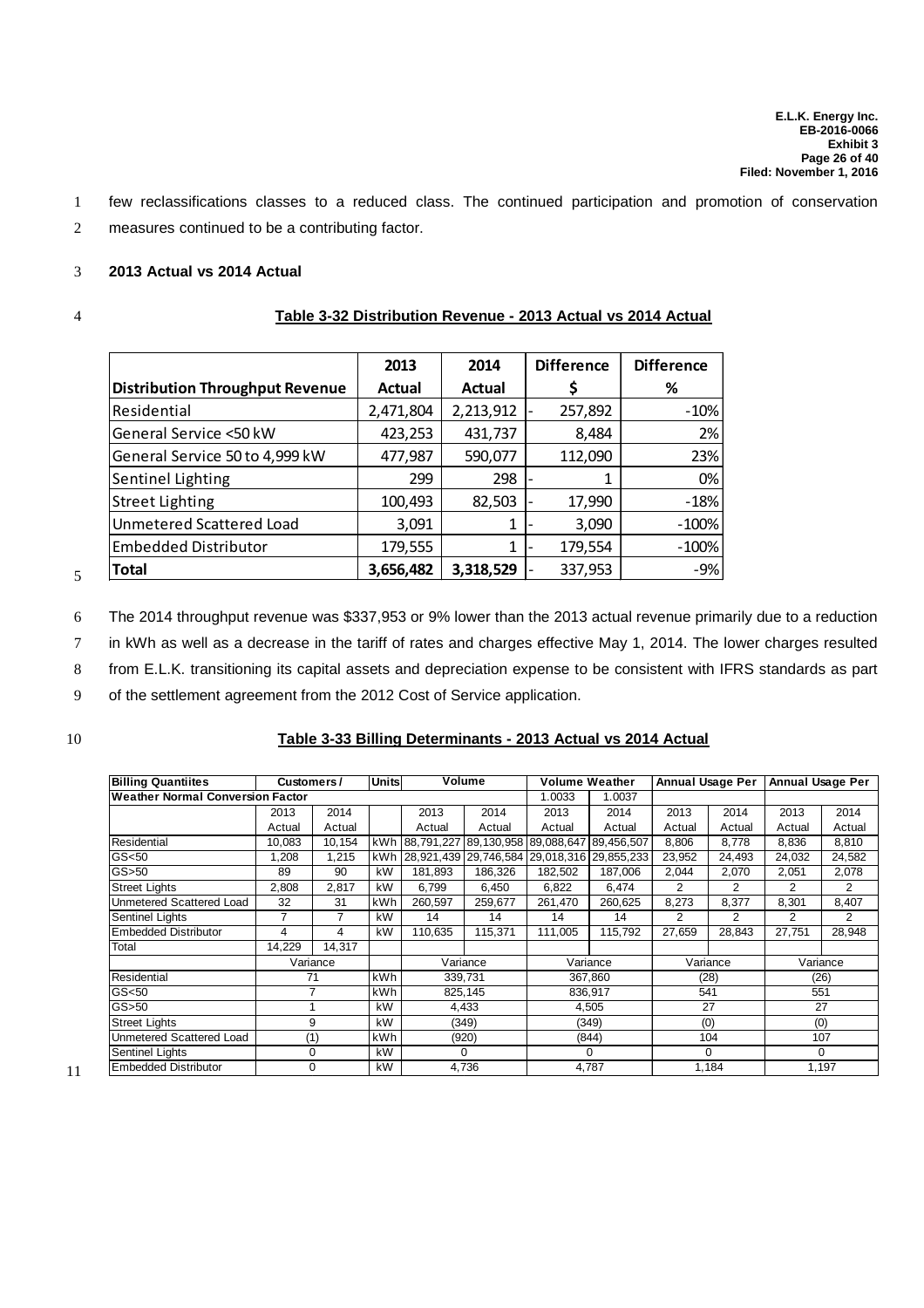- 1 Although revenue decreased in 2014, as a result of the depreciation conversion for IFRS, the economy has slowly
- 2 rebounded causing continued growth. This can be seen with both residential as well as general service customers.
- 3 E.L.K. had 5 new residential subdivisions as well as a commercial center that had 8 units help increase the 2014
- 4 volumes. Further, E.L.K. had customers who changed between General Service <50 and General Service >50.
- 5 The fact that the bad debts expense in 2014 decreased from 2013 also hints to the recovering economy and
- 6 increase in volumes.

## 7 **2014 Actual vs 2015 Actual**

#### 8 **Table 3-34 Distribution Revenue - 2014 Actual vs 2015 Actual**

|                                        | 2014          | 2015      | <b>Difference</b> | <b>Difference</b> |
|----------------------------------------|---------------|-----------|-------------------|-------------------|
| <b>Distribution Throughput Revenue</b> | <b>Actual</b> | Actual    |                   | %                 |
| Residential                            | 2,213,912     | 2,248,530 | 34,618            | 2%                |
| General Service <50 kW                 | 431,737       | 385,021   | 46,716            | $-11%$            |
| General Service 50 to 4,999 kW         | 590,077       | 434,811   | 155,266           | $-26%$            |
| Sentinel Lighting                      | 298           | 272       | 26                | $-9%$             |
| <b>Street Lighting</b>                 | 82,503        | 91,416    | 8,913             | 11%               |
| Unmetered Scattered Load               |               | 2,812     | 2,811             | 281100%           |
| <b>Embedded Distributor</b>            |               | 163,336   | 163,335           | 16333500%         |
| <b>Total</b>                           | 3,318,529     | 3,326,198 | 7,669             | 0%                |

10 Throughput revenue for 2015 was \$7,669 or 0.0% higher than 2014 and is below the materiality threshold.

9

#### 11 **Table 3-35 Billing Determinants - 2014 Actual vs 2015 Actual**

| <b>Billing Quantiites</b>               | Customers / |          | <b>Units</b> |         | Volume                           | <b>Volume Weather</b>                       |            | <b>Annual Usage Per</b> |                | <b>Annual Usage Per</b> |        |
|-----------------------------------------|-------------|----------|--------------|---------|----------------------------------|---------------------------------------------|------------|-------------------------|----------------|-------------------------|--------|
| <b>Weather Normal Conversion Factor</b> |             |          |              |         |                                  | 1.0037                                      | 1.0139     |                         |                |                         |        |
|                                         | 2014        | 2015     |              | 2014    | 2015                             | 2014                                        | 2015       | 2014                    | 2015           | 2014                    | 2015   |
|                                         | Actual      | Actual   |              | Actual  | Actual                           | Actual                                      | Actual     | Actual                  | Actual         | Actual                  | Actual |
| Residential                             | 10,154      | 10,218   | kWh          |         | 89,130,958 90,749,018 89,456,507 |                                             | 92,011,947 | 8,778                   | 8,882          | 8,810                   | 9,005  |
| GS <sub>50</sub>                        | 1,215       | 1,221    | kWh          |         |                                  | 29,746,584 28,622,003 29,855,233 29,020,327 |            | 24,493                  | 23,441         | 24,582                  | 23,768 |
| $GS$ >50                                | 90          | 93       | kW           | 186.326 | 195.328                          | 187,006                                     | 198.046    | 2,070                   | 2,112          | 2,078                   | 2,141  |
| <b>Street Lights</b>                    | 2,817       | 2,826    | kW           | 6,450   | 6.398                            | 6,474                                       | 6,487      | 2                       | 2              |                         | 2      |
| Unmetered Scattered Load                | 31          | 31       | kWh          | 259.677 | 259,607                          | 260,625                                     | 263,220    | 8,377<br>8,374          |                | 8,407                   | 8,491  |
| Sentinel Lights                         | 7           |          | kW           | 14      | 14                               | 14                                          | 14         | $\overline{2}$          | $\overline{2}$ |                         | 2      |
| <b>Embedded Distributor</b>             | 4           | 4        | kW           | 115,371 | 105,467                          | 115,792                                     | 106,935    | 28,843                  | 26,367         | 28,948                  | 26,734 |
| Total                                   | 14.317      | 14.399   |              |         |                                  |                                             |            |                         |                |                         |        |
|                                         |             | Variance |              |         | Variance                         |                                             | Variance   |                         | Variance       | Variance                |        |
| Residential                             |             | 64       | kWh          |         | 1,618,060                        |                                             | 2,555,440  |                         | 103            |                         | 195    |
| GS <sub>50</sub>                        |             | 7        | kWh          |         | (1, 124, 581)                    |                                             | (834, 905) |                         | (1,051)        |                         | (815)  |
| $GS$ >50                                |             | 3        | kW           |         | 9,002                            | 11,040                                      |            | 41                      |                |                         | 63     |
| <b>Street Lights</b>                    |             | 9        | kW           |         | (52)                             |                                             | 13         |                         | (0)            |                         | (0)    |
| Unmetered Scattered Load                |             | 0        | kWh          | (70)    |                                  |                                             | 2,594      | (2)                     |                | 84                      |        |
| Sentinel Lights                         |             | 0        | kW           |         | 0                                |                                             | $\Omega$   | $\Omega$                |                | 0                       |        |
| <b>Embedded Distributor</b>             |             | 0        | kW           |         | (9,903)                          |                                             | (8, 857)   |                         | (2, 476)       | (2, 214)                |        |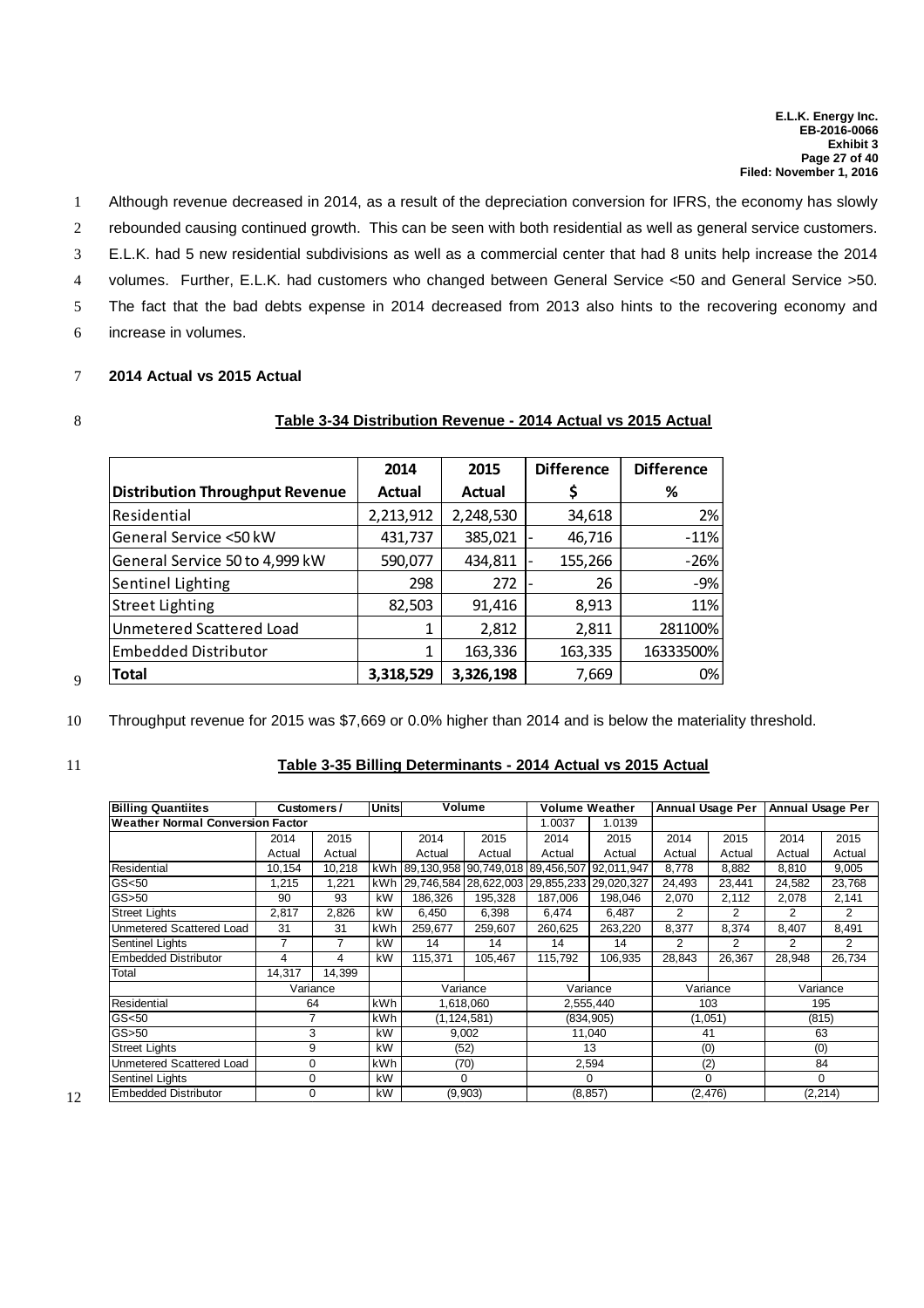- 1 The customer growth continues with the rebound of the economy as well as the addition of 3 additional subdivision
- 2 phases in E.L.K. territory. 2015 was a transition year for CDM programs causing the results to not be at the same
- 3 level as previous years. The overall volume variance is not of great significance.

#### 4 **2015 Actual vs 2016 Bridge**

# 6

## 5 **Table 3-36 Distribution Revenue – 2015 Actual vs 2016 Bridge**

|                                        | 2015      | 2016          | <b>Difference</b> | <b>Difference</b> |
|----------------------------------------|-----------|---------------|-------------------|-------------------|
| <b>Distribution Throughput Revenue</b> | Actual    | <b>Bridge</b> | Ś                 | %                 |
| Residential                            | 2,248,530 | 2,221,220     | 27,310            | $-1%$             |
| General Service <50 kW                 | 385,021   | 380,218       | 4,803             | $-1%$             |
| General Service 50 to 4,999 kW         | 434,811   | 512,805       | 77,994            | 18%               |
| Sentinel Lighting                      | 272       | 345           | 73                | 27%               |
| <b>Street Lighting</b>                 | 91,416    | 113,558       | 22,142            | 24%               |
| Unmetered Scattered Load               | 2,812     | 2,883         | 71                | 3%                |
| <b>Embedded Distributor</b>            | 163,336   | 116,295       | 47,041            | $-29%$            |
| <b>Total</b>                           | 3,326,198 | 3,347,324     | 21,126            | 1%                |

8 Throughput revenue for 2016 are forecasted to be \$21,126 or 1% higher than 2015 and is below the materiality

9 threshold.

7

#### 10 **Table 3-37 Billing Determinants - 2015 Actual vs 2016 Bridge**

| <b>Billing Quantiites</b>        |        | Customers/    | Unitsl     |         | Volume                |                                  | <b>Volume Weather</b> |                | <b>Annual Usage Per</b> |          | <b>Annual Usage Per</b> |
|----------------------------------|--------|---------------|------------|---------|-----------------------|----------------------------------|-----------------------|----------------|-------------------------|----------|-------------------------|
| Weather Normal Conversion Factor |        |               |            |         |                       | 1.0139                           | 1.0000                |                |                         |          |                         |
|                                  | 2015   | 2016          |            | 2015    | 2016                  | 2015                             | 2016                  | 2015           | 2016                    | 2015     | 2016                    |
|                                  | Actual | <b>Bridge</b> |            | Actual  | <b>Bridge</b>         | Actual                           | <b>Bridge</b>         | Actual         | <b>Bridge</b>           | Actual   | <b>Bridge</b>           |
| Residential                      | 10,218 | 10,302        | kWh        |         |                       | 90,749,018 92,479,880 92,011,947 | 92,479,880            | 8,882          | 8,977                   | 9,005    | 8,977                   |
| GS < 50                          | 1,221  | 1,237         | kWh        |         | 28,622,003 29,223,413 | 29,020,327                       | 29,223,413            | 23,441         | 23,623                  | 23,768   | 23,623                  |
| GS > 50                          | 93     | 93            | kW         | 195,328 | 192,808               | 198,046                          | 192,808               | 2,112          | 2,084                   | 2,141    | 2,084                   |
| <b>Street Lights</b>             | 2,826  | 2,826         | kW         | 6,398   | 6,460                 | 6,487                            | 6,460                 | 2              | 2                       |          | 2                       |
| Unmetered Scattered Load         | 31     | 31            | kWh        | 259,607 | 262,207               | 263,220                          | 262,207               | 8,374<br>8,458 |                         | 8,491    | 8,458                   |
| <b>Sentinel Lights</b>           | 7      | 7             | kW         | 14      | 14                    | 14                               | 14                    | 2              | 2                       |          | 2                       |
| <b>Embedded Distributor</b>      | 4      | 4             | kW         | 105.467 | 100.002               | 106.935                          | 100.002               | 26,367         | 25.001                  | 26.734   | 25,001                  |
| Total                            | 14,399 | 14,499        |            |         |                       |                                  |                       |                |                         |          |                         |
|                                  |        | Variance      |            |         | Variance              |                                  | Variance              |                | Variance                | Variance |                         |
| Residential                      |        | 84            | kWh        |         | 1,730,862             |                                  | 467,933               |                | 96                      |          | (28)                    |
| GS < 50                          |        | 16            | <b>kWh</b> |         | 601,410               |                                  | 203,086               |                | 182                     |          | (144)                   |
| GS > 50                          |        | 0             | kW         |         | (2,520)               | (27)<br>(5,238)                  |                       | (57)           |                         |          |                         |
| <b>Street Lights</b>             |        | $\Omega$      | kW         |         | 62                    |                                  | (27)                  |                | $\Omega$                | (0)      |                         |
| Unmetered Scattered Load         |        | 0             | kWh        | 2,600   |                       |                                  | (1,013)               | 84             |                         |          | (33)                    |
| <b>Sentinel Lights</b>           |        | 0             | kW         |         | 0                     |                                  | (0)                   | 0              |                         | (0)      |                         |
| Embedded Distributor             |        |               | kW         |         | (5, 465)              |                                  | (6,933)               | (1,366)        |                         | (1,733)  |                         |

11

12 The growths in customer numbers reflect the geometric analysis used to forecast the 2016 customer numbers. On

13 a weather normalization basis 2016 values are essentially flat compared to 2015.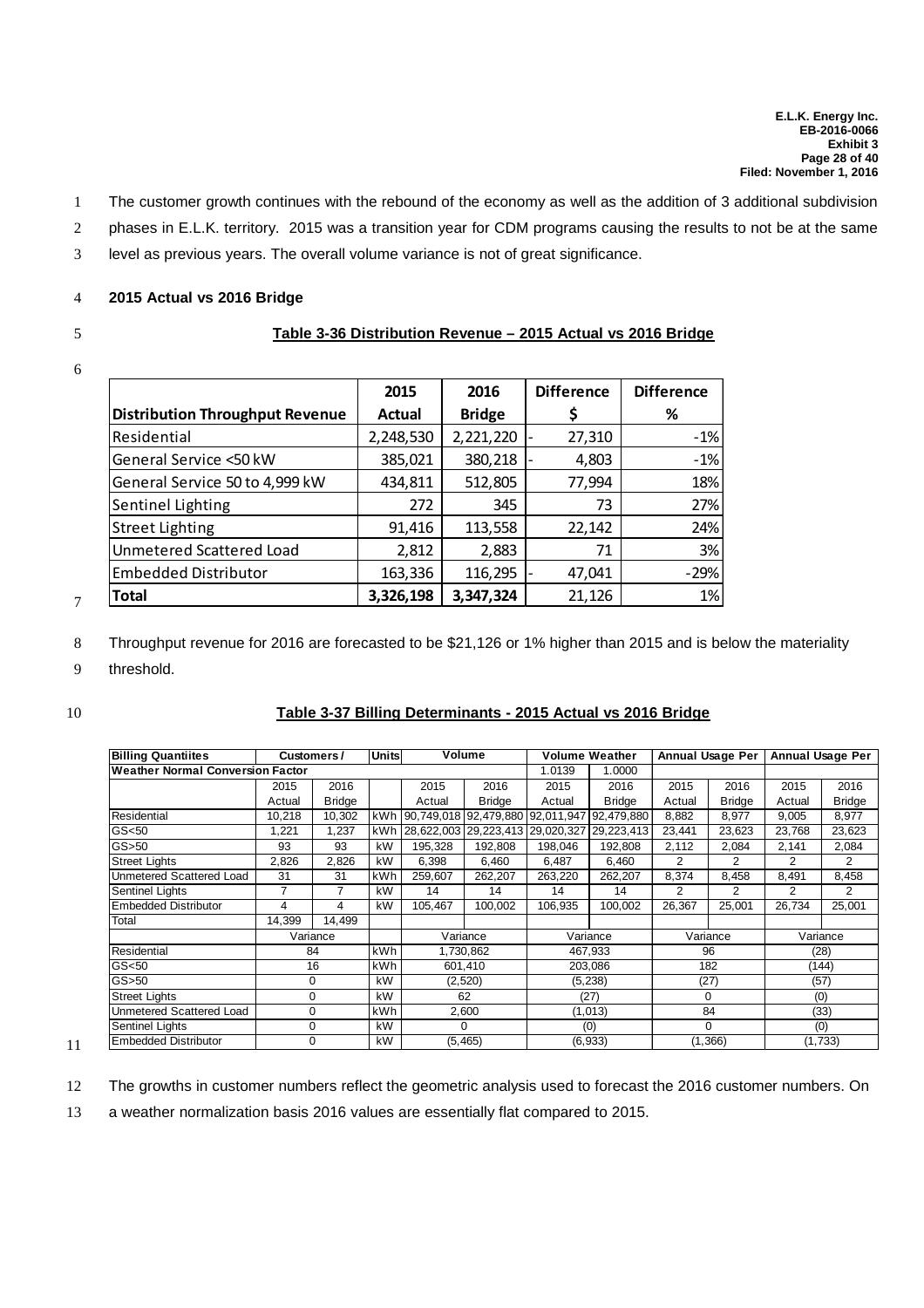#### 1 **2016 Bridge vs 2017 Test**

|                                        | 2016          |                  | <b>Difference</b> | <b>Difference</b> |
|----------------------------------------|---------------|------------------|-------------------|-------------------|
| <b>Distribution Throughput Revenue</b> | <b>Bridge</b> | <b>2017 Test</b> |                   | %                 |
| <b>Residential</b>                     | 2,221,220     | 2,681,391        | 460,172           | 21%               |
| General Service <50 kW                 | 380,218       | 571,022          | 190,804           | 50%               |
| General Service 50 to 4,999 kW         | 512,805       | 609,089          | 96,283            | 19%               |
| <b>Sentinel Lighting</b>               | 345           | 515              | 170               | 49%               |
| <b>Street Lighting</b>                 | 113,558       | 99,029           | 14,528            | $-13%$            |
| <b>Unmetered Scattered Load</b>        | 2,883         | 4,473            | 1,590             | 55%               |
| <b>Embedded Distributor</b>            | 116,295       | 59,039           | 57,256            | $-49%$            |
| <b>Total</b>                           | 3,347,324     | 4,024,559        | 677,235           | 20%               |

#### 2 **Table 3-38 Distribution Revenue - 2016 Bridge vs 2017 Test**

3

4

5 The proposed Test Year distribution revenue is a reflection of the 2017 COS application and the proposed base 6 revenue requirement of \$4,024,559. The variance in distribution revenue over the Bridge Year is a result of the 7 proposed increases to fixed and variable distribution revenue in the Test Year.

#### 8 **Table 3-39 Billing Determinants - 2016 Bridge vs 2017 Test**

| <b>Billing Quantiites</b>               | Customers /   |          | lUnits l   |                           | Volume    |                       | <b>Volume Weather</b> |               | <b>Annual Usage Per</b> | <b>Annual Usage Per</b> |                |
|-----------------------------------------|---------------|----------|------------|---------------------------|-----------|-----------------------|-----------------------|---------------|-------------------------|-------------------------|----------------|
| <b>Weather Normal Conversion Factor</b> |               |          |            |                           |           | 1.0000                | 1.0000                |               |                         |                         |                |
|                                         | 2016          | 2017     |            | 2016                      | 2017      | 2016                  | 2017                  | 2016          | 2017                    | 2016                    | 2017           |
|                                         | <b>Bridge</b> | Test     |            | <b>Bridge</b>             | Test      | <b>Bridge</b>         | Test                  | <b>Bridge</b> | Test                    | <b>Bridge</b>           | Test           |
| Residential                             | 10,302        | 10,386   | kWh        | 92,479,880 92,079,767     |           | 92,479,880 92,079,767 |                       | 8,977         | 8,865                   | 8,977                   | 8,865          |
| GS <sub>50</sub>                        | 1,237         | 1,253    | kWh        | 29, 223, 413 29, 137, 274 |           | 29,223,413            | 29, 137, 274          | 23,623        | 23,248                  | 23,623                  | 23,248         |
| $GS$ > 50                               | 93            | 93       | kW         | 192,808                   | 188,540   | 192,808               | 188,540               | 2,084         | 2,038                   | 2,084                   | 2,038          |
| <b>Street Lights</b>                    | 2,826         | 2,826    | kW         | 6.460                     | 6.476     | 6,460                 | 6,476                 | 2<br>2        |                         | 2                       | $\overline{2}$ |
| Unmetered Scattered Load                | 31            | 31       | kWh        | 262,207                   | 264,832   | 262,207               | 264,832               | 8,458         | 8,543                   |                         | 8,543          |
| <b>Sentinel Lights</b>                  | 7             | 7        | kW         | 14                        | 14        | 14                    | 14                    | 2             | 2                       |                         | 2              |
| <b>Embedded Distributor</b>             | 4             | 4        | kW         | 100,002                   | 96,786    | 100,002               | 96,786                | 25,001        | 24,197                  | 25,001                  | 24,197         |
| Total                                   | 14,499        | 14.600   |            |                           |           |                       |                       |               |                         |                         |                |
|                                         |               | Variance |            |                           | Variance  |                       | Variance              | Variance      |                         | Variance                |                |
| Residential                             |               | 85       | kWh        |                           | (400,113) |                       | (400,113)             | (112)         |                         | (112)                   |                |
| GS <sub>50</sub>                        |               | 16       | <b>kWh</b> |                           | (86, 140) | (86, 140)             |                       | (375)         |                         | (375)                   |                |
| $GS$ > 50                               | $\mathbf 0$   |          | kW         |                           | (4, 268)  |                       | (4, 268)              |               | (46)                    | (46)                    |                |
| <b>Street Lights</b>                    | 0             |          | kW         |                           | 16        |                       | 16                    | 0             |                         | $\Omega$                |                |
| Unmetered Scattered Load                | 0             |          | kWh        | 2,626                     |           |                       | 2,626                 | 85            |                         | 85                      |                |
| <b>Sentinel Lights</b>                  | $\Omega$      |          | kW         | $\Omega$                  |           |                       | $\Omega$              | $\Omega$      |                         | 0                       |                |
| <b>Embedded Distributor</b>             | $\Omega$      |          | kW         |                           | (3, 216)  |                       | (3, 216)              | (804)         |                         | (804)                   |                |

9

10 The variances outlined above reflects the difference in the 2017 and 2016 load forecast which is explained in detail

11 in load forecast evidence provided in this Exhibit. The general decline in volumes reflects the increase in CDM

12 results from 2016 to 2017 and an expected decline in the usage of the Embedded Distributor.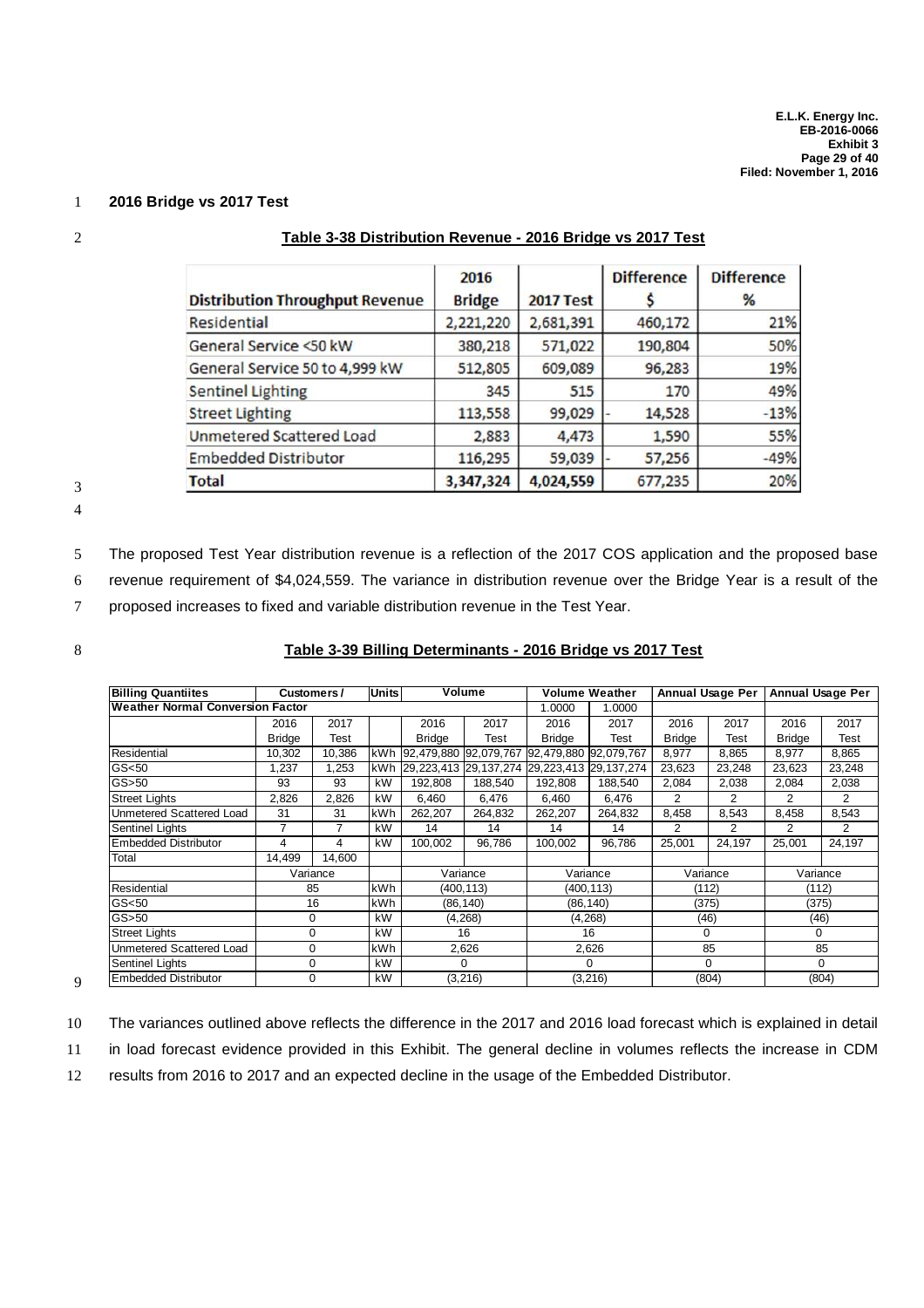#### **OTHER REVENUE**

#### **Variance Analysis of Other Revenue:**

Other Distribution Revenues are revenues that are distribution related but are sourced from means other than

distribution rates. For this reason, other revenues are deducted from E.L.K.'s proposed revenue requirement.

Further details on the derivation of the Revenue Requirement are presented at Exhibit 6.

 E.L.K. does not have any discrete customer groups that may be materially impacted by changes to other rates and charges.

Other Distribution revenues include such items as:

| 11 |                                    |
|----|------------------------------------|
| 12 | Specific Service Charges           |
| 13 |                                    |
| 14 | Late Payment Charges               |
| 15 |                                    |
| 16 | <b>Other Distribution Revenues</b> |
| 17 |                                    |
| 18 | Other Income and Expenses          |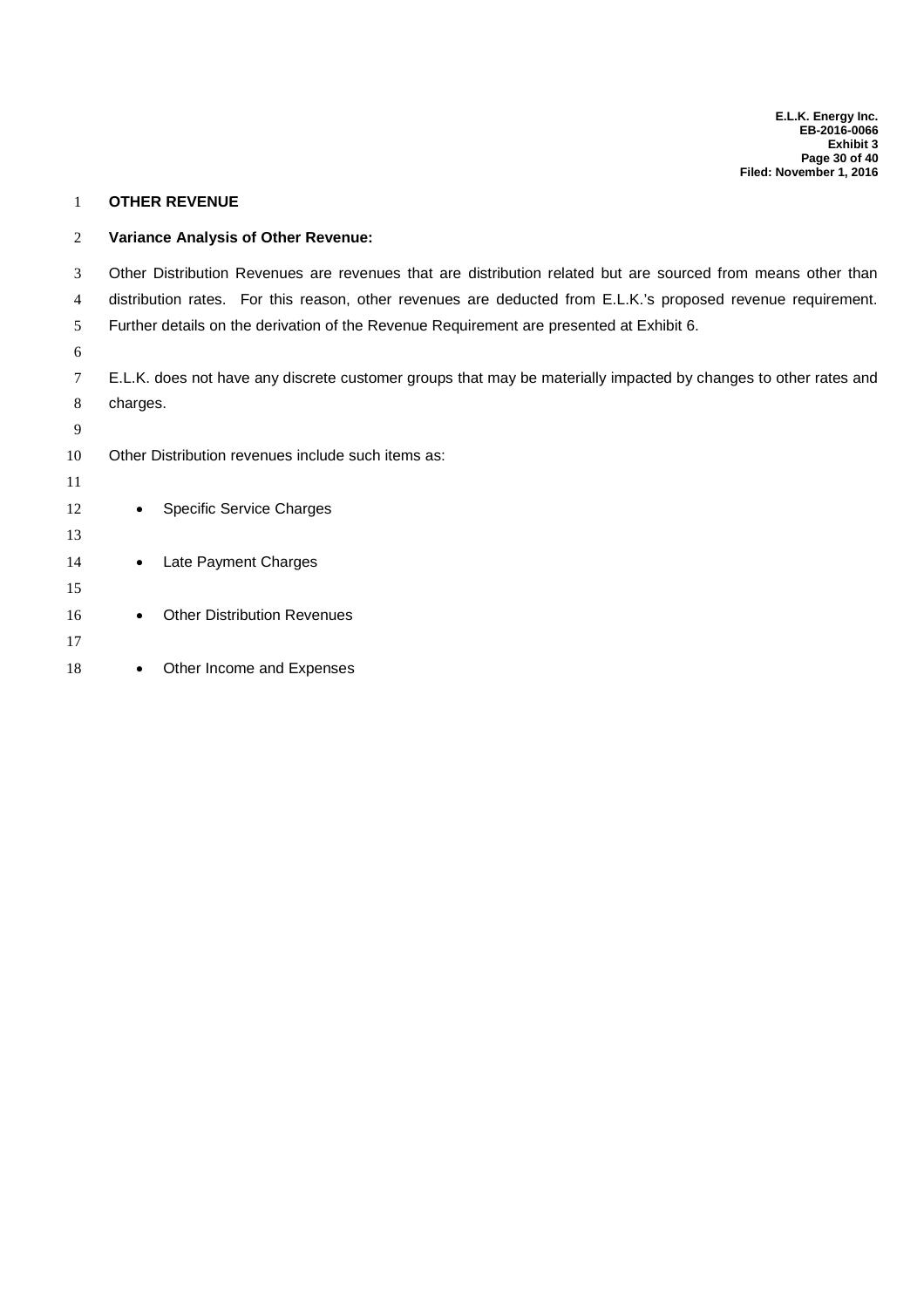#### **Table 3-40: OEB Appendix 2-H Other Operating Revenue**

- 
- 
- 

A detailed breakdown by USoA account is shown below in Table 3-40 – OEB Appendix 2-H. Year over year variance analysis will follow with a

- discussion on those variances over \$50,000.
- 

|  |  |  | Table 3.40 |
|--|--|--|------------|

| USoA#                           | <b>USoA Description</b>                         |               | 2012 Actual  |           | 2013 Actual  |               | 2014 Actual  |              | 2015 Actual    |              | <b>Bridge Year<sup>2</sup></b> |                          | <b>Test Year</b> |
|---------------------------------|-------------------------------------------------|---------------|--------------|-----------|--------------|---------------|--------------|--------------|----------------|--------------|--------------------------------|--------------------------|------------------|
|                                 |                                                 |               | 2012         |           | 2013         |               | 2014         |              | 2015           |              | 2016                           |                          | 2017             |
|                                 | <b>Reporting Basis</b>                          |               | <b>CGAAP</b> |           | <b>CGAAP</b> |               | <b>CGAAP</b> |              | <b>MIFRS</b>   |              | <b>MIFRS</b>                   |                          | <b>MIFRS</b>     |
| 4082                            | <b>Retail Services Revenues</b>                 |               | 16,055       |           |              |               |              |              |                |              |                                |                          |                  |
| 4084                            | <b>Serv Tx Requests</b>                         |               | 256          |           |              |               |              |              |                |              |                                |                          |                  |
| 4210                            | <b>Rent from Electric Property</b>              | S             | 46.273       | S         | 46,006       | S             | 46,336       | S            | 45.894         | S            | 46.000                         | S                        | 45,947           |
| 4215                            | <b>Other Utility Operating Income</b>           | S             | 21.381       | S         | 50,086       | S             | 14,720       | <sub>5</sub> |                |              | 5,000                          | S                        | 2,500            |
| 4220                            | <b>Other Electric Revenues</b>                  | S             | $376.254$ S  |           | 227,226      | S             | 2.983        | <b>S</b>     |                |              |                                |                          |                  |
| 4225                            | <b>Late Payment Charges</b>                     | S             | 108,646      | S         | 111.041      | S             | 107.336      | $\mathsf{s}$ | 120.092        | S            | 126,000                        | S                        | 114,623          |
| 4235                            | <b>Miscellaneous Service Charges</b>            |               | 108,922      |           | 72.073       |               | 77,125       | <b>S</b>     | 75,229         |              | 75,000                         |                          | 83,170           |
| 4305                            | <b>Regulatory Debits</b>                        |               |              |           | 459.136      |               |              |              |                |              |                                |                          |                  |
| 4325                            | <b>Revenues from merchandise, Jobbing</b>       | S             | 25           |           | 22           |               |              |              |                |              |                                |                          |                  |
| 4330                            | Costs & expenses of merchandising, jobbing      | $\mathcal{S}$ | 11,776       | S         |              |               |              |              |                |              |                                |                          |                  |
| 4355                            | Gain on Disposition of utility & other property | S             | 20.222       | s         |              | S             | 20,000       | S            |                |              | 50.259                         | S                        |                  |
| 4375                            | <b>Revenues from non-utility operations</b>     | S             | 465,964      | $\vert s$ | 631,400      | S             | 448.790      | S            | 739.901        | l s          | 571,514                        | S                        | 571,514          |
| 4380                            | <b>Expenses of non-utility operations</b>       |               | $144.017$ -S |           | 471.978      | $\sim$        | 329,185      | $-5$         | 329.072 -S     |              | 318,563                        | $\overline{\mathcal{S}}$ | 318,563          |
| 4390                            | <b>Miscellaneous non-operating income</b>       | S             | 925          |           | 548          |               |              |              | $24.582$ \$    |              | 8,685                          |                          | 8,685            |
| 6300                            | <b>Unrealized Gain (Loss) on Investment</b>     | S             | 11.026       | S         | 16.457       | S             | 6.494        | $\mathbf{S}$ | $136.241$ \ \$ |              |                                |                          |                  |
| 4405                            | <b>Interest and Dividend Income</b>             | S             | $79,663$ $S$ |           | 189,491 5    |               | $183,343$ 5  |              | $42,122$ S     |              | 42,122                         | rs                       | 42,122           |
| <b>Specific Service Charges</b> |                                                 | S             | 108.922 S    |           | 72.073 S     |               | $77.125$ S   |              | 75,229 S       |              | 75,000 S                       |                          | 83,170           |
| <b>Late Payment Charges</b>     |                                                 | S             | 108,646 S    |           | 111,041      | $\mathsf{rs}$ | $107.336$ \$ |              | $120.092$ S    |              | 126,000 \$                     |                          | 114,623          |
|                                 | <b>Other Operating Revenues</b>                 | S             | 460.219 5    |           | 323,318      | $\mathsf{rs}$ | 64.039 S     |              | 45.894         | $\mathsf{S}$ | $51,000$ S                     |                          | 48.447           |
|                                 | <b>Other Income or Deductions</b>               | S             | 411,008 -S   |           | 109,654 5    |               | $322.948$ S  |              | 477,533 5      |              | 354,017 S                      |                          | 303.758          |
| Total                           |                                                 | s             | $.088.795$ S |           | $396.779$ S  |               | $571.448$ S  |              | 718,747 5      |              | 606.017                        | ſs.                      | 549,998          |

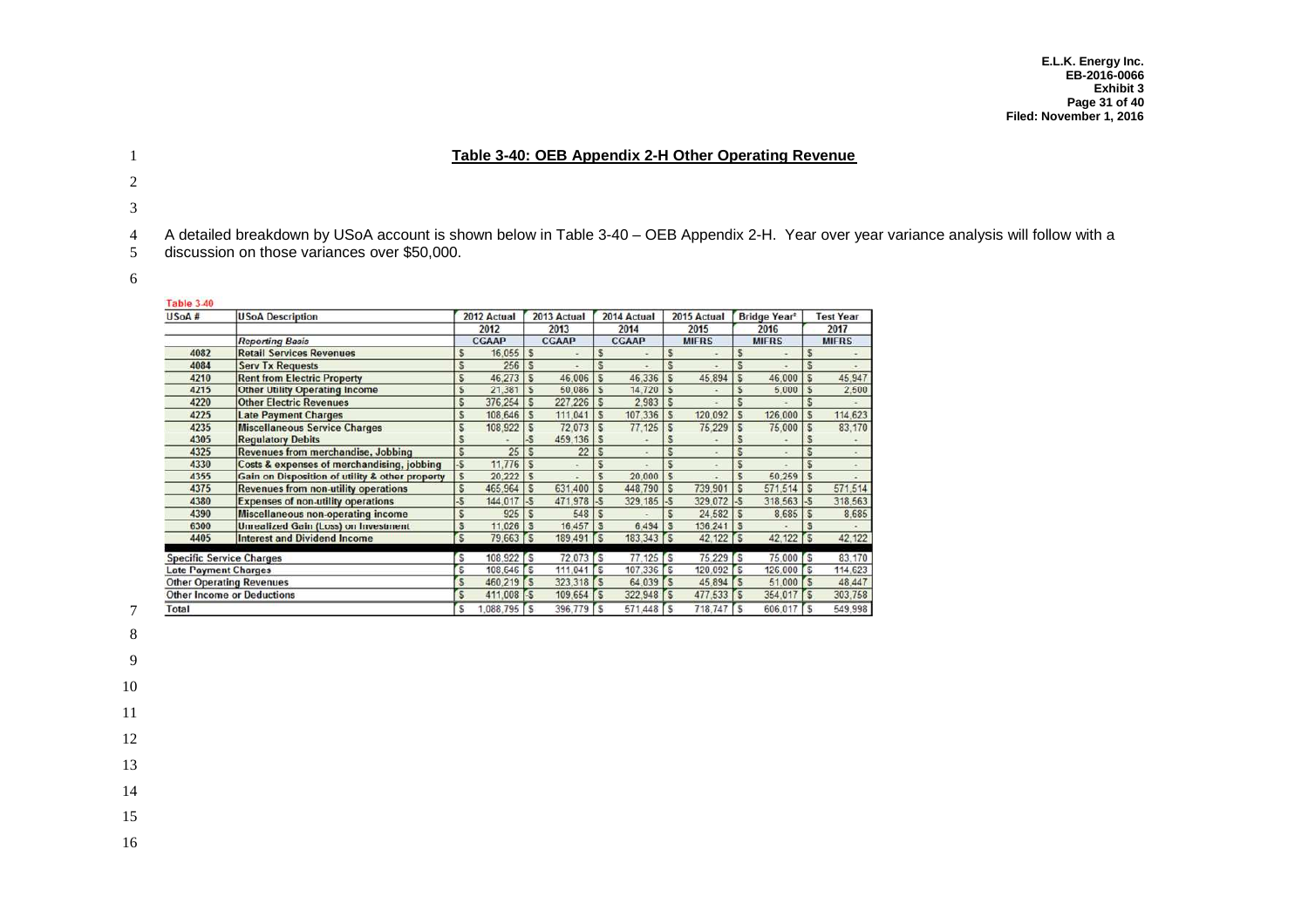#### 1

#### 2 **2012 Board Approved Comparison to 2012 Actual – Other Operating Revenue**

3 Table 3-41 below summarizes the variance by account description followed by a discussion on those variances over \$50,000

4

|                                   | Table 3-41: Comparision 2012 Actual to 2012 Board Approved |            |  |              |  |               |              |  |  |  |  |  |
|-----------------------------------|------------------------------------------------------------|------------|--|--------------|--|---------------|--------------|--|--|--|--|--|
|                                   |                                                            | 2012 Board |  | 2012         |  |               |              |  |  |  |  |  |
| <b>Other Distribution Revenue</b> |                                                            | Approved   |  | Actual       |  | Difference \$ | Difference % |  |  |  |  |  |
| Specific Service Charges          |                                                            | 66,000.00  |  | 108,922.00   |  | 42,922.00     | 65%          |  |  |  |  |  |
| Late Payment Charges              |                                                            | 130,000.00 |  | 108,646.00   |  | 21,354.00     | $-16%$       |  |  |  |  |  |
| <b>Other Operating Revenues</b>   |                                                            | 72,305.00  |  | 460,219.00   |  | 387,914.00    | 536%         |  |  |  |  |  |
| Other Income or Deductions        |                                                            | 411,750.00 |  | 411,008.00   |  | 742.00        | 0%           |  |  |  |  |  |
| Total                             |                                                            | 680,055.00 |  | 1,088,795.00 |  | 408,740.00    | $-60%$       |  |  |  |  |  |

5 6

7

8 Other operating revenues for 2012 were 536% or \$387,914 higher than the amounts approved in the 2012 Board Approved COS. Based on a

9 detailed review, the Low Voltage Service rate totaling \$376,254.17 was recorded in error under account 4220 other electric revenues rather than

10 account 4075 LV Charges in the 2012 2.1.7 year end filing. This accounts for virtually the entire difference and has been corrected going forward.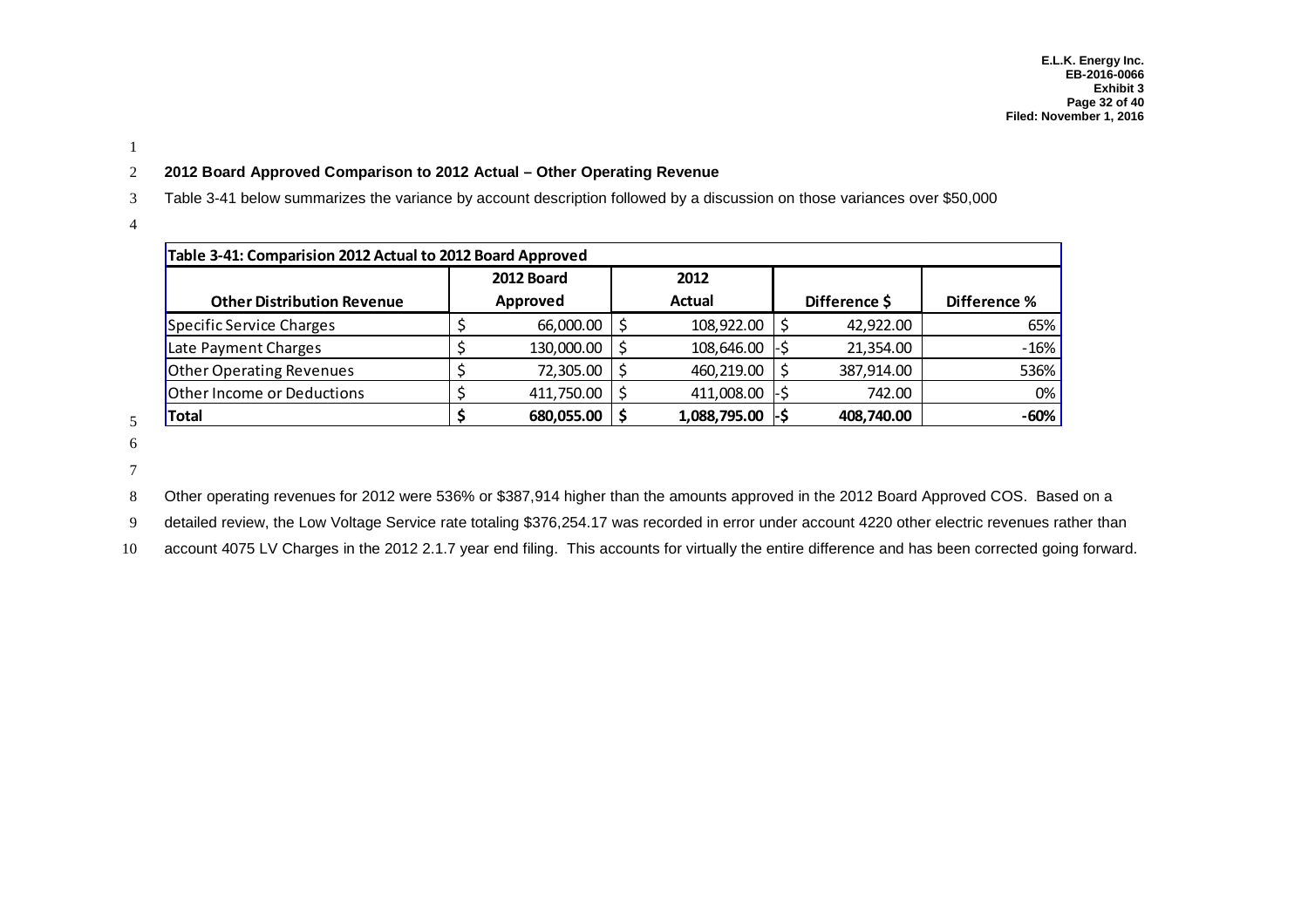#### 2 **2013 Actual Comparison to 2012 Actual – Other Operating Revenue**

3

1

#### 4 Table 3-42 below summarizes the variance by account

5

|                                   | Table 3-42: Comparision 2013 Actual to 2012 Actual |                  |  |                |  |               |              |  |  |  |  |  |
|-----------------------------------|----------------------------------------------------|------------------|--|----------------|--|---------------|--------------|--|--|--|--|--|
|                                   |                                                    | 2012             |  | 2013           |  |               |              |  |  |  |  |  |
| <b>Other Distribution Revenue</b> |                                                    | Actual           |  | Actual         |  | Difference \$ | Difference % |  |  |  |  |  |
| Specific Service Charges          |                                                    | 108,922.00 \$    |  | 72,073.00 - \$ |  | 36,849.00     | $-34%$       |  |  |  |  |  |
| Late Payment Charges              |                                                    | 108,646.00       |  | 111,041.00     |  | 2,395.00      | 2%           |  |  |  |  |  |
| <b>Other Operating Revenues</b>   |                                                    | 460,219.00       |  | 323,318.00     |  | 136,901.00    | $-30\%$      |  |  |  |  |  |
| <b>Other Income or Deductions</b> |                                                    | $411,008.00$ -\$ |  | 109,654.00     |  | 520,662.00    | $-127%$      |  |  |  |  |  |
| <b>Total</b>                      |                                                    | 1,088,795.00 \$  |  | 396,778.00     |  | 692,017.00    | 64%          |  |  |  |  |  |

6 7

8 Other operating revenues for 2013 was 30% or \$136,901 lower than the 2012 amount due to the fact that in 2012,

 the Low Voltage Service rate totaling \$376,254.17 was recorded in error under account 4220 other electric revenues rather than account 4075 LV Charges. This would then reduce other operating revenues to approximately \$84,000. The remaining difference from \$84,000 to the 2013 Actual is represented by \$198,721 adjustment that was corrected to account 4220 in 2.1.7 as approved by the OEB.

13 Other Income or deductions for 2013 was 127% or \$520,662 lower than 2012 primarily because of one entry

14 totaling \$459,136 that recorded the accounting changes under CGAAP, during the accounting changes for the

15 transition of capital assets under IFRS.

16

## 17 **2014 Actual Comparison to 2013 Actual – Other Operating Revenue**

18

19 Table 3-43 below summarizes the variance by account

|                                   | 2013       | 2014            |              |              |
|-----------------------------------|------------|-----------------|--------------|--------------|
| <b>Other Distribution Revenue</b> | Actual     | Actual          | Difference S | Difference % |
| Specific Service Charges          | 72,073.00  | 77,125.00       | 5,052.00     | 7%           |
| Late Payment Charges              | 111,041.00 | 107,336.00 - \$ | 3,705.00     | $-3%$        |
| <b>Other Operating Revenues</b>   | 323,318.00 | $64,039.00$ -\$ | 259,279.00   | $-80%$       |
| <b>Other Income or Deductions</b> | 109.654.00 | 322,948.00      | 432,602.00   | $-395%$      |
| <b>Total</b>                      | 396,778.00 | 571,448.00 -\$  | 174,670.00   | $-44%$       |

- 20 21
- 22 23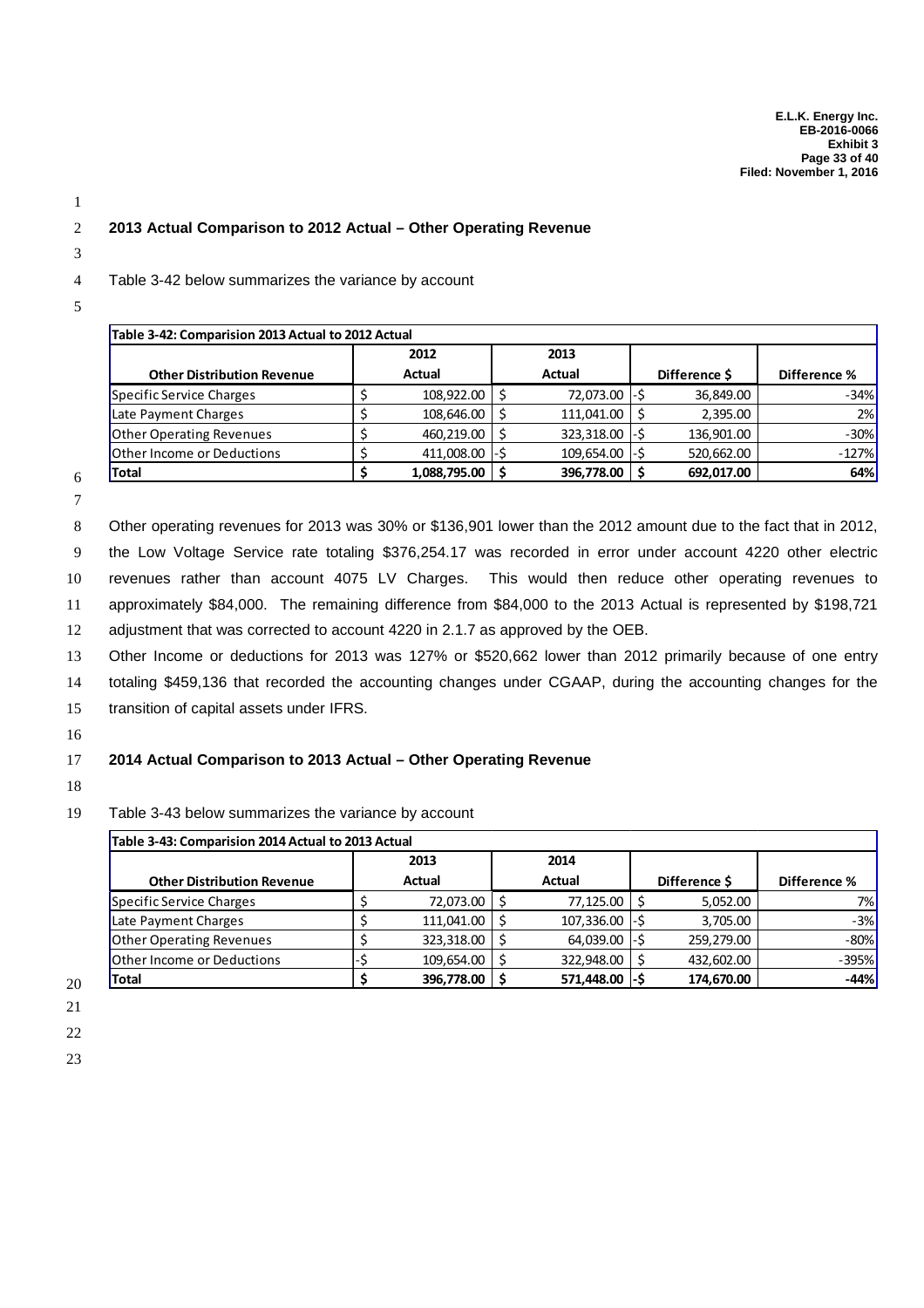- 1 Other operating revenues for 2014 was 80% or 259,279 lower in 2014 due to the one-time adjustment in account
- 2 4220 as described above in 2013. In addition, there was approximately \$50,000 worth of one time work for the
- 3 Town of Lakeshore, and Town of Kingsville that was non-recurring that took place in 2013.
- 4 Other Income or deductions for 2014 was 395% or \$432,602 higher than 2013 as described above because of one

5 entry totaling \$459,136 that recorded the accounting changes under CGAAP, during the accounting changes for

- 6 the transition of capital assets under IFRS. Further there was a \$20,000 gain on disposition of E.L.K.'s Single
- 7 Bucket Truck that was donated to the Powerline Technician program at Thames Campus St. Clair College.
- 8

#### 9 **2014 Actual Comparison to 2015 Actual – Other Operating Revenue**

10

#### 11 Table 3-44 below summarizes the variance by account

12

| Table 3-44: Comparision 2015 Actual to 2014 Actual |        |            |      |                |      |               |              |  |  |  |
|----------------------------------------------------|--------|------------|------|----------------|------|---------------|--------------|--|--|--|
|                                                    |        | 2014       | 2015 |                |      |               |              |  |  |  |
| <b>Other Distribution Revenue</b>                  | Actual |            |      | Actual         |      | Difference \$ | Difference % |  |  |  |
| Specific Service Charges                           |        | 77,125.00  |      | 75,229.00 - \$ |      | 1,896.00      | $-2\%$       |  |  |  |
| Late Payment Charges                               |        | 107,336.00 |      | 120,092.00     |      | 12,756.00     | 12%          |  |  |  |
| <b>Other Operating Revenues</b>                    |        | 64,039.00  |      | 45,894.00 - \$ |      | 18,145.00     | $-28%$       |  |  |  |
| <b>Other Income or Deductions</b>                  |        | 322,948.00 |      | 477,533.00     |      | 154,585.00    | 48%          |  |  |  |
| <b>Total</b>                                       |        | 571,448.00 |      | 718,748.00     | -l-S | 147,300.00    | $-26%$       |  |  |  |

13

14 Other Income or Deductions for 2015 was 48% or \$154,585 higher than 2014 is the result of net movements of 15 regulatory assets related to profit or loss, on smart meter accounts, tax provision and future tax expense, a KPMG

16 provided entry totaling \$159,425, a one-time entry. This did not occur in 2014.

17

## 18 **2015 Actual Comparison to 2016 Bridge – Other Operating Revenue**

19

#### 20 Table 3-45 below summarizes the variance by account

| Table 3-45: Comparision 2015 Actual to 2016 Bridge |        |              |               |               |               |            |              |  |  |
|----------------------------------------------------|--------|--------------|---------------|---------------|---------------|------------|--------------|--|--|
|                                                    |        | 2016<br>2015 |               |               |               |            |              |  |  |
| <b>Other Distribution Revenue</b>                  | Actual |              | <b>Bridge</b> |               | Difference \$ |            | Difference % |  |  |
| Specific Service Charges                           |        | 75,229.00    |               | 75,000.00 -\$ |               | 229.00     | 0%           |  |  |
| Late Payment Charges                               |        | 120,092.00   |               | 126,000.00    |               | 5,908.00   | 5%           |  |  |
| <b>Other Operating Revenues</b>                    |        | 45,894.00    |               | 51,000.00     |               | 5,106.00   | <b>11%</b>   |  |  |
| <b>Other Income or Deductions</b>                  |        | 477,533.00   |               | 354,017.00    | I-S           | 123,516.00 | $-26%$       |  |  |
| <b>Total</b>                                       |        | 718,748.00   |               | 606.017.00    |               | 112,731.00 | 16%          |  |  |

21 22

23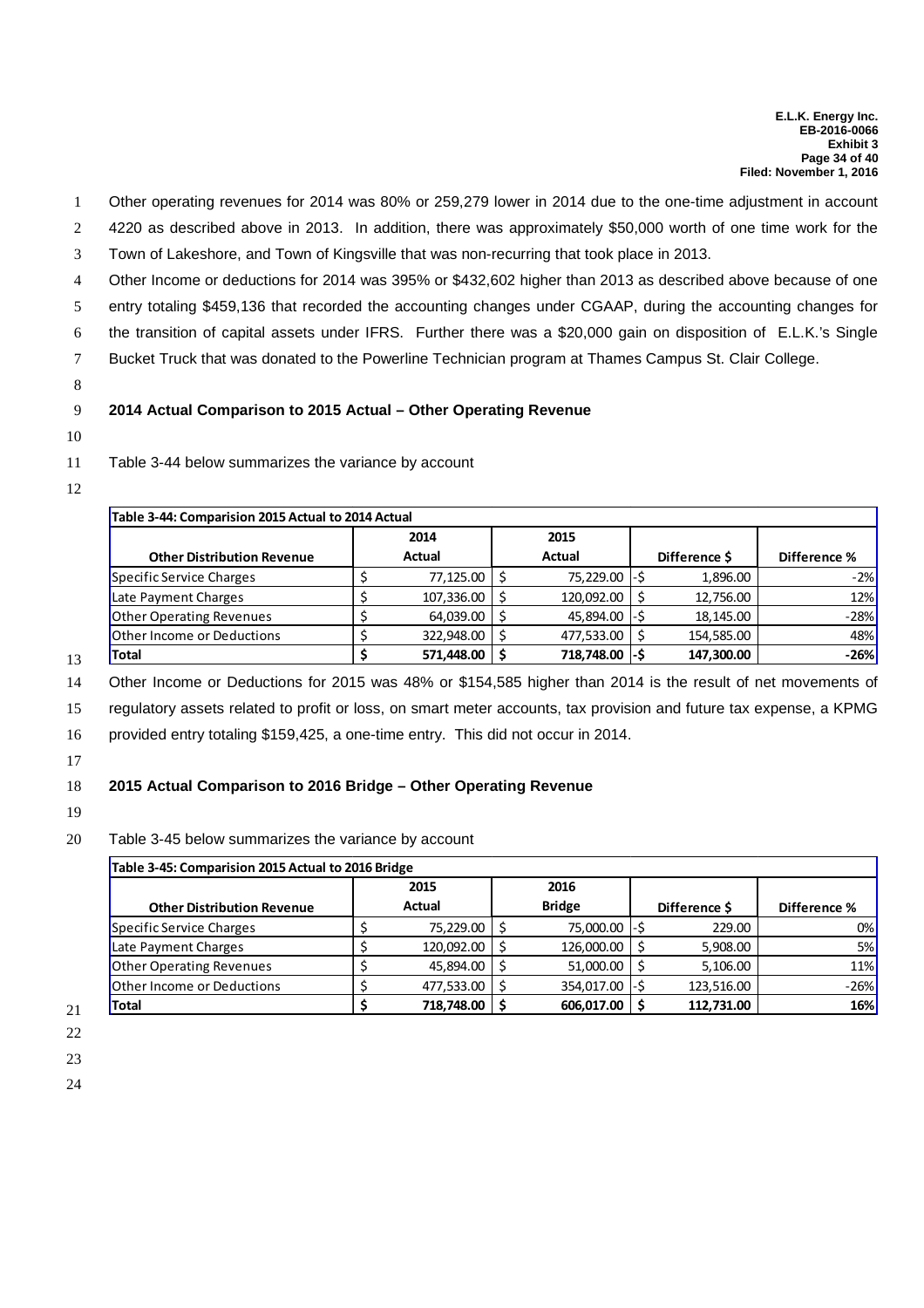- Other Income or Deductions for 2016 is being projected at a 26% or \$123,516 decrease due to the 2015 one-time
- entry described above.
- 

## **2016 Bridge Comparison to 2017 Test – Other Operating Revenue**

## Table 3-46 below summarizes the variance by account

| Table 3-46: Comparision 2016 Bridge to 2017 Test |  |               |      |             |    |               |              |  |  |  |
|--------------------------------------------------|--|---------------|------|-------------|----|---------------|--------------|--|--|--|
|                                                  |  | 2016          | 2017 |             |    |               |              |  |  |  |
| <b>Other Distribution Revenue</b>                |  | <b>Bridge</b> |      | <b>Test</b> |    | Difference \$ | Difference % |  |  |  |
| Specific Service Charges                         |  | 75,000.00     |      | 81,670.00   |    | 6,670.00      | 9%           |  |  |  |
| Late Payment Charges                             |  | 126,000.00    |      | 114,623.00  | ЪS | 11,377.00     | -9%          |  |  |  |
| <b>Other Operating Revenues</b>                  |  | 51,000.00     |      | 48.447.00   |    | 2,553.00      | -5%          |  |  |  |
| <b>Other Income or Deductions</b>                |  | 354,017.00    |      | 303,758.00  |    | 50,259.00     | $-14%$       |  |  |  |
| Total                                            |  | 606,017.00    |      | 548,498.00  |    | 57,519.00     | 9%           |  |  |  |

 

 Other Income or Deductions for 2017 is forecasted at a 14% or \$50,259 decrease due to the sale of E.L.K. 11 Kingsville Service Centre Building. E.L.K. has recorded 1/2 of the gain in the gain on disposition of property account 12 and the remaining  $\frac{1}{2}$  gain in account 1508-09 Other Reg Assets- Sub Acct Gain on Disposition refundable to rate payers in 2016.

## **SPECIFIC SERVICE CHARGES**

 E.L.K. is proposing the current specific service charges be maintained in this application except for the service call - customer-owned equipment and service call - after regular hour's charges. In order to better align costs, with actual costs with respect to service calls, E.L.K. is proposing to increase its service call fees to a more representative of the cost of having 2 linemen respond to service calls. E.L.K. proposes the service call - customer-owned equipment charge be increased from \$30 to \$165 and the service call - after regular hours charge be increased from \$165 to \$300. The difference between service call - customer-owned equipment charge and service call - after regular hours charge has been maintained at the current differential. The justification for service call - customer-owned equipment charge of \$165 is as follows.

- 
- 
- 
-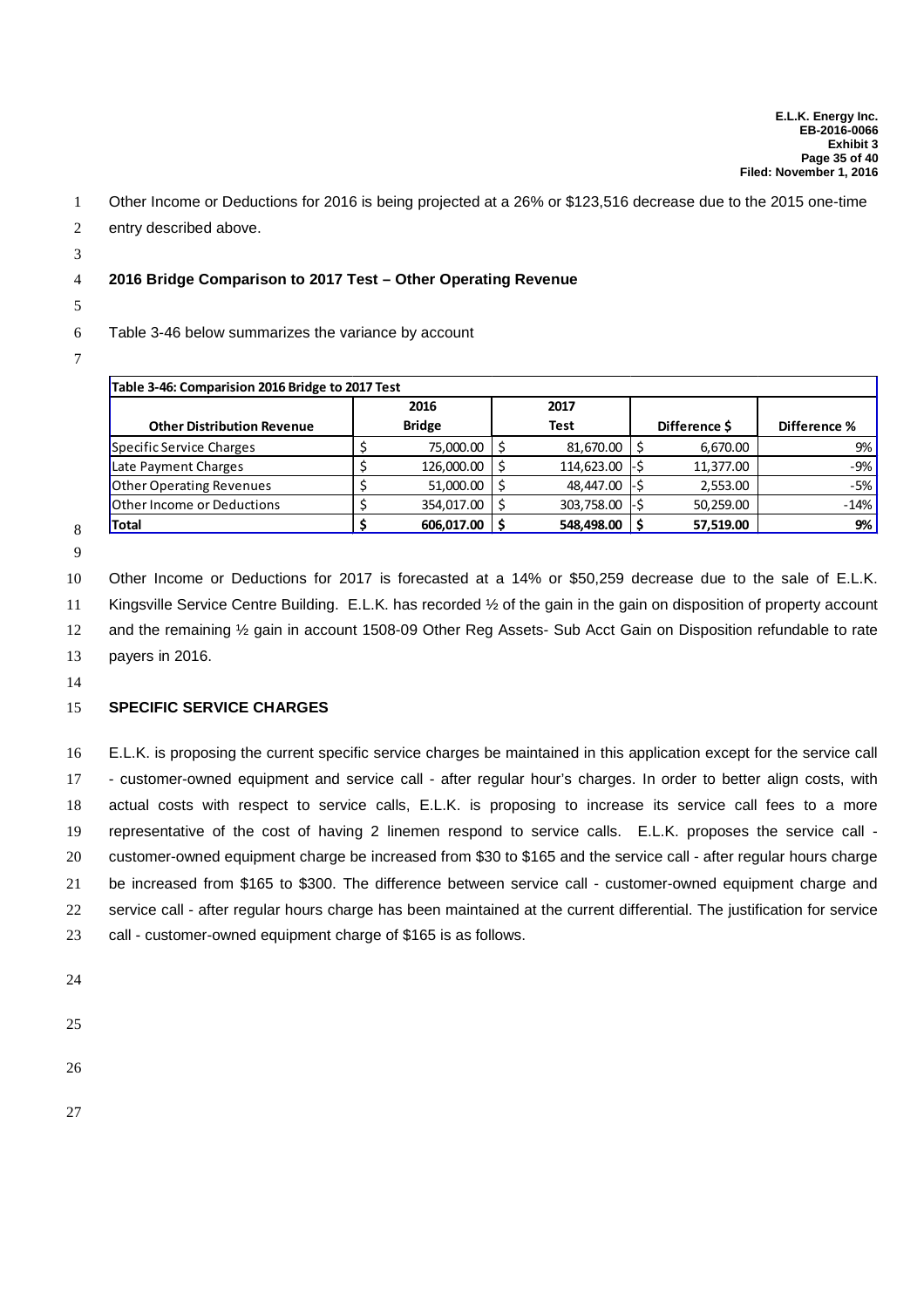#### **Proposed Service call - customer-owned equipment – cost justification**

| <u>Cost</u>                                        | <b>Payroll Per</b><br><u>Hour</u> | Burden @<br><u>50%</u> | <b>Total Cost Per</b><br><b>Hours</b> | <b>Hours</b> | Person(s) |          |
|----------------------------------------------------|-----------------------------------|------------------------|---------------------------------------|--------------|-----------|----------|
| Journeyman - per Collective<br>Agreement-Oct, 2016 | \$38.83                           | \$19.42                | \$58.25                               |              | 2         | \$116.49 |
| Truck                                              |                                   |                        | \$47.00                               |              |           | \$47.00  |
| <b>Total Cost</b>                                  |                                   |                        |                                       |              |           | \$163.49 |
|                                                    |                                   |                        |                                       |              | Round     | \$165.00 |

 Further, with respect to the specific service charges, two additional minor wording changes are proposed. The first, entitled Returned Cheque (plus bank charges). E.L.K. proposed to change this wording to Returned Item (plus bank charges). With the changing environment on how bills are paid, payments are returned in all forms, not

only by cheque. This change will more closely resemble the reality of what is occurring in the industry.

 The second, entitled Specific charge for access to the power poles - \$/pole/year (with the exception of wireless attachments). E.L.K. is not proposing a change to the dollar value, simply the wording as a general housekeeping item to make it more specific, and all inclusive. E.L.K.'s proposal is to rename this specific charge to Specific charge for all attachments to the power poles (including streetlighting attachments) \$/pole/year (with the exception of wireless attachments).

#### **AFFILIATE TRANSACTIONS**

E.L.K.'s application has been prepared to show E.L.K. as a regulated entity, separately from its parent company or

its affiliate that is not regulated by the Board. Only the amounts attributable to E.L.K. have been reflected.

E.L.K. confirms that the accounting treatment it has used in this application has segregated all of non-utility

activities from its rate regulated activities.

 Revenues from Non-Utility Operations are recorded in account 4375. The costs associated with these services are recorded in account 4380.

E.L.K. provides services for an affiliate company, E.L.K. Solutions Inc. (E.L.K. Solutions).

E.L.K. also performs services for its shareholder the Town of Essex.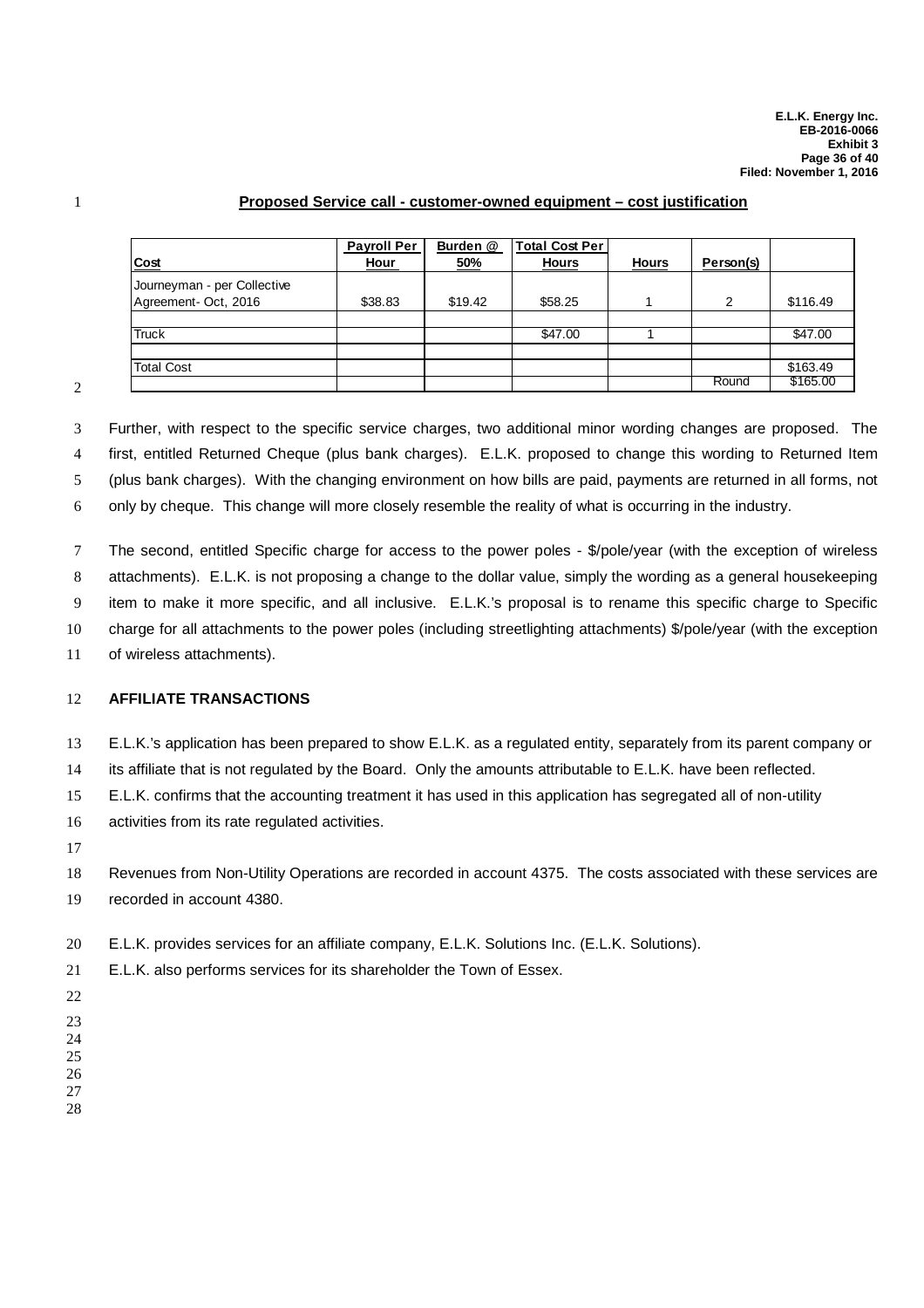- **Water Heater Services** From time to time, one or more of the Designated Employees will be made available by Energy to Solutions to provide Services in relation to the Business. Appendix 1I in Exhibit 1 details out the Service Agreement between E.L.K. Energy Inc. and E.L.K. Solutions Inc. **Street Light and Sentinel Light Services** From time to time, one or more of the Designated Employees will be made available by Energy to Solutions to provide Services in relation to the Business. Appendix 1HI in Exhibit 1 details out the Service Agreement between E.L.K. Energy Inc. and E.L.K. Solutions Inc. *SERVICES PROVIDED BY E.L.K. TO TOWN OF ESSEX* **Water & Sewer Billing Services** E.L.K. provides the Town of Essex water and sewer billing services. These services include meter reading, service orders, billing, bill collection and payment, answering all customer water and sewage related inquiries and other customer services as required. By providing this service, E.L.K. has been able to combine meter reading, billing, collections and customer service functions. Approximately 35% of the bills issued each month are shared
- electricity/water and sewer bills and approximately 27% are water only accounts.

# *SERVICES PROVIDED BY E.L.K. TO E.L.K. SOLUTIONS*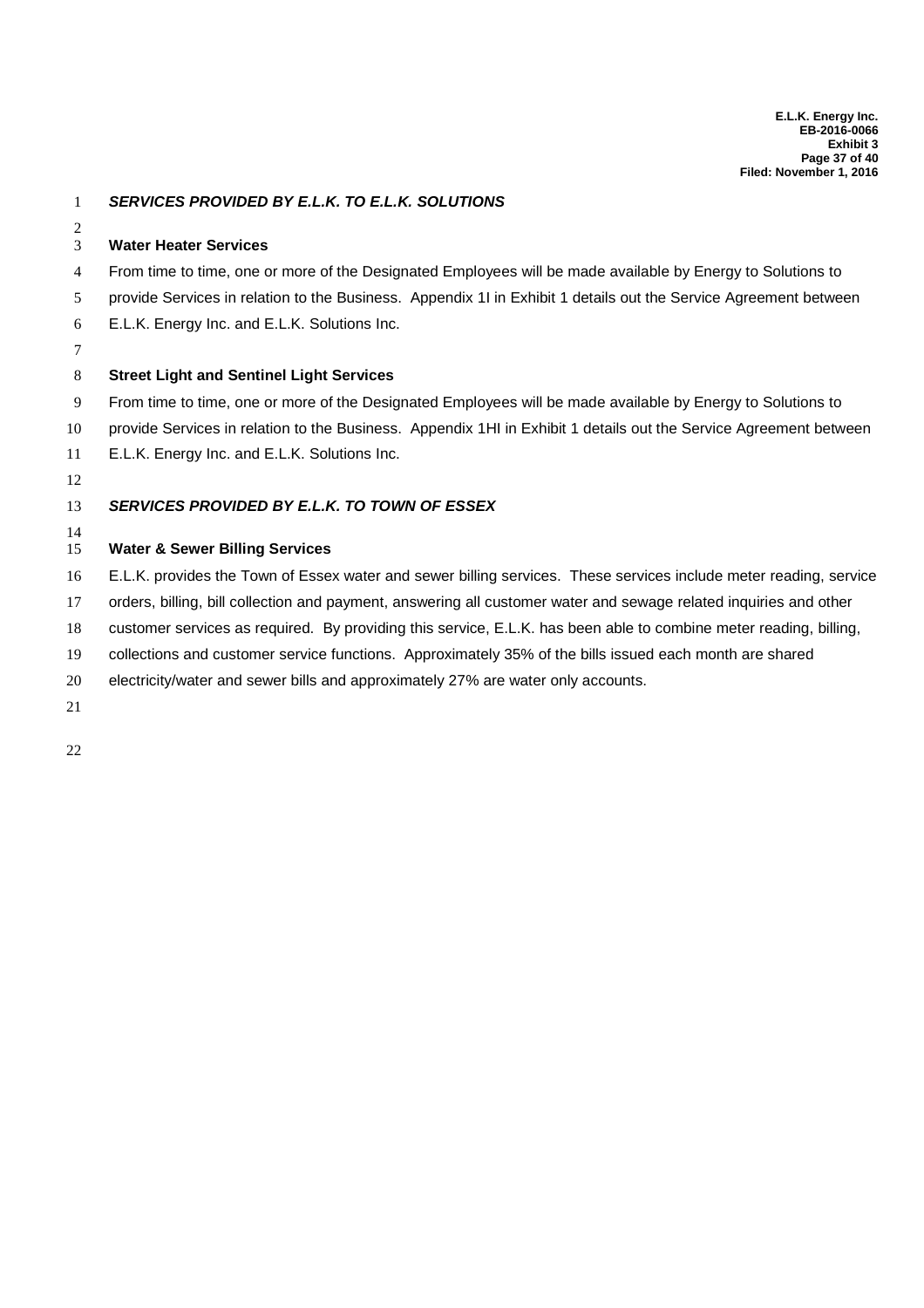|                      |                            | MUNTHLI DATA USED FUN NEGNESSIUN ANALISIS |                   |                                  |                       |                                  |                          |
|----------------------|----------------------------|-------------------------------------------|-------------------|----------------------------------|-----------------------|----------------------------------|--------------------------|
|                      |                            |                                           |                   |                                  | Number of             |                                  |                          |
|                      |                            | Embedded                                  | Heating           | Cooling                          | Days in               | Spring Fall                      | Predicted                |
|                      | Purchased                  | <b>Distributor Usage</b>                  | Degree Days       | Degree Days                      | Month                 | Flag                             | Purchases                |
| Jan-06               | 17,495,990                 | 0                                         | 494.7             | $\Omega$                         | 31                    | 0                                | 18,956,271               |
| Feb-06               | 16, 164, 900               | $\mathbf 0$                               | 538               | $\pmb{0}$                        | 28                    | $\mathbf 0$                      | 17,336,113               |
| Mar-06               | 17, 164, 270               | 0                                         | 461.4             | $\mathbf 0$                      | 31                    | 1                                | 17,858,660               |
| Apr-06               | 14,641,220                 | $\mathbf 0$                               | 219.5             | 1.1                              | 30                    | $\mathbf{1}$                     | 15,327,779               |
| May-06               | 13,901,070                 | $\mathbf 0$                               | 105.9             | 40.6                             | 31                    | $\mathbf{1}$                     | 16,834,198               |
| Jun-06               | 17,912,530                 | 0                                         | 8.8               | 85.7                             | 30                    | $\mathbf 0$                      | 18,243,618               |
| Jul-06               | 22,524,750                 | $\mathbf 0$                               | $\mathbf 0$       | 197.4                            | 31                    | $\overline{0}$                   | 23,792,680               |
| Aug-06               | 21,130,000                 | $\overline{0}$                            | $\mathbf 0$       | 147.4                            | 31                    | $\mathbf 0$                      | 21,570,574               |
| Sep-06               | 15,286,330                 | $\overline{0}$                            | 52.1              | 22.3                             | 30                    | $\mathbf{1}$                     | 14,937,904               |
| Oct-06               | 15,621,710                 | $\mathbf 0$                               | 251.3             | 2.3                              | 31                    | $\mathbf{1}$                     | 16,289,053               |
| Nov-06               | 19,270,390                 | $\mathbf 0$                               | 356.8             | $\mathbf 0$                      | 30                    | $\mathbf{1}$                     | 16,371,426               |
| Dec-06               | 22,725,770                 | $\mathbf 0$                               | 460.4             | $\mathbf 0$                      | 31                    | $\Omega$                         | 18,683,336               |
| Jan-07               | 23,594,230                 | 5,640,929                                 | 602.4             | $\overline{0}$                   | 31                    | $\overline{0}$                   | 23,232,680               |
| $\overline{Fe}$ b-07 | 23,081,780                 | 5,726,857                                 | 706.1             | $\overline{0}$                   | 28                    | $\mathbf 0$                      | 22,145,230               |
| Mar-07               | 22,044,680                 | 5,870,658                                 | 429.3             | 0.2                              | 31                    | $\overline{1}$                   | 21,170,788               |
| Apr-07               | 19,604,320                 | 6,324,876                                 | 285.2             | 0.9                              | 30                    | $\overline{1}$                   | 19,675,689               |
| May-07               | 20,629,530                 | 6,479,920                                 | 87.2              | 46                               | 31                    | 1                                | 20,853,375               |
| Jun-07               | 23,858,190                 | 6,947,012                                 | 8.1               | 132.2                            | 30                    | $\mathbf 0$                      | 24,515,736               |
| $Jul-07$             | 24,738,400                 | 4,986,923                                 | 1.3               | 148.2                            | 31                    | $\overline{0}$                   | 24,639,439               |
| Aug-07               | 26,868,930                 | 5,337,196                                 | 4.4               | 167.4                            | 31                    | $\overline{0}$                   | 25,729,723               |
| Sep-07               | 21,805,090                 | 5,816,998                                 | $\overline{2}5.4$ | 76.4                             | 30                    | $\mathbf{1}$                     | 20,655,903               |
| Oct-07               | 20,415,380                 | 4,576,724                                 | 111.2             | 42.3                             | $\overline{31}$       | $\overline{1}$                   | 19,726,237               |
| Nov-07               | 20,794,820                 | 4,310,942                                 | 400.3             | $\mathbf 0$                      | 30                    | $\overline{1}$                   | 19,330,769               |
| Dec-07               | 23,640,870                 | 5,649,230                                 | 595               | 0                                | 31                    | $\mathbf 0$                      | 23,178,828               |
| $\overline{J}$ an-08 | 24,088,720                 | 5,752,803                                 | 611               | $\mathbf 0$                      | 31                    | $\mathbf 0$                      | 23,370,520               |
| Feb-08               | 22,590,240                 | 5,767,472                                 | 629               | $\pmb{0}$                        | 29                    | $\pmb{0}$                        | 22,213,634               |
| Mar-08               | 22,046,700                 | 5,473,595                                 | 542               | $\overline{0}$                   | $\overline{31}$       | 1                                | 21,814,810               |
| Apr-08               | 18,811,030                 | 5,298,992                                 | 224               | $\mathbf{1}$                     | 30                    | $\mathbf{1}$                     | 18,583,020               |
| May-08               | 18,644,710                 | 4,060,756                                 | 143               | 12                               | 31                    | $\mathbf{1}$                     | 18,305,319               |
| Jun-08               | $\overline{22}$ , 711, 700 | 3,930,549                                 | 3                 | 124                              | 30                    | $\mathbf 0$                      | 22,279,361               |
| <b>Jul-08</b>        | 26,419,990                 | 4,720,571                                 | $\overline{0}$    | 189                              | 31                    | $\overline{0}$                   | 26,265,486               |
| Aug-08               | 24,364,410                 | 5,792,961                                 | 1                 | 145                              | 31                    | 0                                | 24,973,756               |
| Sep-08               | 20,565,410                 | 5,288,547                                 | 12                | 65                               | 30                    | $\mathbf{1}$                     | 19,723,892               |
| Oct-08               | 18,777,310                 | 4,350,378                                 | $\overline{221}$  | 3                                | $\overline{31}$       | 1                                | 18,727,110               |
| Nov-08               | 20,094,850                 | 4,205,456                                 | 413               | $\overline{0}$                   | 30                    | $\overline{1}$                   | 19,371,066               |
| Dec-08               | 23,525,530                 | 4,666,743                                 | 632               | $\mathbf 0$                      | 31                    | $\mathbf 0$                      | 22,877,685               |
| Jan-09               | 24.531.230                 | 5,986,418                                 | 799               | 0                                | 31                    | $\Omega$                         | 25,007,304               |
| Feb-09               | 20,746,930                 | 6,228,644                                 | 553               | $\pmb{0}$                        | 28                    | 0                                | 21,230,348               |
| Mar-09               | 20,762,810                 | 5,113,039                                 | 464               | $\overline{0}$                   | 31                    | $\mathbf{1}$                     | 20,977,173               |
| Apr-09               | 18,304,870                 | 5,070,796                                 | 263               | 11                               | 30                    | 1                                | 19,195,333               |
| $\overline{M}$ ay-09 | 17.564.208                 | 4.234.884                                 | 76                | 15                               | 31                    | $\overline{1}$                   | 18,015,175               |
| <b>Jun-09</b>        | 20, 151, 815               | 3,882,034                                 | $\overline{25}$   | 70                               | 30                    | $\mathbf 0$                      | 20,034,822               |
| <b>Jul-09</b>        | 21,718,677                 | 4,380,699                                 | 1                 | 88                               | 31                    | $\overline{0}$                   | 21,597,340               |
| Aug-09               | 24,301,262                 | 3,780,901                                 | $\overline{7}$    | 124                              | 31                    | $\mathbf 0$                      | 22,889,177               |
| Sep-09               | 19,833,254                 | 5,253,468                                 | 28                | 48                               | 30                    | 1                                | 19,050,615               |
| Oct-09               | 19,025,038<br>19,026,900   | 3,762,845<br>3,776,088                    | 248<br>321        | $\overline{0}$<br>$\overline{0}$ | $\overline{31}$<br>30 | $\overline{1}$<br>$\overline{1}$ | 18,438,351<br>18,371,562 |
| Nov-09               |                            |                                           | 603               | $\mathbf 0$                      | 31                    | $\mathbf 0$                      |                          |
| Dec-09               | 22,891,585                 | 3,766,879                                 |                   |                                  |                       |                                  | 22,104,629               |

#### 1 **APPENDIX 3-A**<br>2 **MONTHLY DATA USED FOR REGR** 2 **MONTHLY DATA USED FOR REGRESSION ANALYSIS**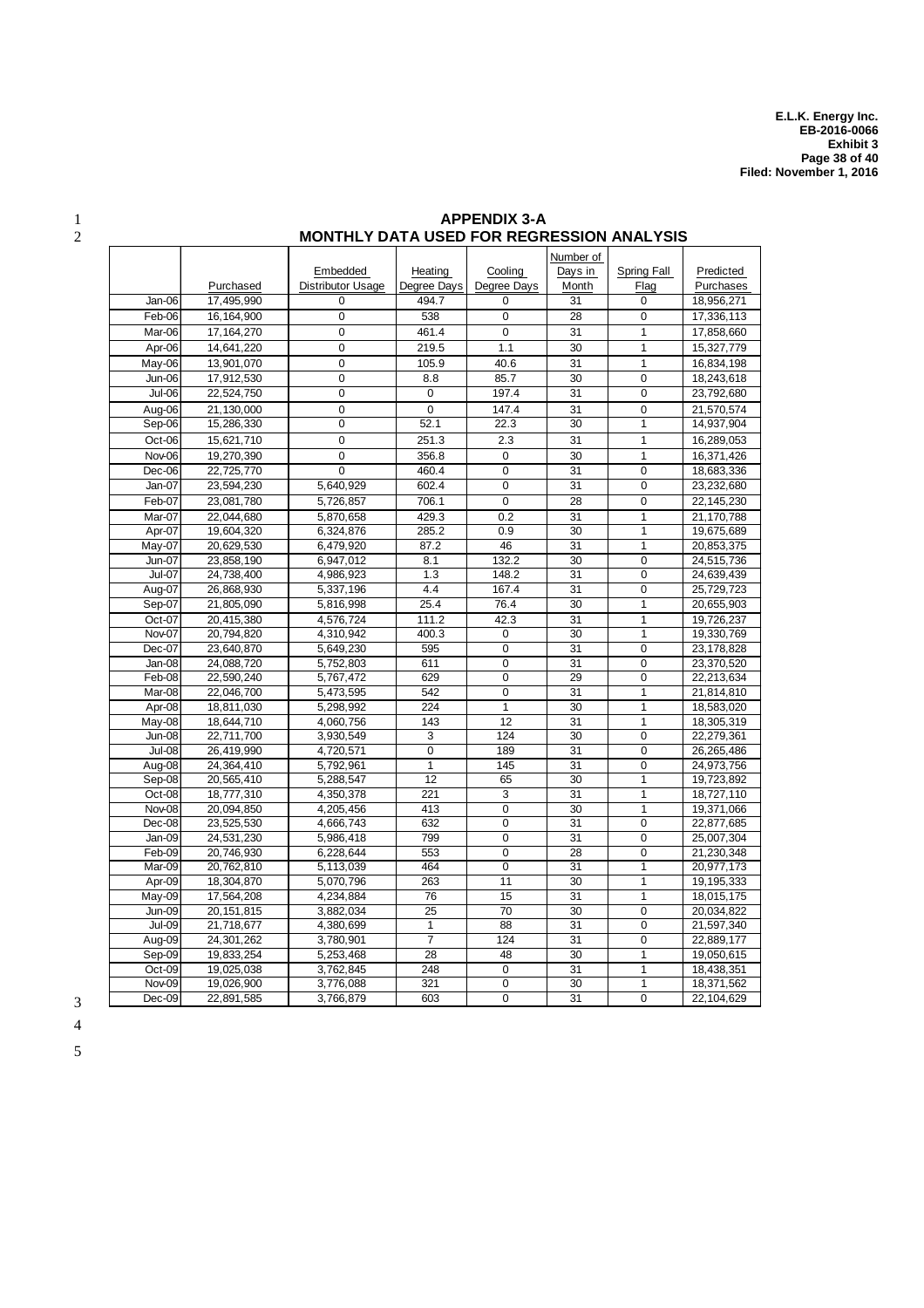#### **E.L.K. Energy Inc. EB-2016-0066 Exhibit 3 Page 39 of 40 Filed: November 1, 2016**

|               |              | Embedded                  | Heating          | Cooling          | Number of<br>Days in | Spring Fall    | Predicted    |
|---------------|--------------|---------------------------|------------------|------------------|----------------------|----------------|--------------|
|               | Purchased    | <b>Distributor Usage</b>  | Degree Days      | Degree Days      | Month                | Flag           | Purchases    |
| $Jan-10$      | 23,520,946   | 4,803,309                 | 680              | $\mathbf 0$      | 31                   | 0              | 23,340,031   |
| Feb-10        | 20,573,877   | 5,113,488                 | 571              | $\mathbf 0$      | $\overline{28}$      | 0              | 20,697,595   |
| Mar-10        | 20,520,862   | 4,395,653                 | 397              | $\overline{0}$   | $\overline{31}$      | $\mathbf{1}$   | 20,011,558   |
| Apr-10        | 17,431,446   | 3,594,250                 | 183              | $\overline{1}$   | 30                   | $\mathbf{1}$   | 17,232,612   |
| May-10        | 19,189,808   | 3,357,369                 | 92               | 50               | 31                   | $\mathbf{1}$   | 19, 171, 274 |
| $Jun-10$      | 23,092,031   | 3,596,504                 | 6                | 124              | 30                   | $\mathbf 0$    | 22,110,095   |
| $Jul-10$      | 28, 187, 746 | 4,308,054                 | $\mathbf 0$      | 216              | 31                   | 0              | 27,240,438   |
| Aug-10        | 26,984,638   | 5,600,560                 | 0                | 189              | 31                   | 0              | 26,827,639   |
| Sep-10        | 19,634,115   | 5,345,059                 | 43               | 50               | 30                   | 1              | 19,335,805   |
| $Oct-10$      | 18,062,554   | 4,097,941                 | 166              | $\overline{1}$   | 31                   | $\overline{1}$ | 18,047,553   |
| <b>Nov-10</b> | 20,064,654   | 3,907,778                 | 378              | $\mathbf 0$      | 30                   | $\mathbf{1}$   | 18,906,545   |
| $Dec-10$      | 24,022,231   | 3,870,056                 | 664              | $\mathbf 0$      | 31                   | $\mathbf 0$    | 22,651,770   |
| $Jan-11$      | 23,397,085   | 5,500,809                 | 731              | 0                | 31                   | 0              | 24, 170, 252 |
| Feb-11        | 20,570,362   | 5,684,569                 | 615              | $\mathbf 0$      | 28                   | 0              | 21,391,505   |
| Mar-11        | 21,011,815   | 4,907,121                 | 520              | 0                | 31                   | 1              | 21,300,344   |
| Apr-11        | 18,252,354   | 4,732,986                 | 294              | 0                | 30                   | $\mathbf{1}$   | 18,739,153   |
| May-11        | 18,454,400   | 4,046,248                 | $\overline{112}$ | 33               | $\overline{31}$      | $\mathbf{1}$   | 19,017,891   |
| $Jun-11$      | 21,528,092   | 3,885,226                 | 10               | 105              | 30                   | $\overline{0}$ | 21,457,948   |
| $Jul-11$      | 28,389,523   | 4,417,347                 | $\overline{0}$   | $\overline{242}$ | $\overline{31}$      | $\overline{0}$ | 28,465,832   |
| Aug-11        | 24,810,531   | 6,295,915                 | $\mathbf 0$      | 144              | 31                   | $\overline{0}$ | 25,253,697   |
| Sep-11        | 19,628,308   | $\overline{5}$ , 299, 992 | 59               | 48               | 30                   | $\mathbf{1}$   | 19,336,768   |
| Oct-11        | 18,511,823   | 4,140,209                 | 190              | 5                | 31                   | $\mathbf{1}$   | 18,409,217   |
| Nov-11        | 18,941,946   | 3,941,622                 | 315              | 0                | 30                   | 1              | 18,428,935   |
| Dec-11        | 21,539,477   | 4,160,346                 | 496              | $\mathbf 0$      | 31                   | 0              | 21,485,346   |
| $Jan-12$      | 22,039,669   | 5,033,526                 | 587              | 0                | 31                   | 0              | 22,740,352   |
| Feb-12        | 19,611,362   | 5,163,651                 | 507              | $\overline{0}$   | 29                   | $\overline{0}$ | 20,875,231   |
| Mar-12        | 18,499,069   | 4,524,364                 | 268              | $\overline{6}$   | $\overline{31}$      | $\overline{1}$ | 19,322,913   |
| Apr-12        | 19,946,664   | 4,020,801                 | 264              | $\overline{1}$   | 30                   | $\mathbf{1}$   | 18,113,496   |
| May-12        | 18,352,864   | 3,715,366                 | 50               | 52               | 31                   | $\mathbf{1}$   | 19,138,053   |
| $Jun-12$      | 22,640,936   | 3,836,937                 | $\overline{12}$  | 135              | 30                   | $\overline{0}$ | 22,798,483   |
| <b>Jul-12</b> | 27,569,300   | 4,801,683                 | $\pmb{0}$        | $\overline{218}$ | 31                   | $\overline{0}$ | 27,609,977   |
| Aug-12        | 23,505,664   | 6,167,730                 | $\mathbf{1}$     | 132              | 31                   | 0              | 24,620,798   |
| Sep-12        | 18,912,418   | 5,144,563                 | 60               | 49               | $\overline{30}$      | $\mathbf{1}$   | 19,307,157   |
| Oct-12        | 17,381,318   | 4,109,516                 | 206              | $\overline{4}$   | $\overline{31}$      | $\overline{1}$ | 18.498.890   |
| Nov-12        | 18,308,973   | 3,700,253                 | 407              | $\mathbf 0$      | 30                   | $\mathbf{1}$   | 19,015,488   |
| Dec-12        | 20, 133, 591 | 3,952,350                 | 496              | $\mathbf 0$      | 31                   | $\mathbf 0$    | 21,362,446   |
| $Jan-13$      | 23,386,700   | 4,815,276                 | 614              | 0                | 31                   | 0              | 22,820,513   |
| Feb-13        | 21,170,573   | 5,121,923                 | 591              | $\mathbf 0$      | 28                   | 0              | 20,861,058   |
| Mar-13        | 21,583,555   | 4,664,195                 | 524              | $\mathbf 0$      | 31                   | 1              | 21, 185, 712 |
| Apr-13        | 19, 125, 345 | 4,705,233                 | 318              | $\mathbf 0$      | 30                   | 1              | 18,917,284   |
| $May-13$      | 17,617,625   | 3,915,509                 | 83               | 51               | 31                   | 1              | 19,498,949   |
| $Jun-13$      | 19,936,867   | 3,645,318                 | 18               | 86               | 30                   | $\overline{0}$ | 20,528,130   |
| $Jul-13$      | 23,686,275   | 4,244,298                 | $\overline{3}$   | 149              | $\overline{31}$      | $\overline{0}$ | 24,226,285   |
| Aug-13        | 22,403,900   | 5,299,605                 | $\overline{4}$   | 115              | 31                   | $\overline{0}$ | 23,387,524   |
| Sep-13        | 18,880,325   | 4,825,504                 | 54               | 46               | 30                   | $\mathbf{1}$   | 18,933,476   |
| Oct-13        | 18,114,283   | 3,980,625                 | 187              | 13               | 31                   | 1              | 18,648,920   |
| Nov-13        | 19,414,258   | 3,873,272                 | 443              | 0                | 30                   | 1              | 19,402,851   |
| $Dec-13$      | 22,361,725   | 4,755,197                 | 636              | 0                | 31                   | 0              | 22,961,541   |

1 2